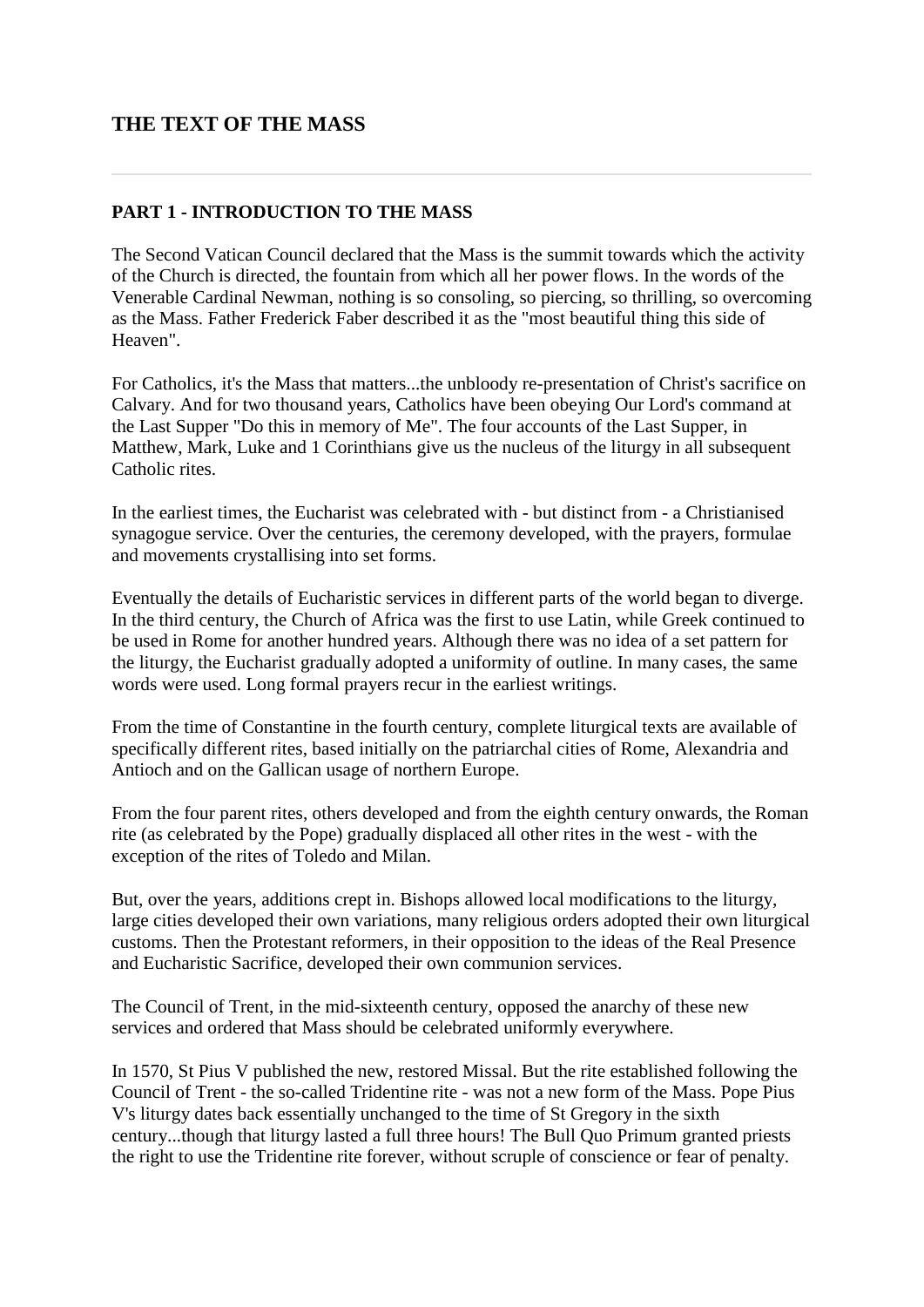With the exception of minor modifications, the Tridentine rite was essentially the rite used throughout the western Church until the introduction of the new Missal of Pope Paul VI in 1970 following the Second Vatican Council.

The Council itself had declared its desire to preserve and foster all lawfully acknowledged rites and, even after the introduction of the new Missal, permission was still given for the use of the old rite.

In liturgical matters, the Council said the Church had no wish to impose a rigid uniformity, though it directed that the use of the Latin language was to be preserved in the Latin rites. Elderly priests continued to be allowed to celebrate Mass in the old rite. Men like the Italian Franciscan stigmatist Blessed Padre Pio and Blessed Jose-Maria Escriva, the founder of Opus Dei, used the old rite until their deaths. Cardinal John Heenan of Westminster obtained special permission for the continued celebration of the Tridentine Mass for English and Welsh Catholics. Other groups, unhappy with the reformed liturgy, used the old rite with or without permission.

In 1984, the Vatican's Congregation for Divine Worship, in response to requests from Catholics around the world, granted a wider permission for the celebration of the Tridentine rite. Four years later, Pope John Paul II, in a binding papal document, decreed that respect must be shown everywhere for the feelings of all those attached to the old Latin tradition by wide and generous permission for celebration of the old rite.

In 1991, the Pontifical Commission Ecclesia Dei - set up to monitor the implementation of the Pope's instruction - wrote to Bishops around the world informing them that, although it had the power to grant permission for the celebration of Tridentine Masses, it would prefer the Bishops to do so in their own dioceses.

The President of the Commission, Cardinal Paul Mayer, said Tridentine Masses could be celebrated in parish churches and the new calendar should not be imposed upon those traditional Catholics who wished to maintain the integrity of the old rite. The only requirement for priests celebrating the old rite should was that they should make it clear that they did not dispute the validity of the new rite.

So the Tridentine Mass celebrated today is recognisably the same as that celebrated for 14 centuries without a break throughout western Christendom - a rite whose roots are lost in the mists of Apostolic antiquity.

Today, the Tridentine Mass is once again celebrated widely throughout the world with the support and encouragement of the Vatican and many Bishops. But in many externals the old rite is different from the new. For priests used to celebrating the new rite - even those who used to celebrate the Tridentine Mass - the old rite can appear at once complicated and confusing. This text, which is also published in booklet form in conjunction with a DVD, aims to help priests and lay people learn all about the old rite of Mass - its history, its grace and the significance and importance of its rubrics.

*© Kieron Wood*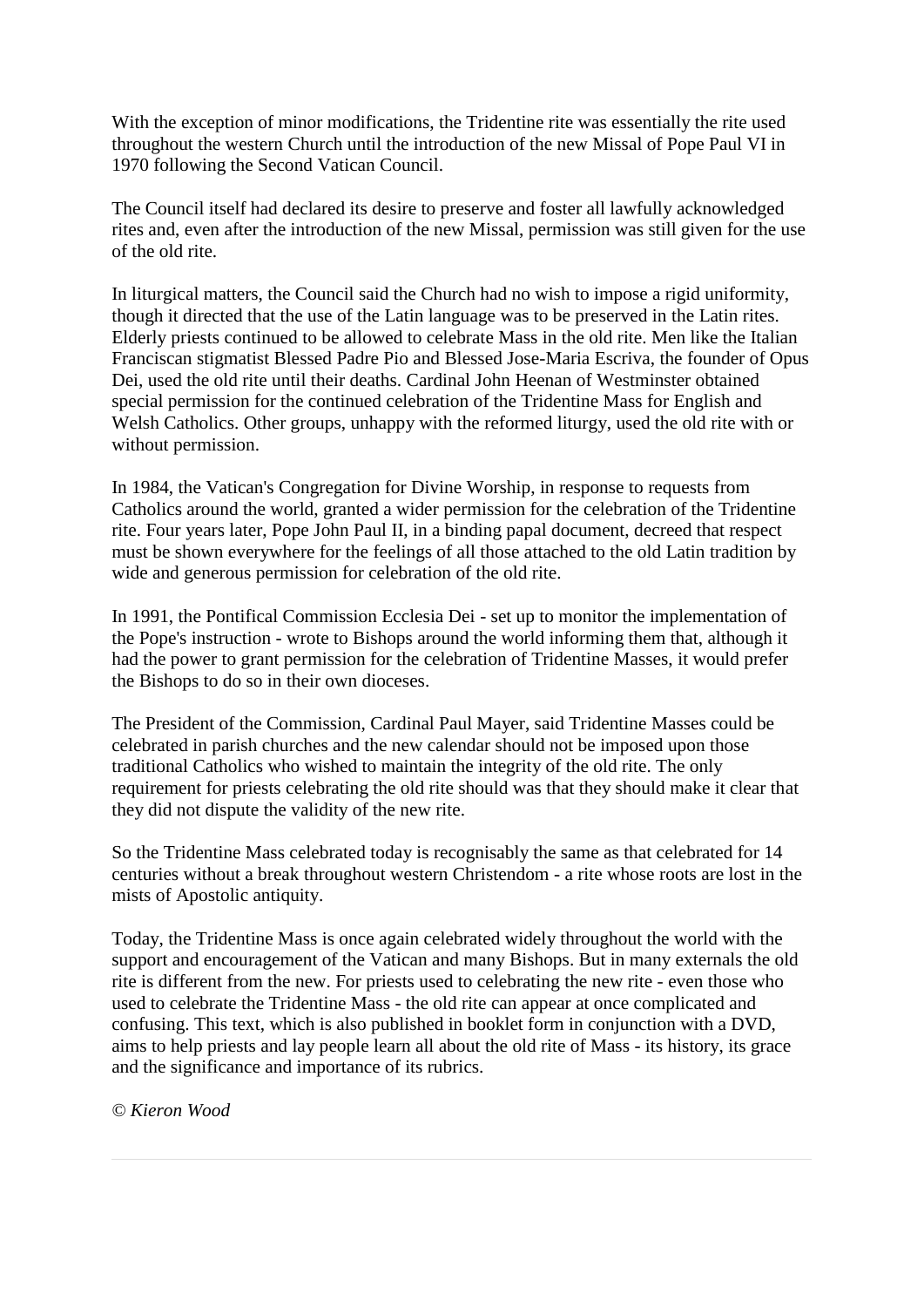## **PART 2 - PREPARATIONS FOR THE MASS**

Before Mass begins, the altar has to be prepared. Traditionally, the high altar faces east, in the direction of the heavenly Jerusalem; thus the priest faces east when saying Mass. In the fifth century, some churches in Italy were built with the altar at the western end of the apse. Priests continued to face east down the length of the church during Mass and, during the Eucharist, the people too faced east. In effect, the priest celebrated Mass behind the people, but this practice was discontinued when altars were restored to the eastern end of the nave.

Since the sixth century, altars have been made of stone, representing Christ, the rock and the cornerstonee of His Church. The altar contains the relics of saints or martyrs. Generally the Blessed Sacrament is reserved in a tabernacle on the main altar. The tabernacle is covered with a veil in the liturgical colour of the day. A sanctuary lamp always burns to indicate the Real Presence. The tabernacle key is left near the tabernacle during Mass.



There are three cloths on the altar, the top one reaching to the ground on both sides. A crucifix stands in the centre and at least one candlestick stands at each end of the altar. Three altar cards with Mass prayers stand in the centre and at the ends. The Missal - previously marked by the priest - lies closed on its stand at the Epistle side, with the opening towards the centre of the altar. Also on the altar may be a ciborium with hosts for the people's communion. Nearby is the credence table on which are the cruets containing water and wine, the bowl and towel for the lavabo, a bell and communion plate.



In the sacristy, the priest prepares the chalice after washing his hands, as commanded in chapter thirty of the Book of Exodus. The vessel which is to contain the Blood of Christ should be of precious metal. The purificator, a folded linen strip used by the priest to clean the chalice and wipe his mouth and fingers, lies across the chalice. On top is the paten, a small plate of precious metal, on which lies the priest's host. In imitation of Christ's example at the passover supper, the hosts must be unleavened. The pall, a piece of stiffened linen rests on the paten and is covered with the chalice veil in the liturgical colour of the day, the cross towards the front.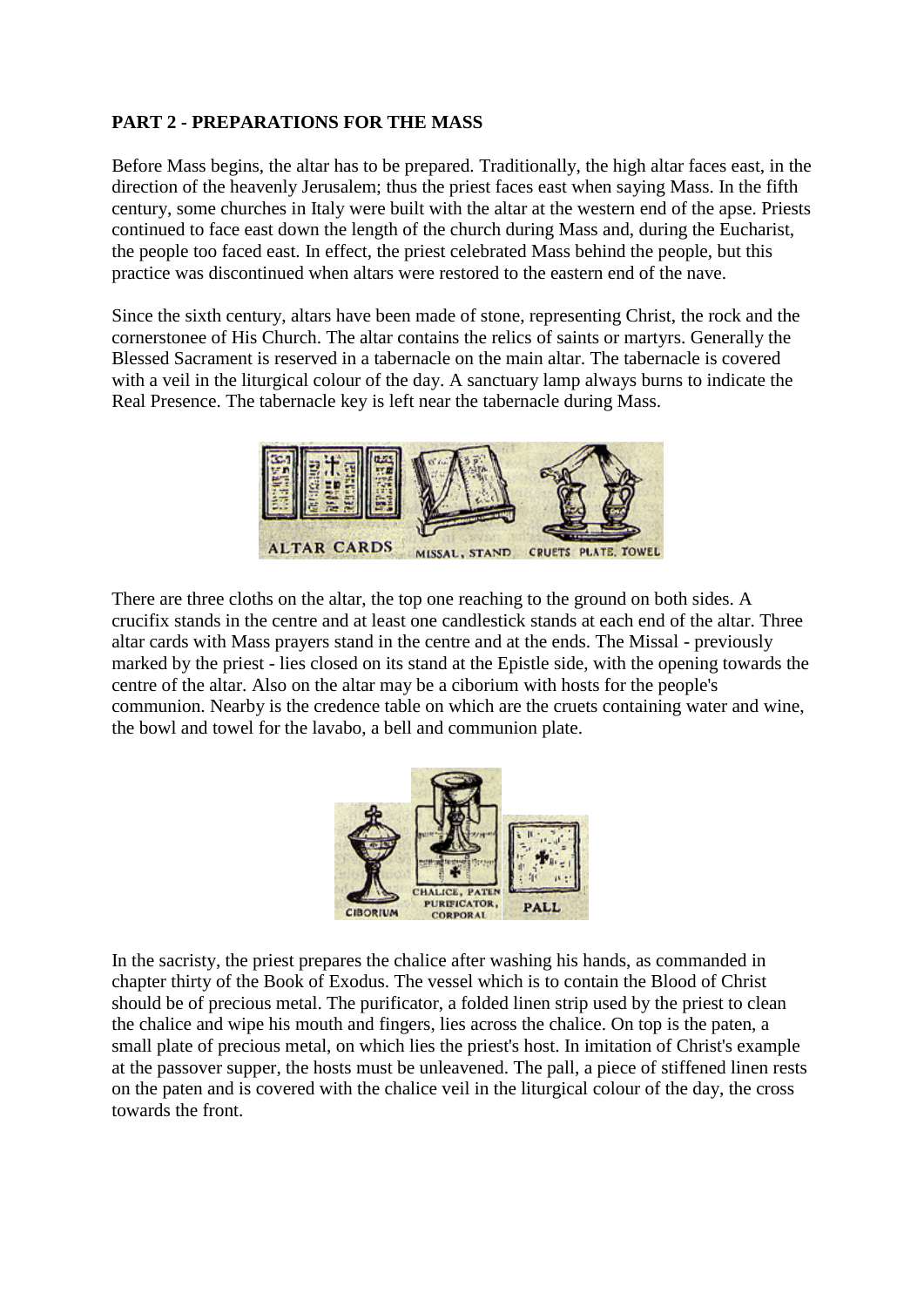

The corporal, a square piece of linen on which the chalice and hosts will rest, is folded and put into the burse, a stiffened wallet in the colour of the day, which is laid on top of the chalice veil.

Before beginning Mass, the priest must put on the liturgical vestments. The first Christians appreciated the significance of wearing special clothing for divine worship. In the early days of the Church, the vestments were simply better and more costly versions of ordinary clothes. But, as fashions changed, liturgical dress remained the same and was thus gradually distinguished from everyday clothing.



The chasuble, stole and maniple conform to the liturgical colour of the day, which varies according to the feast. Since the twelfth century, the liturgical colours have had a particular symbolism - green for hope, white for purity and joy, red the symbol of fire and blood, violet for penance and humility, rose on two Sundays - Laetare Sunday in Lent and Gaudete Sunday in Advent - and black for mourning. Gold may be worn on solemn occasions in place of red, green or white vestments.

Before starting to vest, the priest prays that he may serve God without impurity of mind or body and he makes the intention for which he is to offer sacrifice. The rubrics of the Byzantine rite specify: "The priest who is about to celebrate the holy mysteries must have confessed his sins, be reconciled to all men and have nothing against anyone. He must keep his heart from bad thoughts, be pure and fast till the time of sacrifice."

The vestments are laid out in the order in which the priest will put them on.



The amice is an oblong piece of linen about two feet square. It was introduced as a vestment in the eighth century to cover the neck, which - until then - was usually bare. Before the priest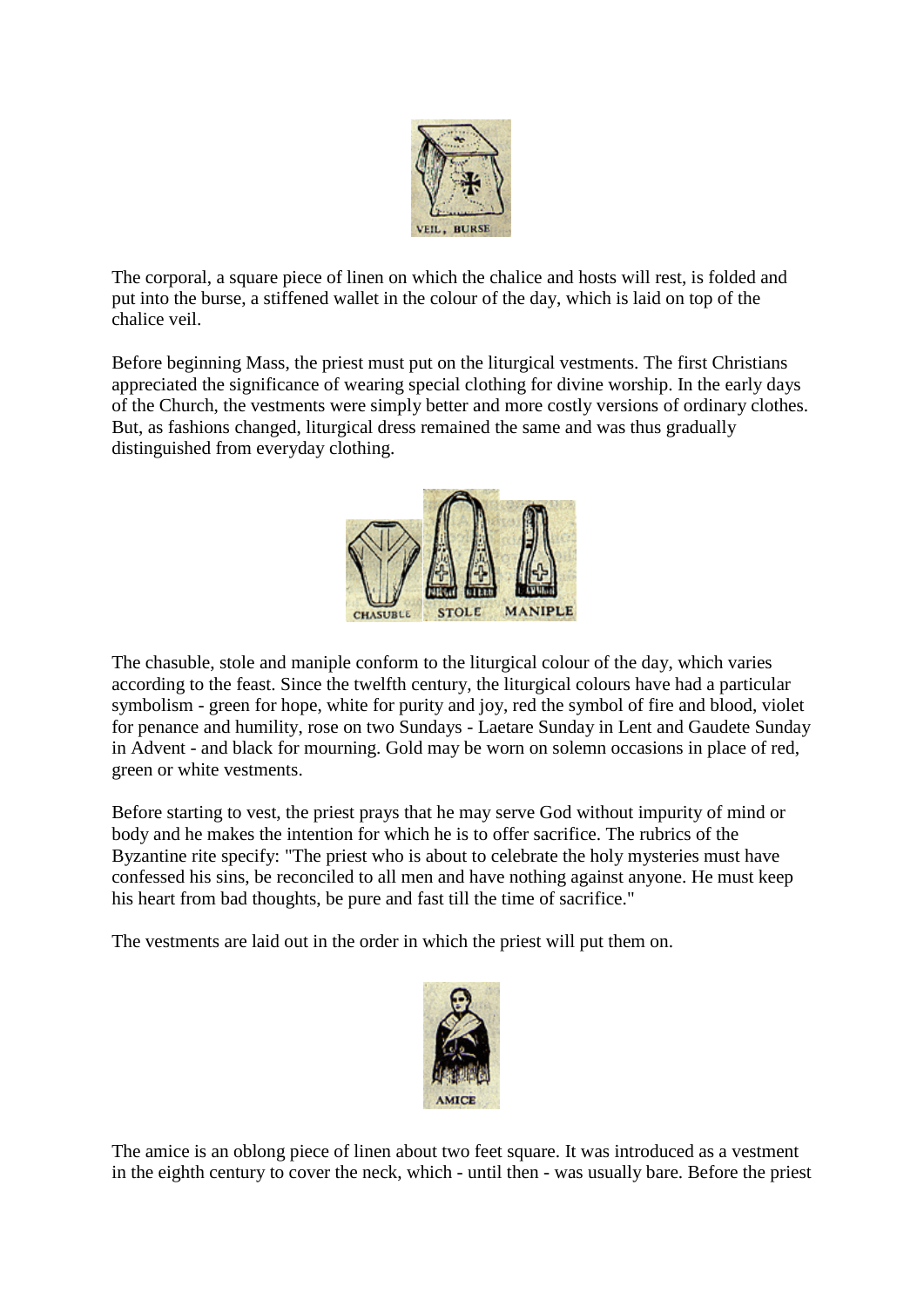puts on the amice, he kisses the cross, touches the amice to his head then puts the vestment on his shoulders, crossing the strings over his breast and tying them around his waist. In a prayer taken from the sixth chapter of St Paul's Letter to the Ephesians, he prays that the amice may be a helmet of salvation to help him repel the assaults of the devil.



The alb, named from the Latin word meaning 'white', was originally an everyday tunic. The liturgical garment was first mentioned at the Synod of Carthage at the end of the fourth century. As the priest puts on the alb, he prays for purity and cleanliness of heart, that washed in the Blood of the Lamb - he may enjoy the eternal delights of Heaven.



The girdle or cincture was originally flat and broad, like a belt, and later woven of gold and decorated with precious stones. Today, as the priest doubles the cord of linen, wool, cotton or silk round his waist, he asks the Lord to gird him with the cincture of purity and extinguish in him the fires of lust.

In bygone days, the maniple was a practical item - a strip of linen worn over the arm like a waiter's napkin, and used to wipe perspiration from the priest's brow; hence its alternative name of sudarium. Towards the eighth century, it began to be made of the same material as the chasuble. As the priest kisses the cross on the maniple and puts it on his left forearm, he prays that he may worthily bear the maniple of sorrow so that he may one day enjoy the rewards of his labour.

In the early days of the Church, the stole was a piece of fine linen, known as the orarium and worn over the left shoulder. It preceded the maniple for the purpose of wiping the face and mouth. But, as it became more richly embroidered, it gradually became unsuitable for that purpose and, by the eighth century, it had assumed a similar appearance to the stole of today. As the priest puts on the stole - the symbol of his priesthood - he kisses the cross and prays that the robe of immortality, lost by Adam's sin, may be restored to him. The stole is crossed right over left across the breast and secured by the cincture.

Lastly, the priest puts on the chasuble, which takes its name from the Latin word casula, meaning a little house - a reflection of the way it envelops the priest's body. Among the early Christians, the chasuble was a development of the Roman paenula or cape. Originally a full circle with a hole for the head, ornamentation of the vestment eventually made it too heavy to wear and the flowing Gothic vestment was succeeded by the simpler Roman form.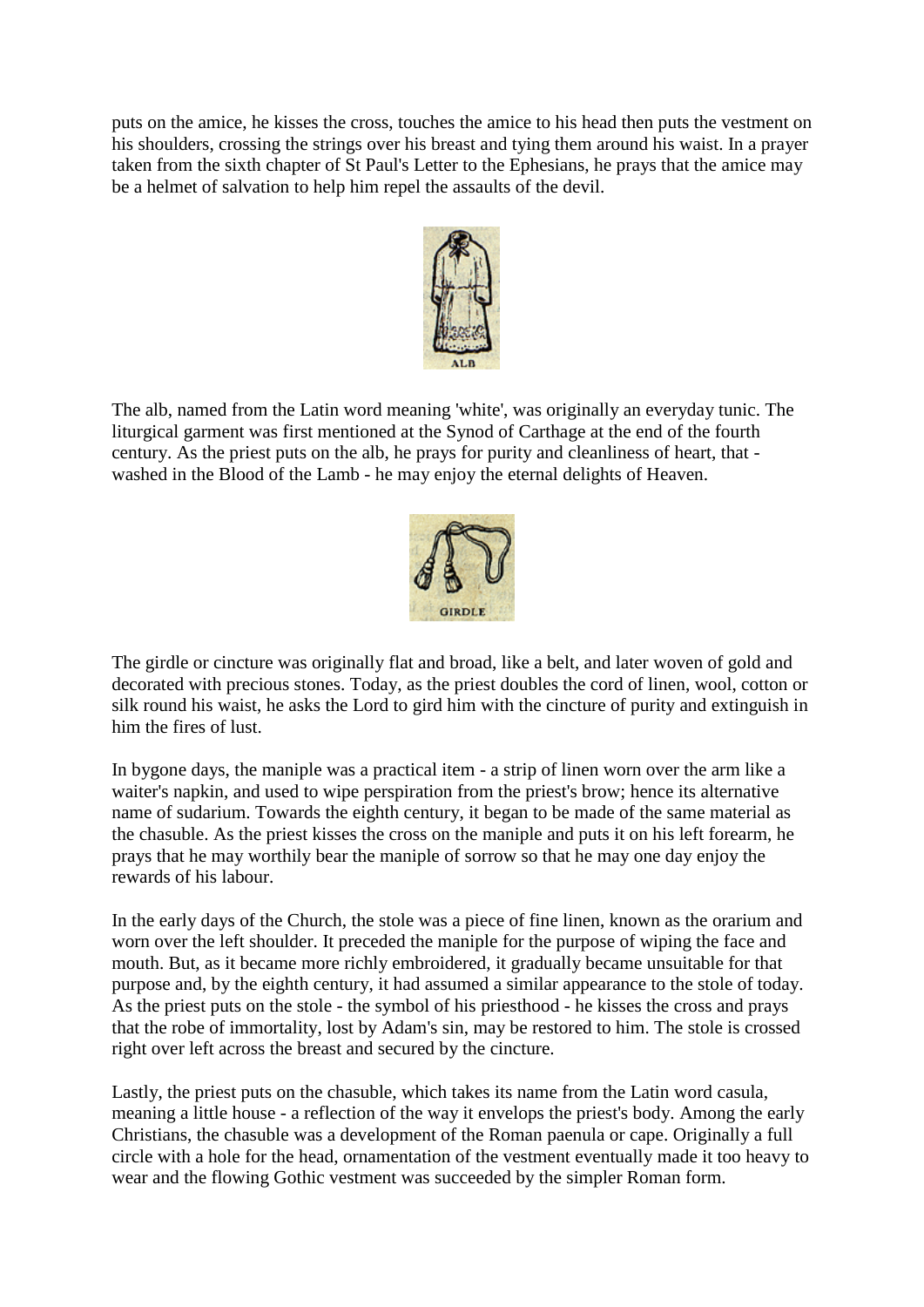Having vested, the priest and servers bow to the crucifix, bless themselves with holy water and leave the sacristy. The priest carries the chalice in his left hand, the burse held in place by the right.

*© Kieron Wood*

## **PART 3 - THE MASS OF THE CATECHUMENS**

On arrival at the altar, the priest and servers stand before the lowest step. If the priest is wearing a biretta, he hands it to the server. If the Blessed Sacrament is reserved in the tabernacle, the priest genuflects, otherwise he makes a profound bow to the cruficix. The servers always genuflect. If there's only one server - as is customary at a normal Low Mass he kneels on the opposite side to the Missal throughout the Mass.

The priest then ascends the altar steps, traditionally with his right foot first. This practice symbolises the battle between good and evil, represented by right and left, dextra and sinistra. Many religions use the same symbolism. Moslems, for example, adopt the same practice when entering a mosque.

At the centre of the altar, the priest places the chalice on his left (the Gospel side), removes the corporal from the burse and unfolds it in the centre of the altar. The burse is also placed on the Gospel side, and the veiled chalice positioned in the centre of the corporal. All the movements and gestures in the Tridentine Mass are formalised in a deliberate and precise manner. This has the great advantage of standardising the liturgy, so it remains a forum for worshipping God rather than an expression of the idiosyncrasies of any particular celebrant.

The priest then turns and moves to the Epistle side, his hands joined. The correct position for joined hands is at the level of the breast, palm to palm, fingers straight and slightly pointing upwards, with the right thumb over the left, in the form of a cross. The priest opens the Missal at the Introit, then turns and walks back to the centre of the altar.

At the centre, he makes a medium bow to the crucifix then, turning by the Epistle side with hands joined and eyes lowered, he descends to floor level to begin Mass. Every time the priest turns during Mass - except at the Orate fratres and the final blessing- he turns and returns the same way, by the Epistle side.

Standing at the centre with hands joined, the priest genuflects on the first step while the servers kneel below the step. The priest makes the Sign of the Cross, saying aloud the In nomine Patris, with his left hand flat under his breast and touching his forehead, breast, left and right shoulders with his right fingertips.

The 1962 Missal permits the congregation to make the responses with the server, though this practice is not the custom in some countries. But, even in a dialogue Mass, the Amen at the end of the Sign of the Cross is said only by the priest.

In the earliest days, the Mass opened with the Introit as a processional psalm, and the prayers at the foot of the altar were the priest's own private preparation for Mass. But for more than four centuries, the Mass has begun with the 42nd Psalm as an expression of reverent fear and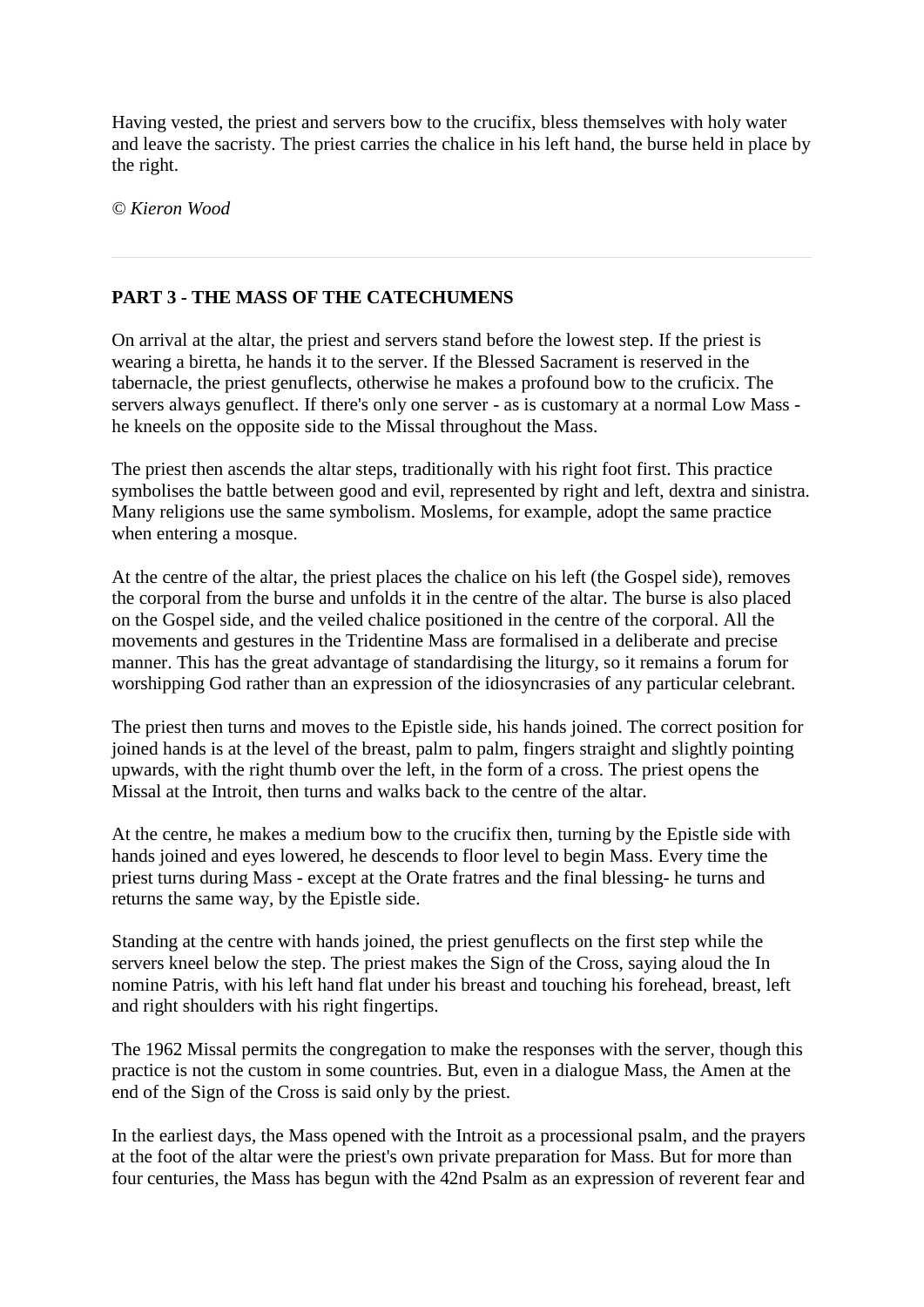confidence in God's mercy. (The psalm is not said during Passiontide or in Masses for the Dead.)

| C. In nomine Patris, et Filii, et<br>Spiritus Sancti. Amen. Introibo ad<br>altare Dei.                                            | C. In the name of the Father, and of<br>the Son, and of the Holy Ghost.<br>Amen. I will go in to the altar of<br>God.        |
|-----------------------------------------------------------------------------------------------------------------------------------|------------------------------------------------------------------------------------------------------------------------------|
| R. Ad Deum, qui laetificat<br>juventutem meam.                                                                                    | R. To God, who gives joy to my<br>youth.                                                                                     |
| C. Judica me, Deus, et discerne<br>causam meam de gente non sancta:<br>ab homine iniquo et doloso erue me.                        | C. Judge me, O God, and distinguish<br>my cause from an ungodly nation:<br>deliver me from an unjust and<br>deceitful enemy. |
| R. Quia tu es, Deus, fortitudo mea:<br>quare me repulisti, et quare tristis<br>incedo, dum affligit me inimicus?                  | R. For you are my strength, O God:<br>why have you cast me off? Why do I<br>go around sadly while the enemy<br>afflicts me?  |
| C. Emitte lucem tuam, et veritatem<br>tuam: ipsa me deduxerunt et<br>adduxerunt in montem sanctum<br>tuum, et in tabernacula tua. | C. Send out Your light and Your<br>truth; they have led me and brought<br>me to Your holy hill, into Your<br>tabernacles.    |
| R. Et introibo ad altare Dei: ad<br>Deum qui laetificat juventutem<br>meam.                                                       | R. And I will go in to the altar of<br>God: to God who gives joy to my<br>youth.                                             |
| C. Confitebor tibi in cithara, Deus,<br>Deus meus: quare tristis es anima<br>mea, et quare conturbas me?                          | C. I will praise you on the harp, O<br>God, my God. Why are you sad, my<br>soul, and why do you trouble me?                  |
| R. Spera in Deo, quoniam adhuc<br>confitebor illi: salutare vultus mei, et to praise Him, my salvation and my<br>Deus meus.       | R. Hope in God, for I will continue<br>God.                                                                                  |
|                                                                                                                                   | The priest bows his head to the Cross for the Gloria Patri, at the end of the psalm - and at any                             |

other time the prayer is said during Mass.

C. Gloria Patri, et Filio, et Spiritui Sancto. C. Glory be to the Father, and to the Son, and to the Holy Ghost..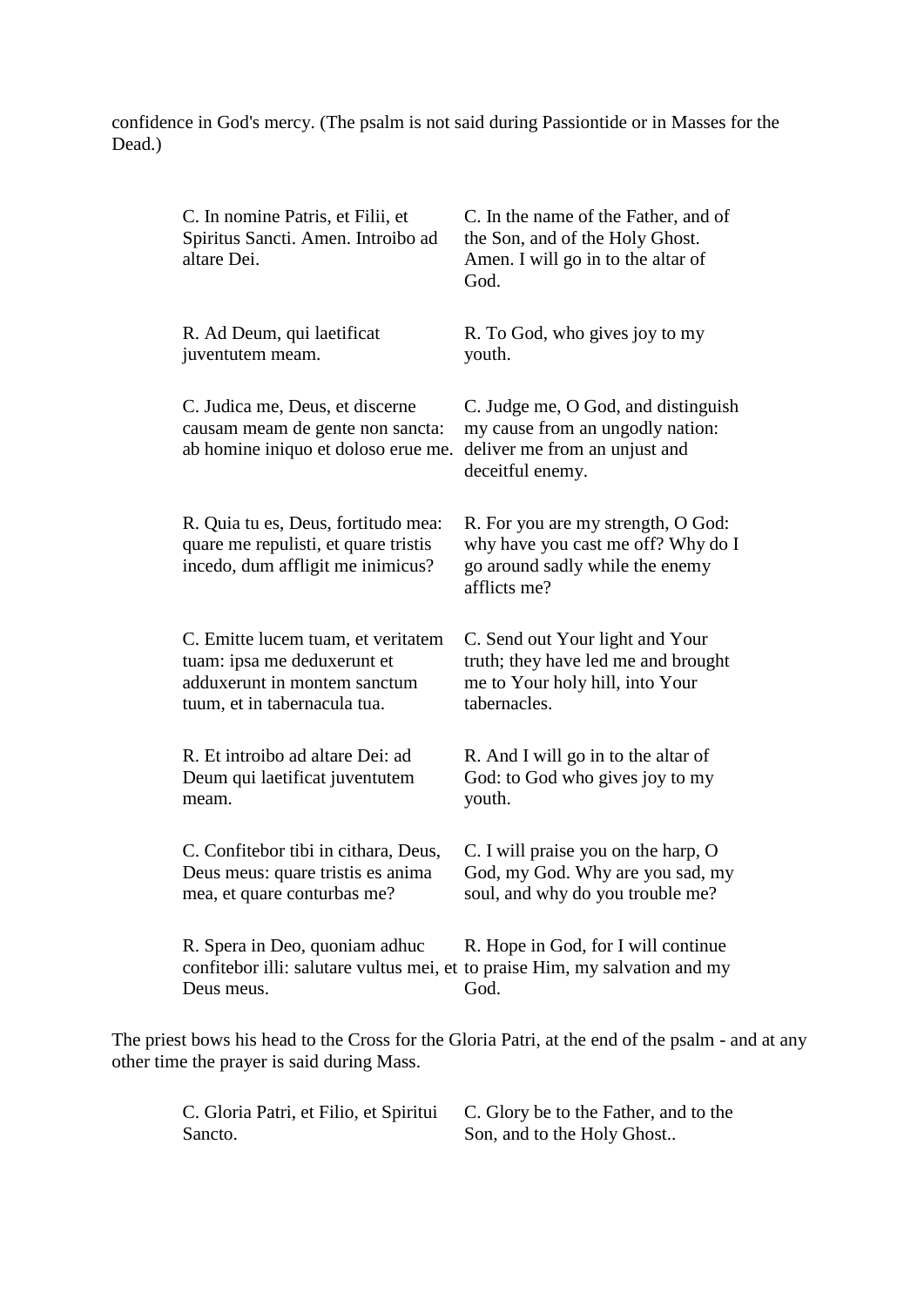C. Adjutorium nostrum in nomine Domini.

C. Our help is in the name of the Lord.

R. Qui fecit coelum et terram. R. Who made heaven and earth.

In a humble confession of his sins before God and the people, the priest bows profoundly with his hands joined and begins the Confiteor. This prayer recalls the confession of the Jewish priests of the Old Law before they offered sacrifice. At the mea culpa, the priest places his left hand below his breast and strikes his breast three times with the extended and joined fingers of his right hand.

> C. Confiteor Deo omnipotenti, beatae Mariae semper Virgini, beato Michaeli Archangelo, beato Joanni Baptistae, sanctis apostolis Petro et Paulo, omnibus sanctis, et vobis, fratres: quia peccavi nimis cogitatione, verbo, et opere: mea culpa, mea culpa, mea maxima culpa. Ideo precor beatam Mariam semper Virginem, beatum Michaelum Archangelum, beatum Joannem Baptistam, sanctos apostolos Petrum et Paulum, omnes sanctos, et vos, fratres, orare pro me ad Dominum Deum nostrum.

C. I confess to Almighty God, to blessed Mary ever virgin, to blessed Michael the archangel, to blessed John the Baptist, to the holy apostles Peter and Paul, to all the saints and to you, brethren, that I have sinned exceedingly in thought, word and deed (strikes breast three times): through my fault, through my fault, through my own most grievous fault. Therefore I beseech blessed Mary ever Virgin, blessed Michael the archangel, blessed John the Baptist, the holy apostles Peter and Paul, all the saints and you, brethren, to pray for me to the Lord our God.

The priest remains bowing for the server's Misereatur, then, after replying Amen, he stands erect, his hands joined, while the server recites the Confiteor.

| R. Misereatur tui omnipotens Deus    | R. May Almighty God have mercy       |
|--------------------------------------|--------------------------------------|
| et, dimissis peccatis tuis, perducat | on you, forgive you your sins and    |
| te ad vitam aeternam.                | bring you to everlasting life. Amen. |
| C. Amen                              | C. Amen                              |

R. Confiteor Deo omnipotenti, beatae Mariae semper Virgini, beato Michaeli Archangelo, beato Joanni Baptistae, sanctis apostolis Petro et Paulo, omnibus sanctis, et tibi, R. I confess to Almighty God, to blessed Mary ever virgin, to blessed Michael the archangel, to blessed John the Baptist, to the holy apostles Peter and Paul, to all the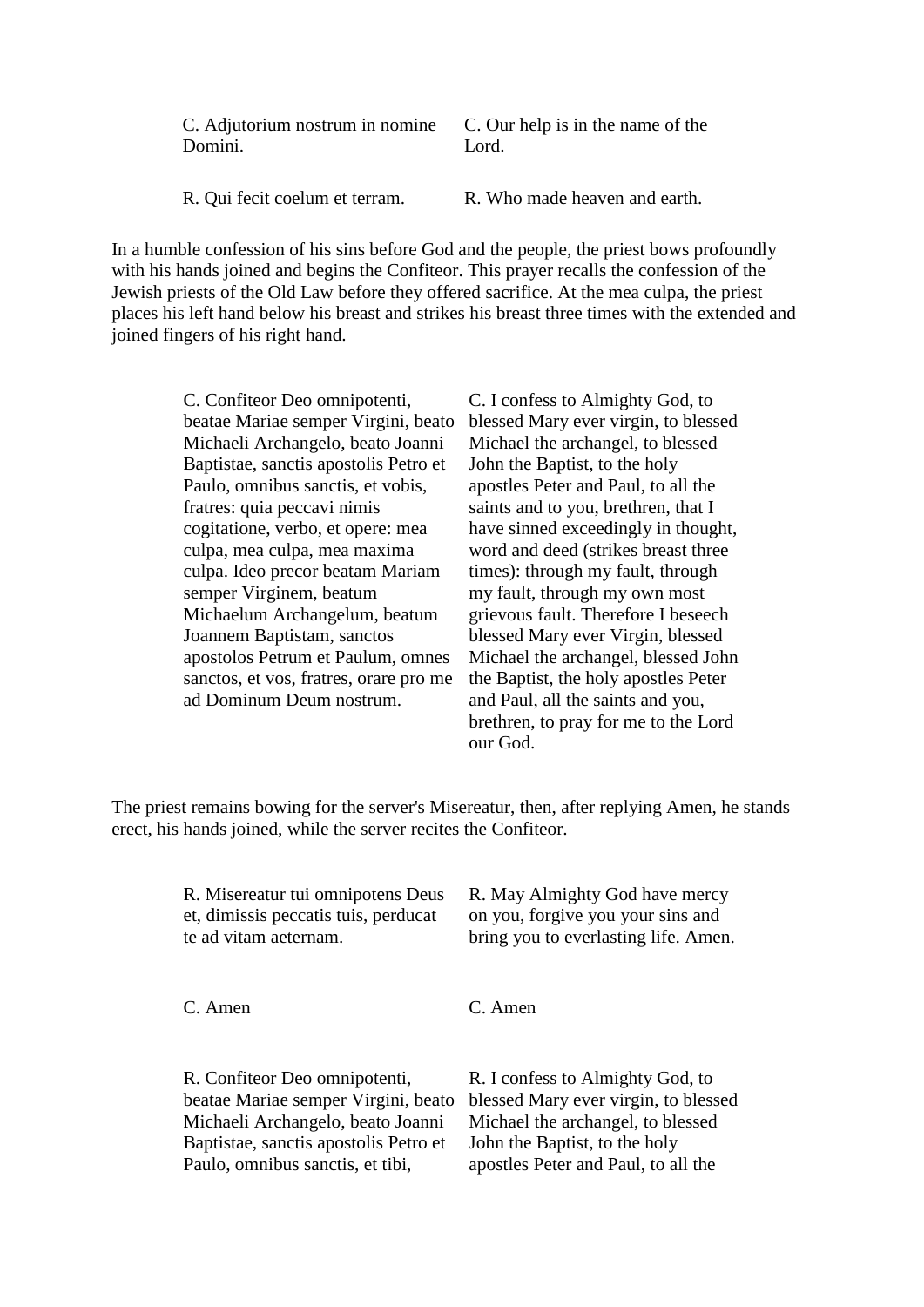| Pater: quia peccavi nimis              | saints and to you, Father, that I have |
|----------------------------------------|----------------------------------------|
| cogitatione, verbo, et opere: mea      | sinned exceedingly in thought, word    |
| culpa, mea culpa, mea maxima           | and deed (strike breast three times):  |
| culpa. Ideo precor beatam Mariam       | through my fault, through my fault,    |
| semper Virginem, beatum                | through my own most grievous           |
| Michaelum Archangelum, beatum          | fault. Therefore I beseech blessed     |
| Joannem Baptistam, sanctos             | Mary ever Virgin, blessed Michael      |
| apostolos Petrum et Paulum, omnes      | the archangel, blessed John the        |
| sanctos, et te, Pater, orare pro me ad | Baptist, the holy apostles Peter and   |
| Dominum Deum nostrum.                  | Paul, all the saints and you, Father,  |
|                                        | to pray for me to the Lord our God.    |

At the end of the prayer, the priest recites the Misereatur, then says the Indulgentiam, while making the Sign of the Cross.

| C. Misereatur vestri omnipotens<br>Deus, et dimissis peccatis vestris,<br>perducat vos ad vitam aeternam.                   | C. May almighty God have mercy<br>on you, forgive you your sins and<br>bring you to everlasting life. |
|-----------------------------------------------------------------------------------------------------------------------------|-------------------------------------------------------------------------------------------------------|
| R. Amen.                                                                                                                    | R. Amen                                                                                               |
| C. Indulgentiam, absolutionem, et<br>remissionem peccatorum nostrorum<br>tribuat nobis omnipotens et<br>misericors Dominus. | C. May the almighty and merciful<br>Lord grant us pardon, absolution<br>and remission of our sins.    |
| R. Amen.                                                                                                                    | $R.$ Amen.                                                                                            |

Bowing moderately, he continues with the *Deus tu conversus*. At the end of the verses, he stands upright, extends his hands to the width of his shoulders without raising them and rejoins them, at the same time saying *Oremus*. At this point, the servers stand and kneel again on the first step.

| C. Deus, tu conversus vivificabis | C. O God, You will turn and give us        |
|-----------------------------------|--------------------------------------------|
| nos.                              | life.                                      |
| R. Et plebs tua laetabitur in te. | R. And Your people will rejoice in<br>You. |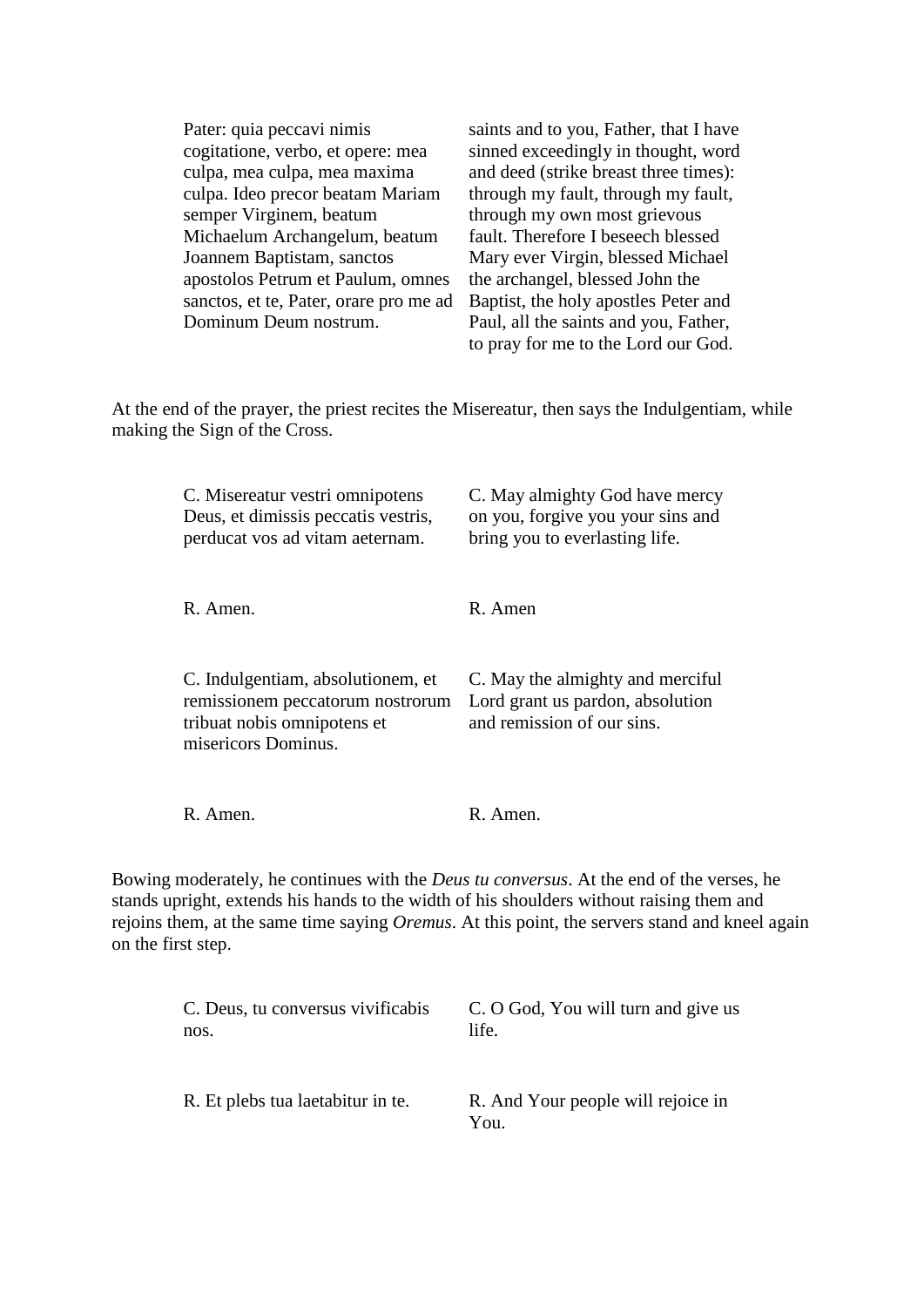| C. Ostende nobis, Domine,<br>misericordiam tuam. | C. Show us Your mercy, O Lord. |
|--------------------------------------------------|--------------------------------|
| R. Et salutare tuum da nobis.                    | R. And give us Your salvation. |
| C. Domine, exaudi orationem<br>meam.             | C. Lord, hear my prayer.       |
| R. Et clamor meus ad te veniat.                  | R. And let my cry come to You. |
| C. Dominus vobiscum.                             | C. The Lord be with you.       |
| R. Et cum spiritu tuo.                           | R. And with your spirit.       |
| C. Oremus.                                       | C. Let us pray.                |

The first silent prayer of the Mass, the *Aufer a nobis*, is said as the priest - with joined hands ascends the steps, the right foot first. The prayer of petition dates back to a seventh century sacramentary and recalls the sacrifices of the Old Law when the Jewish High Priest entered the Holy of Holies.

C. Aufer a nobis, quaesumus, Domine, iniquitates nostras: ut ad sancta sanctorum puris mereamur mentibus introire. Per Christum Dominum nostrum. Amen.

C. Lord, we pray you to take away our wickedness from us, so that we may worthily enter into the Holy of Holies with pure minds, through Christ our Lord. Amen.

Bowing moderately, the priest rests his joined hands on the edge of the altar, the tips of his little fingers against the front of the edge as he says silently the *Oramus te Domine*. Recalling the saints whose relics are in the altar, he places his hands flat on the altar outside the corporal, and kisses it in the middle.

| C. Oramus te, Domine, per merita  | C. We beseech You, Lord, by the     |
|-----------------------------------|-------------------------------------|
| sanctorum tuorum, quorum reliquae | merits of Your saints whose relics  |
| hic sunt, et omnium sanctorum: ut | are here, and of all the saints, to |
| indulgere digneris omnia peccata  | deign to forgive me all my sins.    |
| mea. Amen.                        | Amen.                               |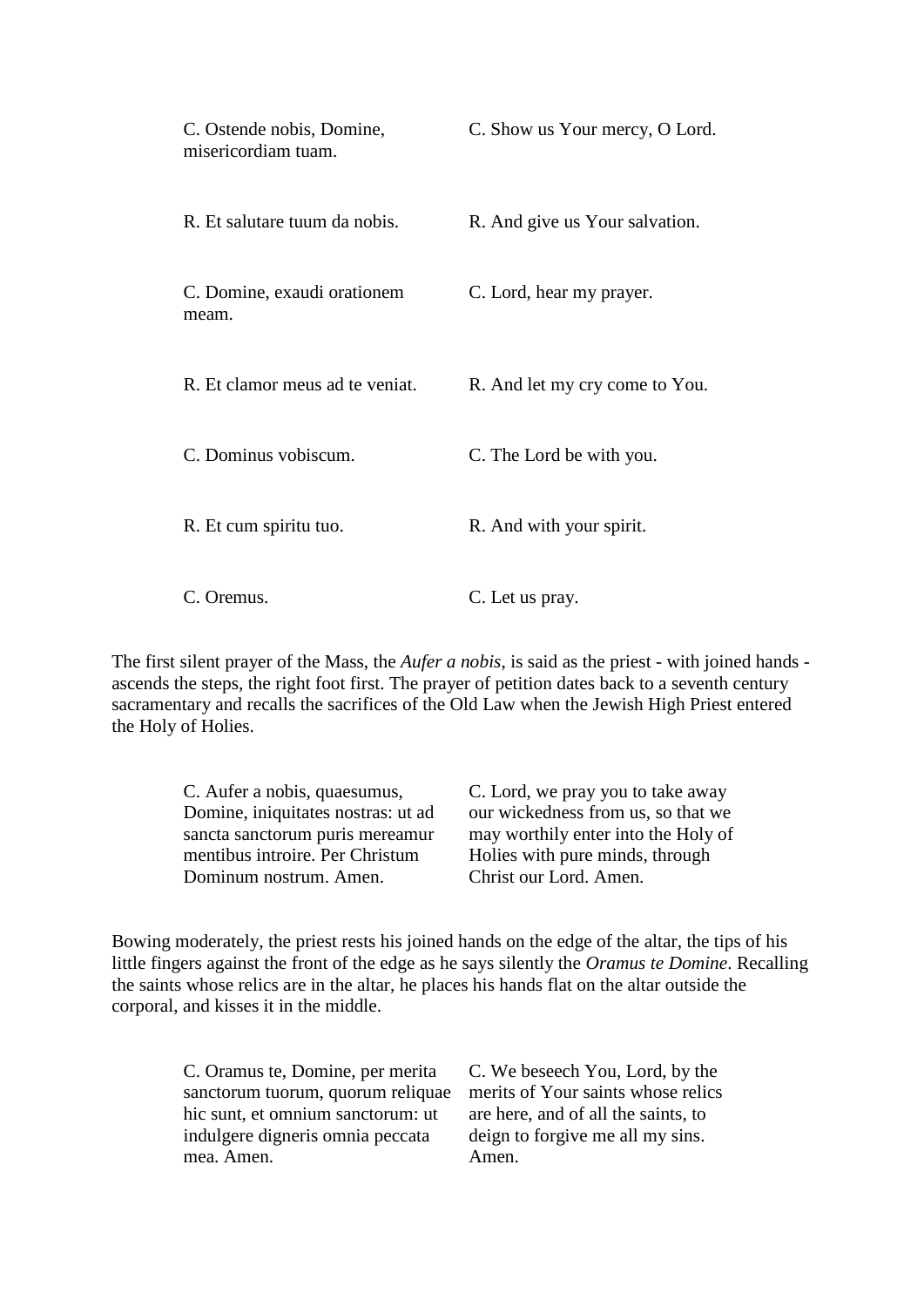Continuing the prayer, the priest then moves directly to the Epistle side where, facing the altar, he makes the Sign of the Cross and begins, in an audible voice, the Proper of the Day by reciting the *Introit* with his hands joined. This Sign of the Cross marked the opening of the liturgy at the time of St Patrick. The *Introit* was formerly a psalm sung as the priest entered the church - hence the word *introit*. At the *Gloria Patri*, the priest turns slightly and bows towards the crucifix. He does not cross himself when repeating the antiphon.

After the Introit, the priest returns to the centre of the altar. With joined hands and without bowing to the crucifix, he immediately begins the *Kyrie*, the only surviving Greek prayer in the Mass, taken from a fourth century Byzantine rite.

| C. Kyrie eleison.   | C. Lord, have mercy.  |
|---------------------|-----------------------|
| R. Kyrie eleison.   | R. Lord, have mercy.  |
| C. Kyrie eleison.   | C. Lord, have mercy.  |
| R. Christe eleison. | R. Christ have mercy. |
| C. Christe eleison. | C. Christ have mercy. |
| R. Christe eleison. | R. Christ have mercy. |
| C. Kyrie eleison.   | C. Lord, have mercy.  |
| R. Kyrie eleison.   | R. Lord, have mercy.  |
| C. Kyrie eleison.   | C. Lord, have mercy.  |

As soon as the *Kyrie* is finished, the priest starts the Gloria, the canticle of praise to the Trinity, attributed to Pope Telesphorus 130 years after Christ. (The *Gloria* is omitted when the vestments are black or violet and during certain votive Masses.) As the priest begins the prayer, he separates his hands horizontally and raises them to shoulder level before rejoining them and bowing his head at the word *Deo*. Standing erect, with hands joined, he continues to the end, reading from the centre altar card if necessary. He bows to the crucifix at the words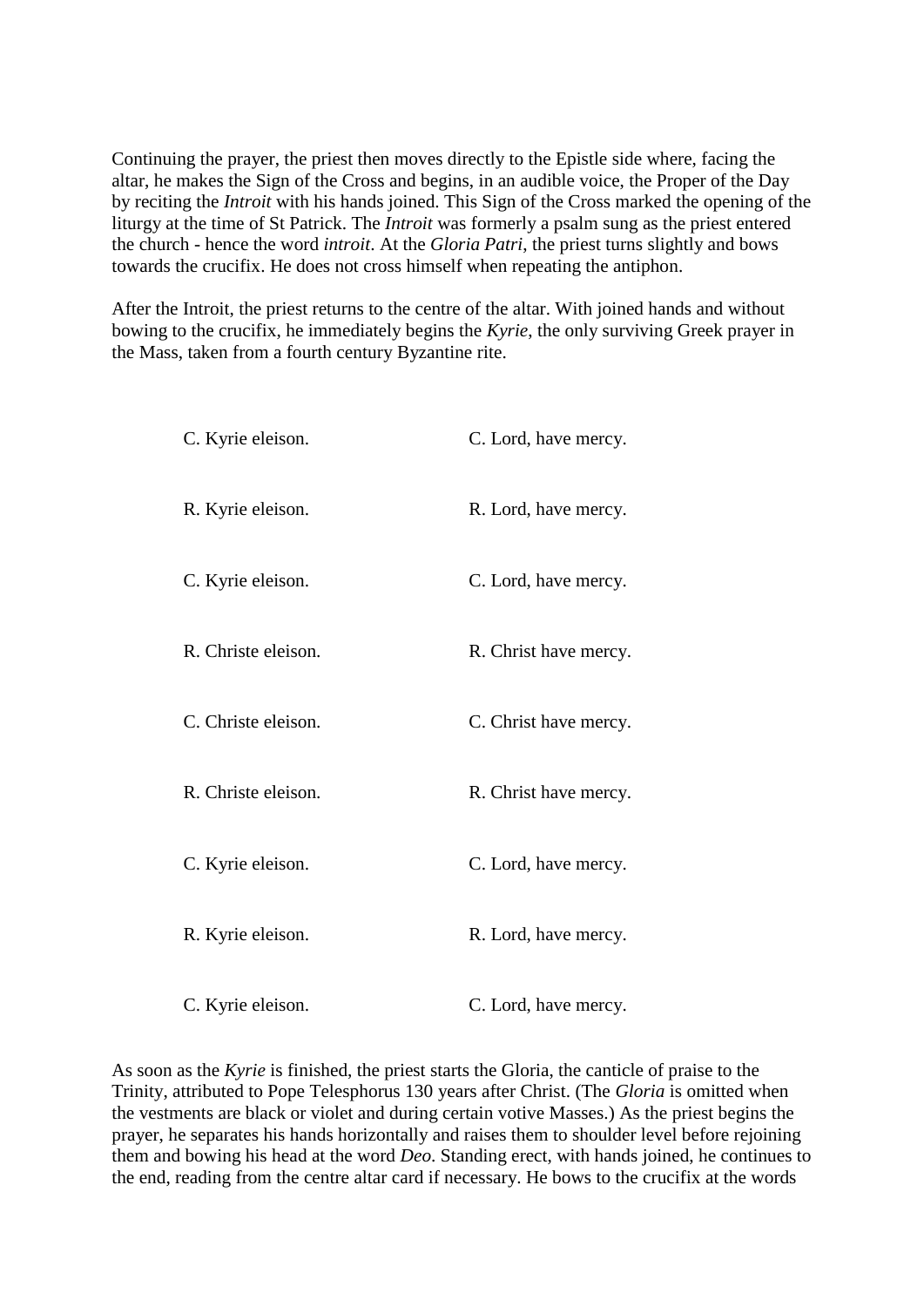*adoramus te, gratias agimus, Jesu Christe, suscipe deprecationem and Jesu Christe* again. At the words cum *Sancto Spiritu* he makes the Sign of the Cross. After the *Amen*, without rejoining his hands, he places his hands outside the corporal and kisses the centre of the altar.

> C. Gloria in excelsis Deo, et in terra pax hominibus bonae voluntatis. Laudamus te, benedicimus te, adoramus te, glorificamus te, gratias agimus tibi propter magnam gloriam tuam: Domine Deus, Rex coelestis, Deus Pater omnipotens. Domine Fili unigenite, Jesu Christe: Domine Deus, Agnus Dei, Filius Patris: Qui tollis peccata mundi, miserere nobis; qui tollis peccata mundi, suscipe deprecationem nostram; qui sedes ad dexteram Patris, miserere nobis. Quoniam tu solus Sanctus, tu solus Dominus, tu solus Altissimus: Jesu Christe, cum Sancto Spiritu: in gloria Dei Patris. Amen.

C. Glory to God in the highest, and on earth, peace to men of goodwill. We praise You, we bless You, we adore You, we glorify You, we give You thanks for Your great glory, Lord God, heavenly King, almighty God and Father. Lord Jesus Christ, only-begotten Son, Lord God, Lamb of God, Son of the Father, You take away the sins of the world, have mercy on us; You take away the sins of the world, receive our prayer; You are seated at the right hand of the Father, have mercy on us. For You alone are the Holy One, You alone are Lord, You alone are Most High: Jesus Christ, with the Holy Ghost in the glory of God the Father. Amen.

Rejoining his hands and turning by the Epistle side with downcast eyes, the priest greets the people with the *Dominus vobiscum*, while extending his hands to the width of his shoulders horizontally, rejoining them and turning back by the Epistle side.

| C. Dominus vobiscum    | C. The Lord be with you. |  |
|------------------------|--------------------------|--|
|                        |                          |  |
| R. Et cum spiritu tuo. | R. And with your spirit. |  |

From the centre of the altar, the priest moves to the Missal. Facing the altar, he says Oremus, bowing his head to the Cross, extending his hands to shoulder height and width, rejoining them and extending them again. During the reading of the ancient Collects, the priest bows his head to the Cross at the Holy Name and bows his head to the Missal at the name of Mary, the Saint of the day or the Pope. At the end of the prayer, on the words per Dominum or in unitate, the priest rejoins his hands for the Amen.

After the Collects comes the first lesson, the Epistle. The priest places the palms of his hands on the Missal during the reading - though he may pick up the book if he wishes. He may give a sign to the server that the reading is over by raising his left hand or laying it on the altar momentarily.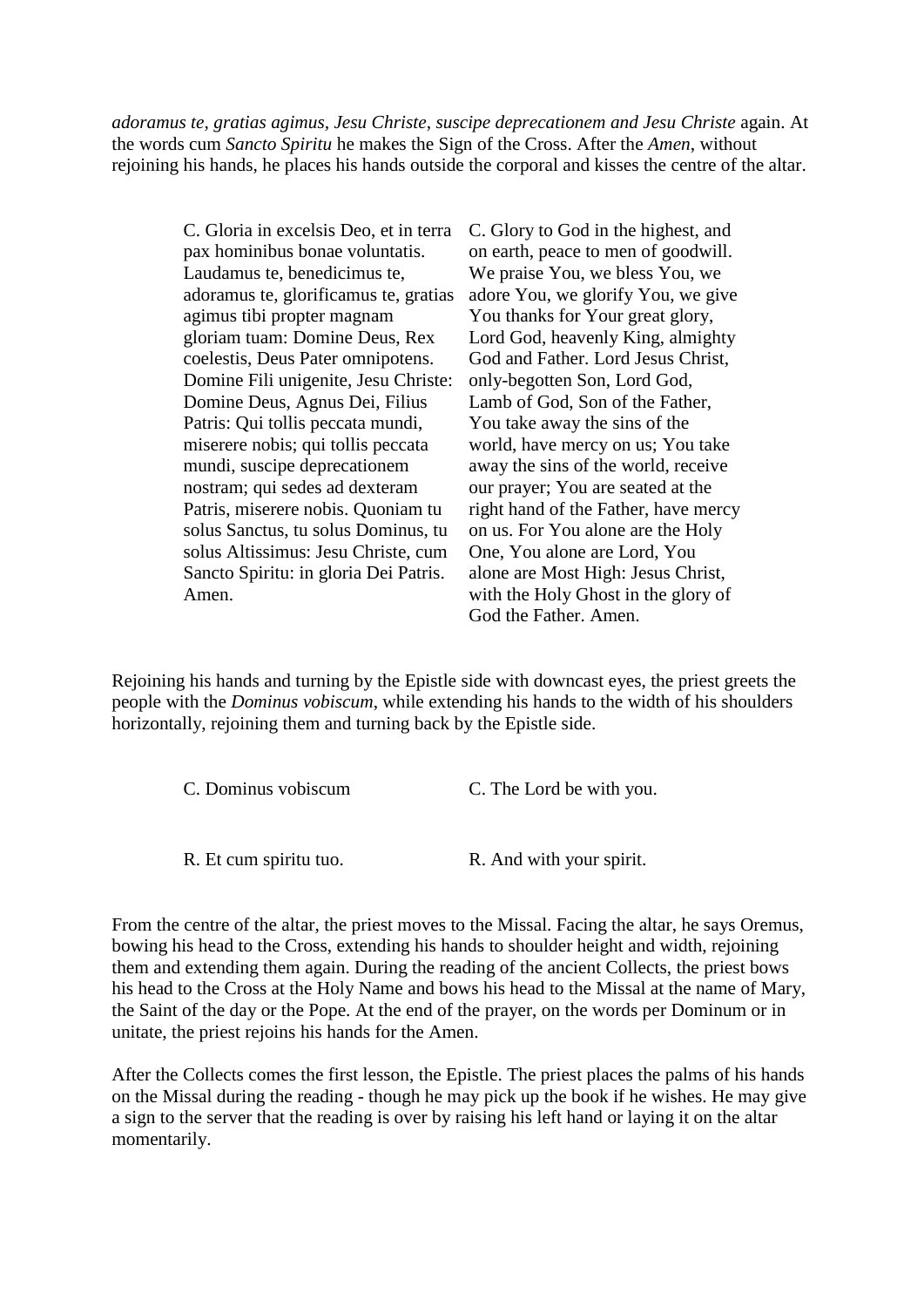The response *Deo gratias* was originally a sign from the presiding Bishop that the reading had gone on long enough!

R. Deo gratias. R. Thanks be to God.

Following the Epistle come the Gradual, Alleluia or Tract and, on five major feastdays, the Sequence. These are the remnants of the chants which separated the original three lessons at Mass. The priest reads them aloud, still holding the Missal, and bows as during the Collects.

From the Epistle side, the priest moves with joined hands to the centre of the altar where he lifts his eyes to the Cross, then casts them down and bows profoundly - without laying his hands on the altar - to say silently the Munda cor meum, a fourteenth century prayer asking God to purify his lips and heart.

> C. Munda cor meum ac labia mea, omnipotens Deus, qui labia Isaiae prophetae calculo mundasti ignito: ita me tua grata miseratione dignare mundare, ut sanctum Evangelium tuum digne valeam nuntiare. Per Christum Dominum nostrum. Amen.

> C. Jube, Domine, benedicere. Dominus sit in corde meo et in labiis meis: ut digne et competenter annuntiem Evangelium suum. Amen.

C. Cleanse my heart and my lips, almighty God, who cleansed the lips of the prophet Isaias with a live coal. In your mercy, deign to cleanse me so I may be worthy to proclaim Your holy Gospel: through Christ our Lord. Amen.

C. Bless me, O Lord. May the Lord be in my heart and on my lips, that I may be fit and worthy to proclaim His Gospel. Amen.

The Missal is moved by the server to the right hand side of the altar (so called because the right hand of the crucifix points to that side) and placed diagonally on the altar. The congregation stand to greet the word of God. Standing before the Missal with joined hands, the priest says aloud the *Dominus vobiscum*. At the Sequentia, the priest lays his left hand on the book, while he makes the Sign of the Cross with the thumb of his open right hand, first at the beginning of the Gospel passage. Then - with his left hand on his breast - he traces the cross with his thumb on his forehead, mouth and breast.

C. Dominus vobiscum C. The Lord be with you.

R. Et cum spiritu tuo. R. And with your spirit.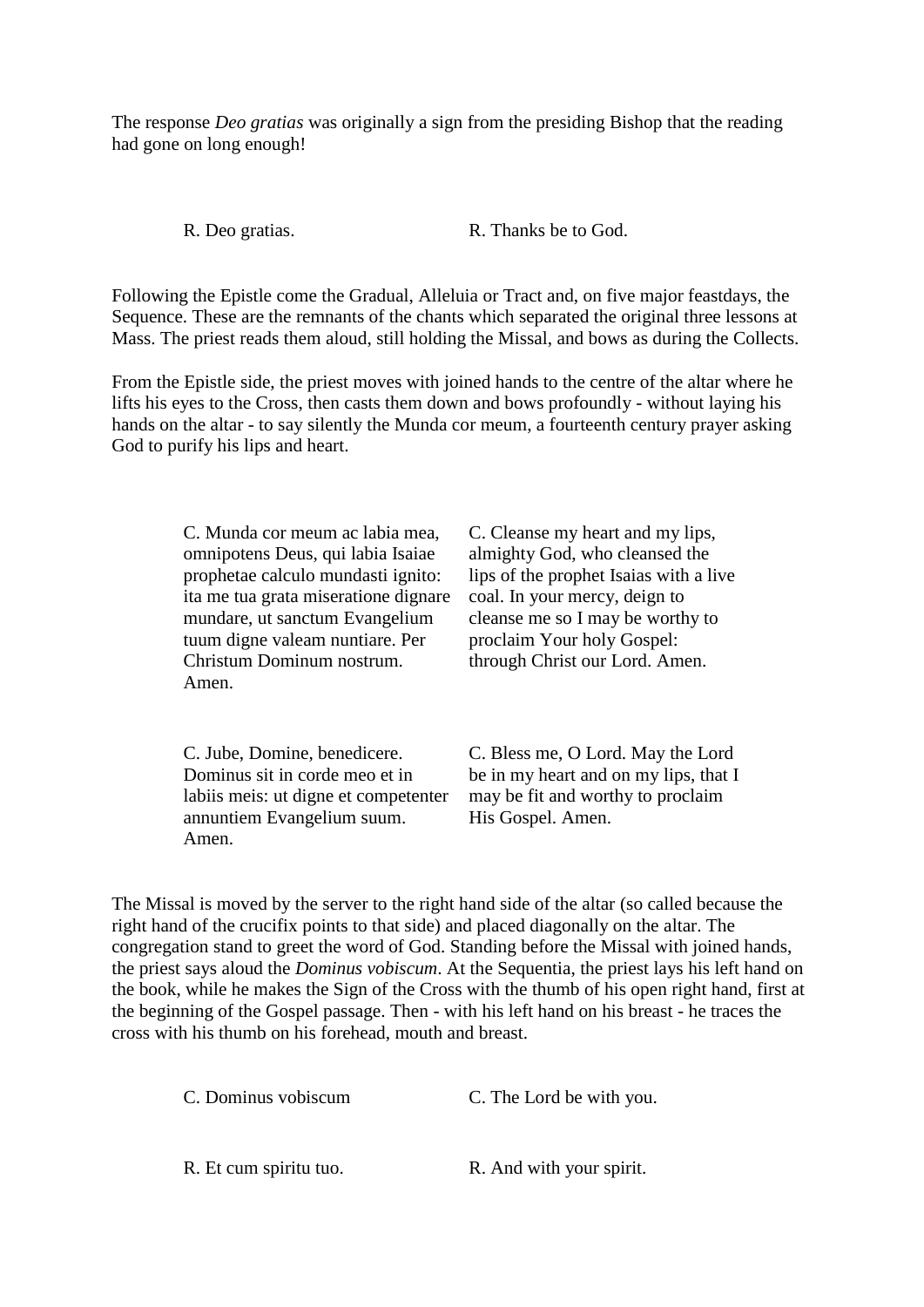| C. Sequentia (or Initium) sancti<br>Evangelii secundum N. | C. A passage from (or The<br>beginning of) the holy Gospel<br>according to N. |
|-----------------------------------------------------------|-------------------------------------------------------------------------------|
| R. Gloria tibi Domine.                                    | R. Glory to You, Lord.                                                        |

The priest reads the Gospel aloud with his hands joined. If he needs to bow his head or genuflect, he does so to the Missal. If he has to turn a page, he uses his right hand, laying the left on the altar. At the end of the Gospel, the priest lifts the Missal with both hands, and bows to kiss it where he signed the cross, saying the *Per evangelica dicta*.

| C. Per evangelica dicta, deleantur<br>nostra delictur. | C. Through the words of the<br>Gospel, may our sins be wiped<br>away. |
|--------------------------------------------------------|-----------------------------------------------------------------------|
|                                                        |                                                                       |

R. Laus tibi, Christe. R. Praise to You, O Christ.

Standing erect, the priest replaces the Missal on the stand which he moves diagonally closer to the middle of the altar next to the corporal. At this point, the priest may move to the pulpit or lectern to read the Epistle and Gospel in the vernacular and to deliver a sermon. If so, he removes his maniple and lays it aside.

The Epistle and Gospel readings must be according to the old calendar and may not be taken from the new rite of Mass. The 1982 Vatican instruction forbids any mixing of rites. The homily - in the people's own language - dates back to the time of the Apostles. St Paul himself preached at the Eucharist, as we read in the twentieth chapter of the Acts of the Apostles.

Following the homily, the priest moves to the centre of the altar for the Creed and, if necessary, puts his maniple back on. As he says the words *Credo in unum Deum*, he extends his hands, lifts them to the height of his shoulders and rejoins them at his breast, bowing at the same time to the Cross.

The Nicene Creed, which dates from the Council of Nicaea in the early fourth century, is a late addition to the liturgy, after people had become used to the declaration of faith as a protest against the heretics. The Eastern Churches first adopted the prayer in the sixth century.

From there it spread to Spain, to Gaul in the eighth century and it was only introduced in Rome in 1014 at the request of the German Emperor St Henry II. Pope Benedict VIII told the Emperor the Creed had never been needed in Rome because the Church there had never been stained by heresy!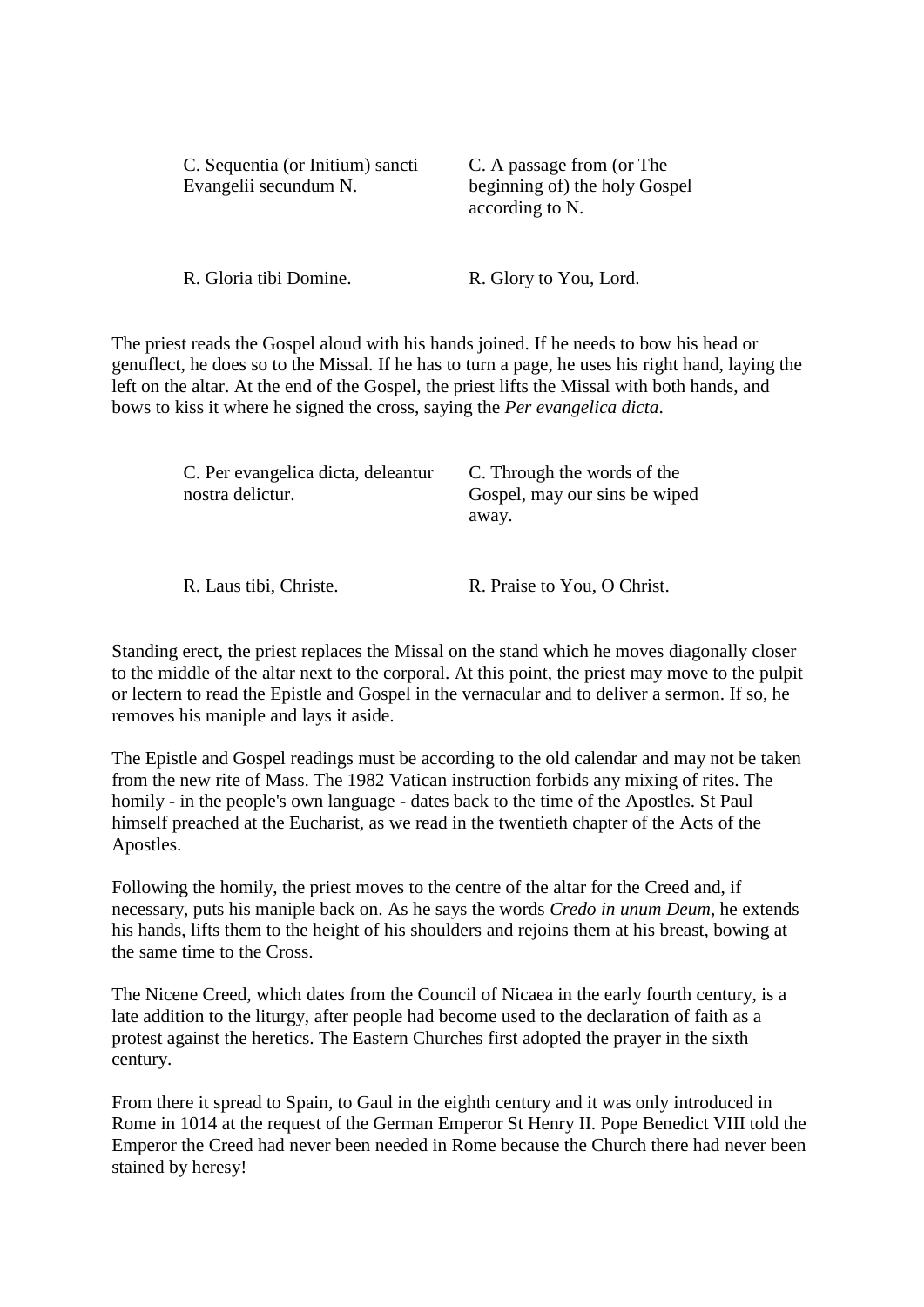The priest bows when he mentions the Holy Name. At the words Et incarnatus est, the priest lays his hands on the altar outside the corporal and genuflects slowly on his right knee, without bowing his head. He rises after the words *Et homo factus est*. The priest bows his head at the words simul adoratur. At the end of the Creed, with the words *et vitam venturi saeculi*, he makes the Sign of the Cross. At the Amen, the priest places his hands flat on the altar outside the corporal and kisses the altar.

> C. Credo in unum Deum, Patrem omnipotentem, factorem coeli et terrae, visibilium omnium et invisibilium. Et in unum Dominum Jesum Christum, Filium Dei unigenitum. Et ex Patre natum ante omnia saecula. Deum de Deo, lumen de lumine, Deum verum de Deo vero. Genitum, non factum, consubstantialem Patri: per quem omnia facta sunt. Qui propter nos homines et propter nostrem salutem descendit de coelis. (genuflects) Et incarnatus est de Spiritu Sancto ex Maria Virgine: ET HOMO FACTUS EST. (stands) Crucifixus etiam pro nobis: sub Pontio Pilato passus, et sepultus est. Et resurrexit tertia die, secundum Scripturas. Et ascendit in coelum: sedet ad dexteram Patris. Et iterum venturus est cum gloria, judicare vivos et mortuos: cujus regni non erit finis. Et in Spiritum Sanctum, Dominum, et vivificantem: qui ex Patre Filioque procedit. Qui cum Patre et Filio simul adoratur et conglorificatur; qui locutus est per Prophetas. Et unam sanctam catholicam et apostolicam Ecclesiam. Confiteor unum baptisma in remissionem peccatorum. Et exspecto resurrectionem mortuorum. Et vitam venturi saeculi. Amen.

C. I believe in one God, the Father almighty, maker of heaven and earth, maker of everything, visible and invisible. I believe in one Lord, Jesus Christ, the only-begotten Son of God, born of the Father before all time; God from God, light from light, true God from true God; begotten, not made, of one substance with the Father; through whom all things were made. For us men and for our salvation, He came down from heaven, (genuflects) by the power of the Holy Ghost, He became incarnate of the Virgin Mary AND WAS MADE MAN. (stands) For our sake too, He was crucified. He suffered under Pontius Pilate and was buried. On the third day, He rose again from the dead, according to the Scriptures. He ascended into heaven and is seated at the right hand of the Father. He will come again in glory to judge the living and the dead, and His kingdom will have no end. I believe in the Holy Ghost, the Lord and giver of life, who proceeds from the Father and the Son. With the Father and Son, He is adored and glorified. He has spoken through the Prophets. I believe in one holy, catholic and apostolic Church. I acknowledge one baptism for the forgiveness of sins. I look forward to the resurrection of the dead and the life of the world to come. Amen.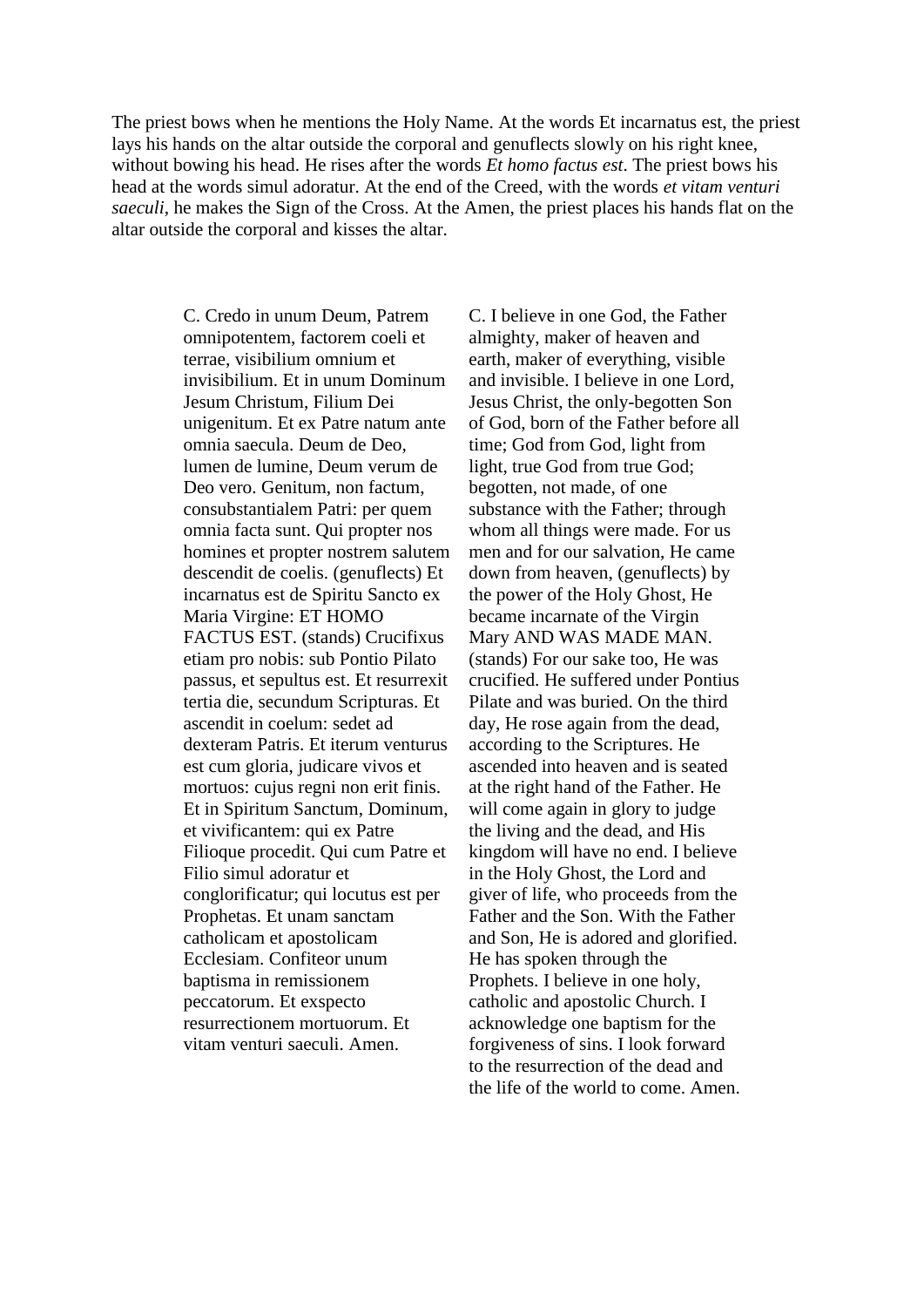This point marks the end of the Mass of the Catechumens, that part of the liturgy which was attended by intending converts to Catholicism. What follows is the Mass of the Faithful, formerly reserved to baptised Catholics alone.

*© Kieron Wood*

## **PART 4 - THE MASS OF THE FAITHFUL**

The priest turns by the Epistle side and says *Dominus vobiscum* extending his hands, rejoining them and turning back the same way.

| C. Dominus vobiscum.   | C. The Lord be with you. |
|------------------------|--------------------------|
| R. Et cum spiritu tuo. | R. And with your spirit  |

Bowing to the Cross, the priest extends and rejoins his hands in a straight line, saying aloud *Oremus* and reading the Offertory from the Missal. Formerly, the prayers of the faithful and the offertory procession took place at this stage, but this prolonged the Mass and was gradually replaced from the 10th century onwards by the offering of money.

The priest removes the chalice veil from the chalice with both hands, folding it and placing it on his right, outside the corporal. Laying his left hand on the altar outside the corporal, he takes the chalice by the stem with his right hand and places it outside the corporal on his right.

If the priest is to consecrate other hosts, he places them on the corporal in an open ciborium or simply lays them on the corporal. He takes the pall from the chalice and lays it on the folded chalice veil. With his right hand, he takes the paten with the altar bread on it and lifts it chest-high with the thumb and forefingers of both hands over the corporal. Looking up to the Cross, then down at the host, he says silently the *Suscipe sancte Pater*, offering the host for his sins and those of all faithful Christians. All the Offertory prayers are mediaeval, arriving in Rome from Northern Europe only in the 14th century.

> C. Suscipe, sancte Pater, omnipotens C. Holy Father, almighty, eternal aeterne Deus, hanc immaculatam hostiam, quam ego indignus famulus I - your unworthy servant - offer tuus offero tibi Deo meo vivo et vero, pro innumerabilibus peccatis et countless sins, offences and neglects offensionibus et negligentiis meis, et and for everyone here, as well as for pro omnibus circumstantibus, sed et all faithful Christians, living and pro omnibus fidelibus Christianis vivis atque defunctis: ut mihi et illis that we may be saved and brought to God, accept this spotless host which You, my living and true God, for my dead. Accept it for me and for them,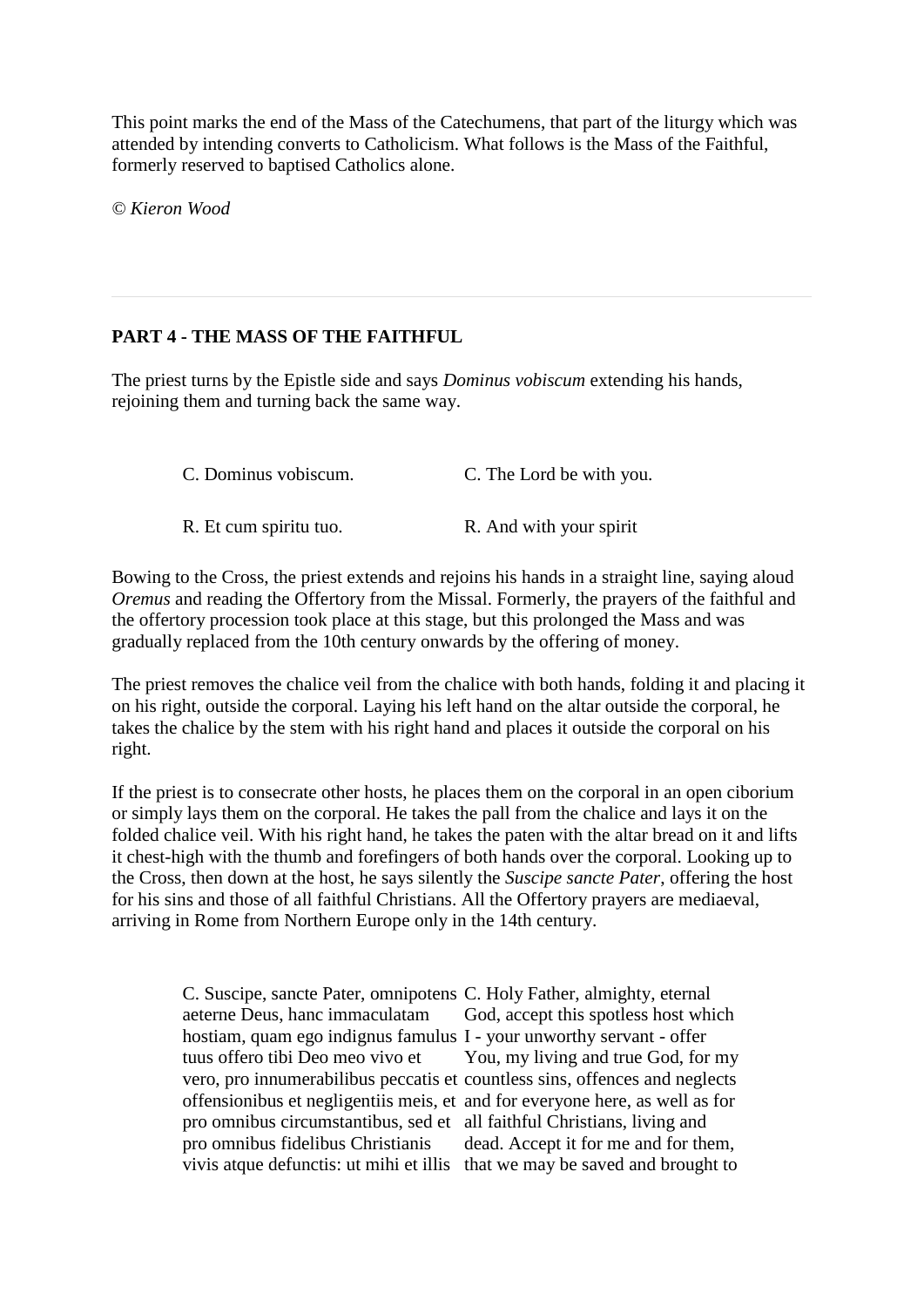proficiat ad salutem in vitam aeternam. Amen.

everlasting life. Amen.

At the end of this prayer, the priest lowers the paten close to the corporal and traces the Sign of the Cross with it towards himself, then from left to right, before sliding the altar bread off the paten onto the front of the corporal - without touching it. With his left hand on the altar, he places the paten halfway under the corporal on his right and closes the ciborium if necessary.

With joined hands, the priest moves to the Epistle corner. He takes the chalice by the stem with his left hand and wipes the inside with the purificator, which he then hangs over his left thumb. With his right hand, he takes the wine cruet and pours almost half the wine into the chalice, saying nothing.

Making the Sign of the Cross over the water cruet, the priest begins the prayer *Deus qui humanae substantiae*. At the words *per hujus aquae*, he takes the cruet and pours a drop or two into the chalice. This custom, mentioned by St Justin Martyr early in the second century, symbolises the union of Christ's human and divine natures, as well as the union of Christ with the faithful. As the priest says the Holy Name, he bows towards the Cross.

> C. Deus, qui humanae substantiae dignitatem mirabiliter condidisti et mirabilius reformasti: da nobis per hujus aquae et vini mysterium ejus divinitatis esse consortes, qui humanitatis nostrae fieri dignatus est particeps, Jesus Christus, Filius tuus, Dominus noster: Qui tecum vivit et regnat in unitate Spiritus Sancti, Deus: per omnia saecula saeculorum. Amen.

C. O God, who wonderfully created human nature and even more wonderfully restored it, grant that through the mystery of this water and wine - we may partake in the divinity of the One who deigned to share our humanity: Jesus Christ, Your Son, our Lord, who is God, living and reigning with You in the unity of the Holy Ghost, for ever and ever. Amen.

The priest may wipe away drops from the side of the chalice with the purificator before he replaces the chalice next to the corporal and, still holding the purificator, returns to the centre of the altar. There he folds the purificator over that half of the paten still showing. Taking the chalice by the stem with his right hand and holding the base with his left, he lifts it until the rim is level with his eyes and, looking at the Cross, says silently the *Offerimus tibi*.

At the end of the prayer, he lowers the chalice and makes the Sign of the Cross with it over the centre of the altar (not over the host). He places the chalice in the centre of the corporal and holds the chalice base with his left fingers to prevent it spilling as he replaces the pall on top.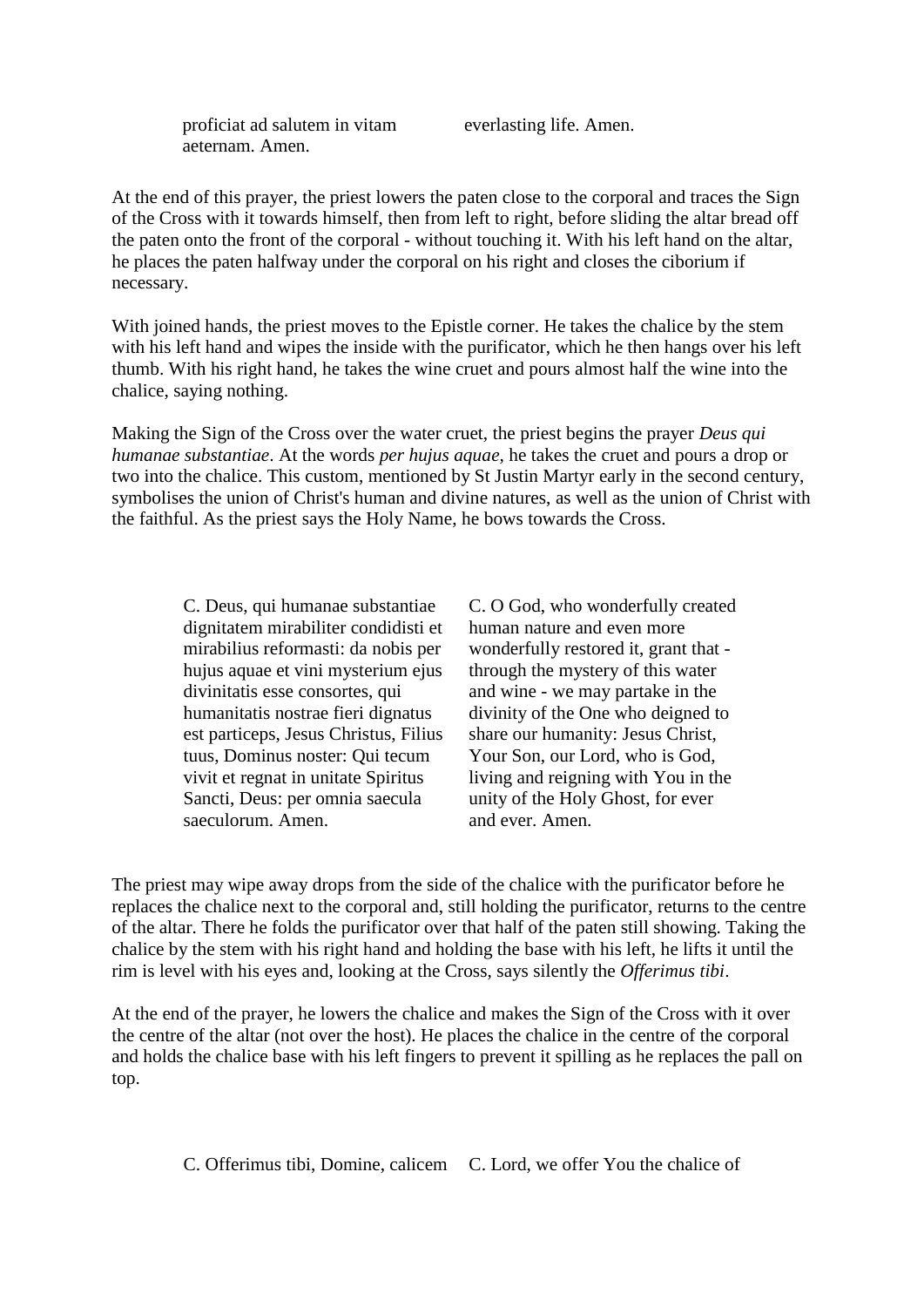salutaris, tuam deprecantes clementiam: ut in conspectu divinae majestatis tuae pro nostra et totius mundi salute cum odore suavitatis ascendat. Amen.

salvation, asking Your mercy, that our offering may rise with a sweet fragrance in the sight of Your divine majesty, for our salvation and that of the whole world. Amen.

Bowing moderately, he joins his hands and lays his fingers on the front of the altar, saying silently the prayer In spiritu humilitatis, based on the prayer of Azarias before King Nebuchadnezzar.

> C. In spiritu humilitatis et in animo contrito suscipiamur a te, Domine: et sic fiat sacrificium nostrum in conspectu tuo hodie, ut placeat tibi, Domine Deus.

C. With a humble spirit and contrite hearts, may we be received by You, Lord, and may our sacrifice be offered in Your sight today so that it may please You, Lord God.

Standing erect, he looks up to Heaven for a moment, extends and raises his hands, then lowers his eyes and joins his hands, saying the *Veni sanctificator* - a prayer found in a seventh century Irish sacramentary. At the word *benedic*, the priest lays his left hand outside the corporal and makes the Sign of the Cross with his right hand over the host and chalice.

> C. Veni, sanctificator, omnipotens aeterne Deus: et benedic+hoc sacrificium, tuo sancto nomini praeparatum.

C. Come, Sanctifier, almighty, eternal God, and bless this sacrifice prepared for Your holy name.

To signify the purity of heart needed for the sacrifice, the priest now moves with joined hands to the Epistle side for the *lavabo*. Facing the server, he holds the tips of his thumbs and forefingers together over the dish - in front of the altar - while the server pours water over them. As the priest says the *Lavabo inter innocentes*, he dries his hands on the towel offered by the server, bowing towards the Cross as he says the *Gloria Patri*. (The Gloria is omitted in Masses for the Dead.) The priest lays his left hand on the altar as he hands the towel back to the server.

> C. Lavabo inter innocentes manus meas et circumdabo altare tuum, Domine, ut audiam vocem laudis, et enarrem universa mirabilia tua. Domine, dilexi decorem domus tuae, et locum habitationis gloriae tuae. Ne perdas cum impiis, Deus, animam meam, et cum viris sanguinum vitam meam; in quorum

C. I will wash my hands among the innocents and go round Your altar Lord, so I may listen to the sound of praise and may tell of all Your wonderful works. Lord, I have loved the beauty of Your house and the place where Your glory dwells. Do not let my soul be lost with sinners. Save my life from the men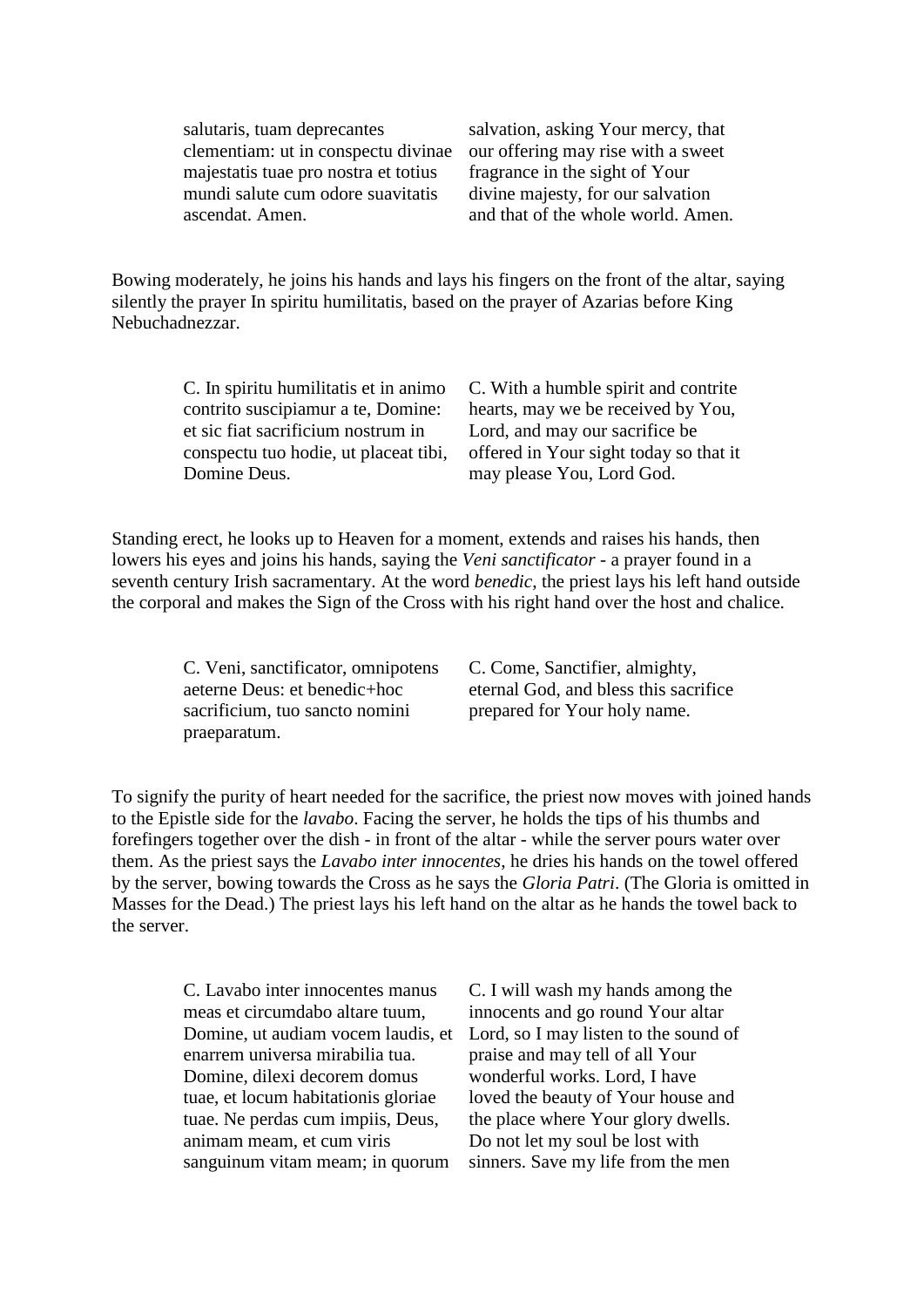manibus iniquitates sunt, dextera eorum repleta est muneribus. Ego autem in innocentia mea ingressus sum; redime me, et miserere me. Pes meus statit in directo: in ecclesiis benedicam te Domine. Gloria Patri, et Filio, et Spiritui Sancto, sicut erat in principio, et nunc, et semper, et in saecula saeculorum. Amen.

of blood whose hands are sinful, whose right hands are full of bribes. But I have walked in innocence; deliver me in Your mercy. My foot has stood in the right path; I will bless You in the churches, O Lord. Glory be to the Father, and to the Son, and to the Holy Ghost, as it was in the beginning, is now and ever shall be, world without end. Amen.

Returning to the centre with hands joined while finishing the prayer, the priest looks up to the Cross then looks down and, bowing slightly with his hands joined on the altar, he says silently the *Suscipe sancta Trinitas*.

> C. Suscipe, sancta Trinitas, hanc oblationem, quam tibi offerimus ob memoriam passionis, resurrectionis, et ascensionis Jesu Christi Domini nostri: et in honorem beatae Mariae semper Virginis, et beati Joannis Baptistae, et sanctorum apostolorum Petri et Pauli, et istorum, et omnium sanctorum: ut illis proficiat ad honorem, nobis autem ad salutem: et illi pro nobis intercedere dignentur in coelis, quorum memoriam agimus in terris. Per eundem Christum Dominum nostrum. Amen

C. Accept, Holy Trinity, this offering which we make in memory of the passion, resurrection and ascension of Our Lord Jesus Christ, and in honour of blessed Mary ever Virgin, of blessed John the Baptist, of the holy apostles Peter and Paul, of these (saints whose relics are in the altar) and all the saints. May this offering bring them honour and us salvation, and may those whose memory we commemorate on earth intercede for us in heaven. Through the same Christ Our Lord. Amen.

Then, laying his hands palm downwards on the altar outside the corporal, the priest kisses the altar. Joining his hands and with eyes cast down, the priest turns to the people for the last time before Communion. Extending his hands in a straight line and rejoining them and raising his voice a little, he says *Orate fratres*, turning back this time by the Gospel side while he completes the prayer silently.

| C. Orate, fratres, ut meum ac        | C. Pray, brethren, that my sacrifice |
|--------------------------------------|--------------------------------------|
| vestrum sacrificium acceptabile fiat | and yours may be acceptable to God   |
| apud Deum Patrem omnipotentem.       | the almighty Father.                 |
| R. Suscipiat Dominus sacrificium     | R. May the Lord accept the sacrifice |
| de manibus tuis ad laudem et         | at your hands, for the praise and    |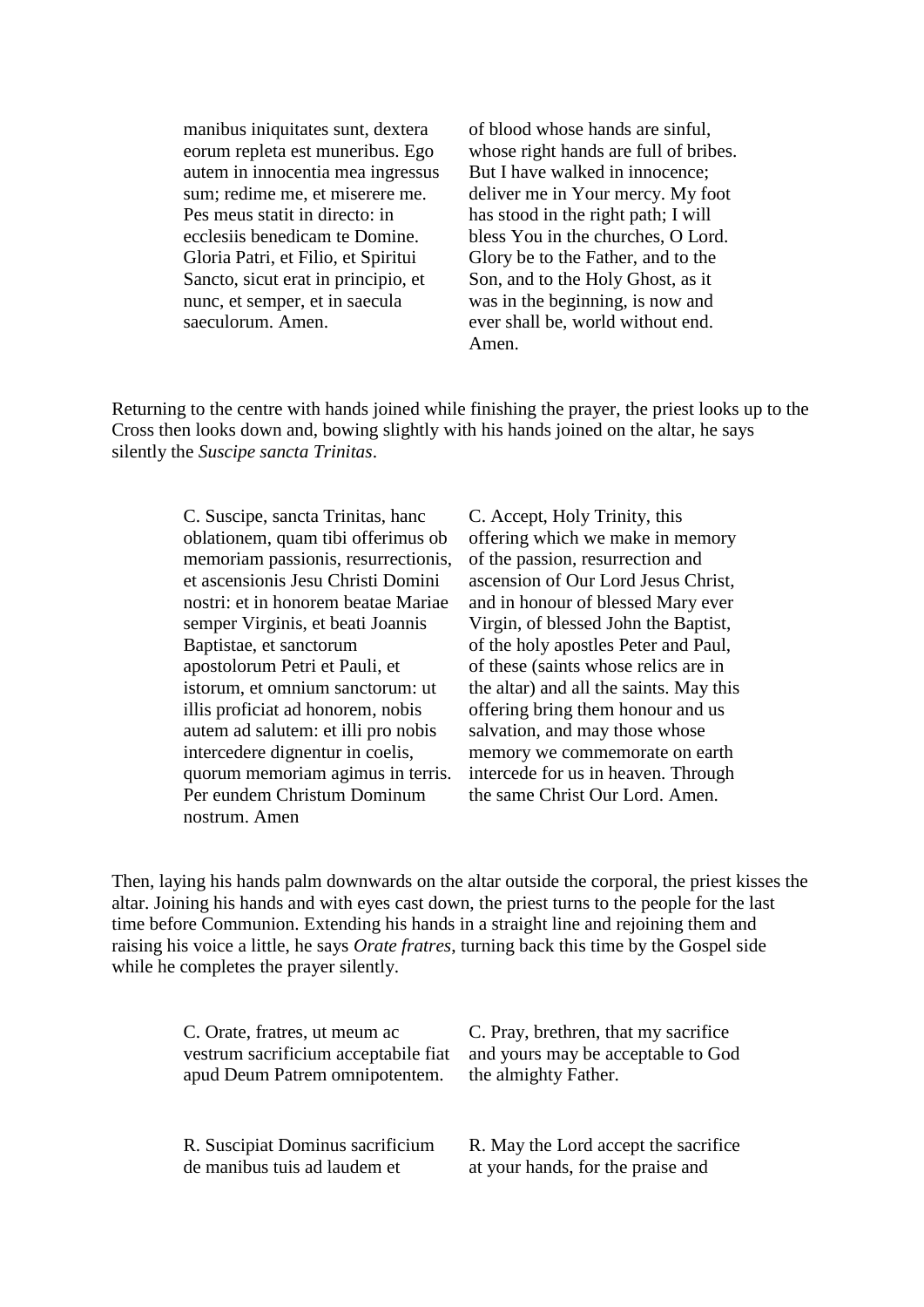gloriam nominis sui, ad utilitatem quoque nostram, totiusque Ecclesiae suae sanctae.

glory of His name, for our benefit and that of all His holy Church.

At the end of the server's response, he replies Amen silently. Extending his hands, palms facing one another, and - without saying *Oremus* - he reads the Secret prayers from the Missal. Historically these offertory prayers were said silently (or secretly) while the offertory psalm was being sung.

At the end of the final Secret prayer, the priest pauses, lays his right hand flat on the altar and, with his left hand, finds the Preface in the Missal. Then, laying his left hand on the altar, he says aloud *Per omnia saecula saeculorum*. With his hands still flat on the altar, the priest says aloud *Dominus vobiscum*. Then he raises his hands to shoulder height, palms facing one another, and says aloud the *Sursum corda* and the *Gratias agamus*, rejoining his hands as he says these words. At the words *Deo nostro*, the priest looks up at the Cross, then bows his head.

| C. Per omnia saecula saeculorum.        | C. For ever and ever.                         |
|-----------------------------------------|-----------------------------------------------|
| R. Amen.                                | R. Amen.                                      |
| C. Dominus vobiscum.                    | C. The Lord be with you.                      |
| R. Et cum spiritu tuo.                  | R. And with your spirit.                      |
| C. Sursum corda.                        | C. Lift up your hearts.                       |
| R. Habemus ad Dominum.                  | R. We have lifted them up to the<br>Lord.     |
| C. Gratias agamus Domino Deo<br>nostro. | C. Let us give thanks to the Lord<br>our God. |
| R. Dignum et justum est.                | R. It is right and just.                      |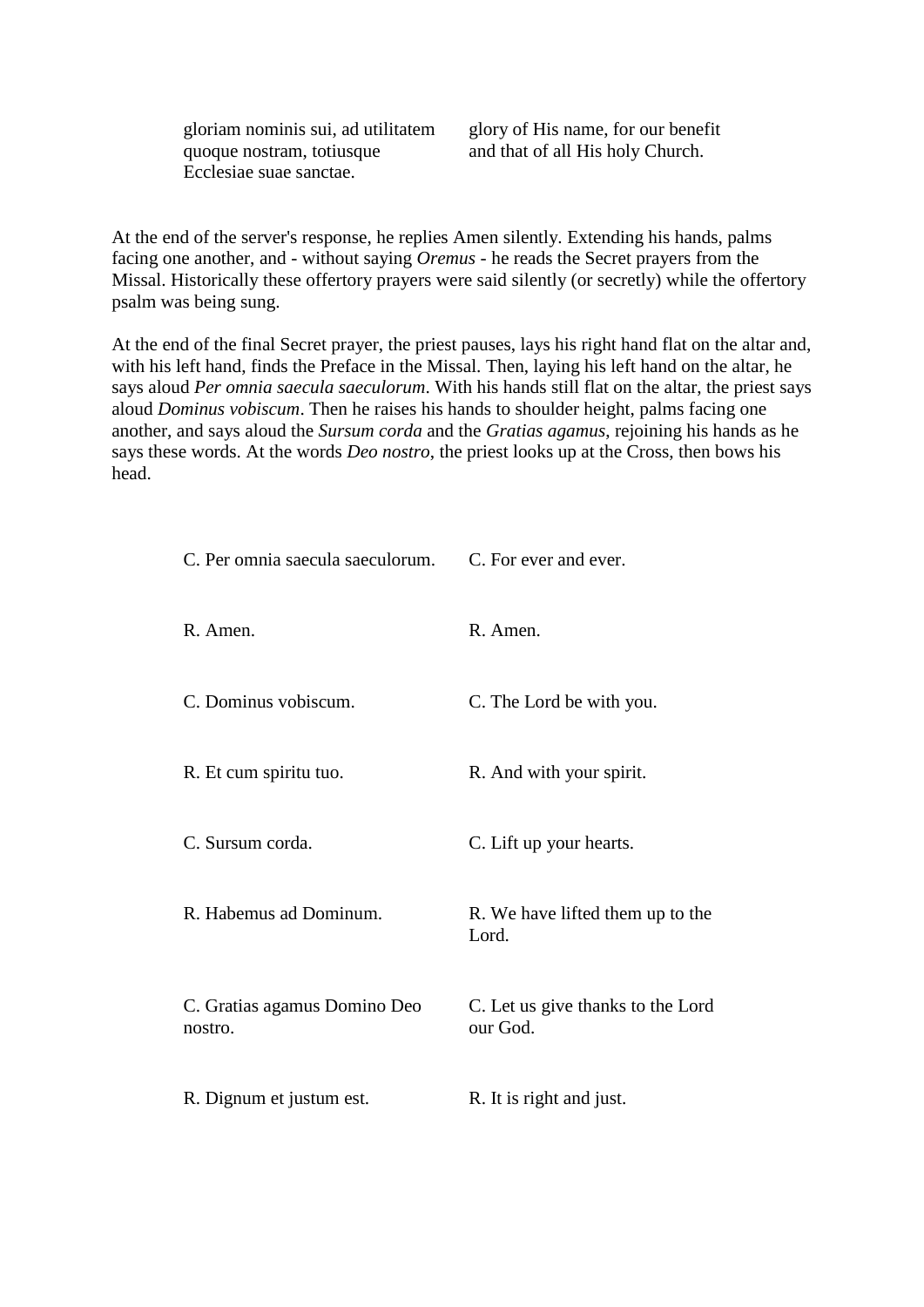The Preface - or introduction to the Canon - is said aloud, the priest standing with hands again extended. The Preface of the Holy Trinity is said on most Sundays in the year:

> C. Vere dignum et justum est, aequum et salutare, nos tibi semper et ubique gratias agere: Domine sancte, Pater omnipotens, aeterne Deus: Qui cum unigenito Filio tuo, et Spiritu Sancto, unus es Deus, unus es Dominus: non in unius singularitate personae, sed in unius Trinitate substantiae. Quod enim de tua gloria, revelante te, credimus, hoc de Filio tuo, hoc de Spiritu Sancto, sine differentia discretionis sentimus. Ut in confessione verae sempiternaeque Deitatis, et in personis proprietas, et in essentia unitas, et in majestate adoretur aequalitas. Quam laudant angeli atque archangeli, cherubim quoque ac seraphim: qui non cessant clamare quotidie, una voce dicentes:

C. It is truly right and just, proper and fitting for our salvation, that we should always and everywhere give You thanks, holy Lord, almighty Father, eternal God. With Your only-begotten Son and the Holy Ghost, You are one God and one Lord - not one as a single person, but three Persons in one substance. Whatever we believe, by Your revelation, about Your glory, we believe the same about Your Son and the Holy Ghost, without any difference or distinction. So, acknowledging the true and eternal Godhead, we adore each distinct Person in a unity of being and an equality of majesty. In praise of this, the angels and archangels, the cherubim and seraphim also lift up their voices day by day, saying with one accord:

At the end, he joins his hands and bows moderately for the *Sanctus*, which is said in a slightly quieter voice. At the *Benedictus*, the priest stands erect and makes the Sign of the Cross.

> C. Sanctus, sanctus, sanctus, Dominus Deus Sabaoth. Pleni sunt coeli et terra gloria tua. Hosanna in excelsis. Benedictus qui venit in nomine Domini. Hosanna in excelsis.

C. Holy, holy, holy, Lord God of hosts. Heaven and earth are full of Your glory. Hosanna in the highest. Blessed is He who comes in the name of the Lord. Hosanna in the highest.

Then he lays his right hand on the altar and, with his left hand, finds in the Missal the beginning of the Canon of the Mass. The word Canon comes from a Greek word meaning a standard or rule and, since the seventh century, it has been fixed in its present, unchanging form. The Canon is the most solemn part of the liturgy and is said almost entirely silently.

At the opening prayer of the Canon, the *Te igitur*, the priest looks up at the Cross, extends and lifts his hands, then looks down, joins his hands, bows low and places his fingertips on the edge of the altar. After the words *rogamus et petimus*, the priest lays his hands flat on the altar outside the corporal and kisses the altar. Then he stands erect and rejoins his hands.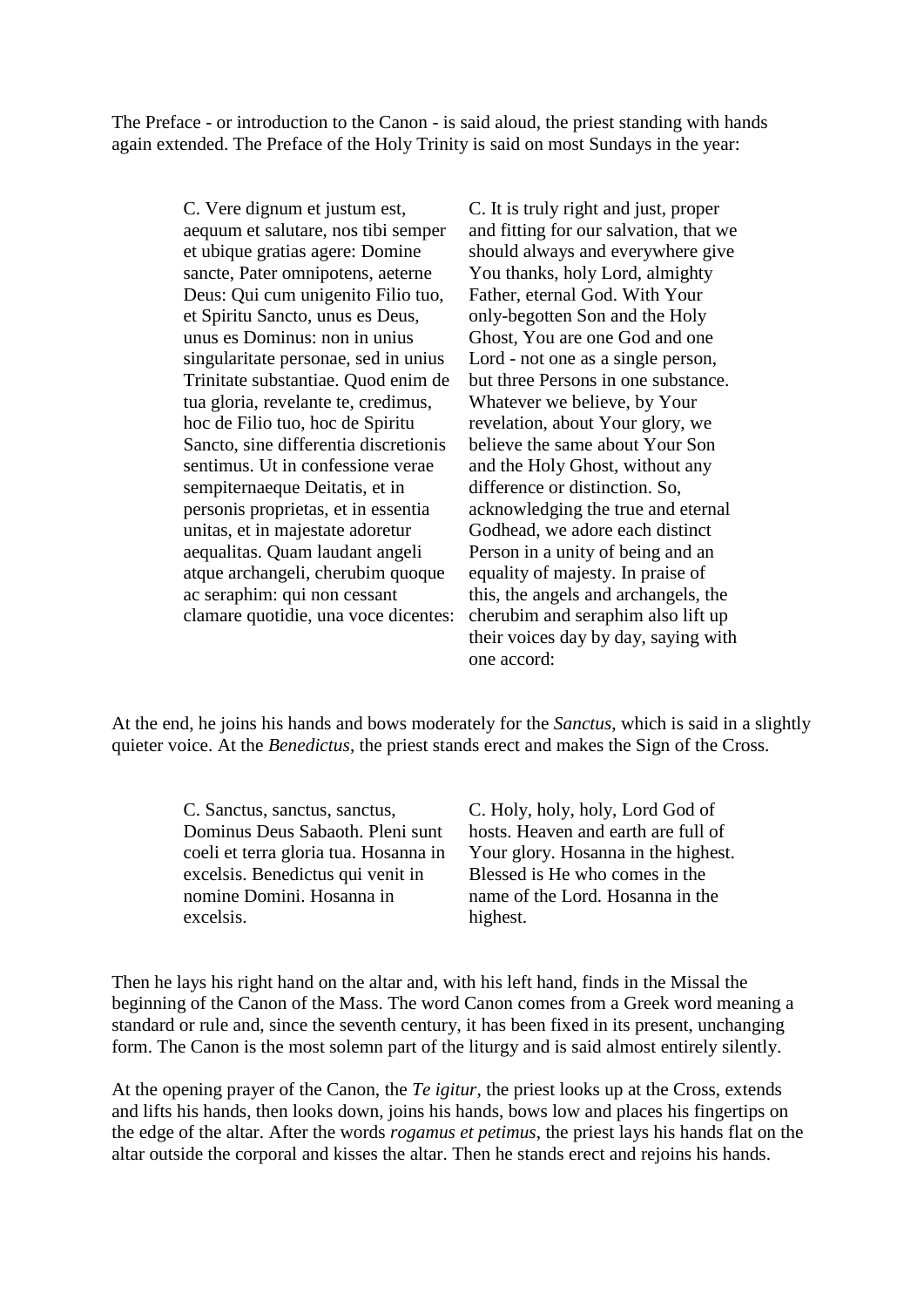After the word *benedicas*, the priest lays his left hand on the altar outside the corporal and with the right makes the Sign of the Cross slowly three times over the host and chalice as he says *haec+dona, haec+munera, haec+sancta sacrificia illibata*. After the third cross, the priest doesn't rejoin his hands, but holds them extended at shoulder height, palms facing each other and fingers straight. This remains the normal position of the hands for the whole of the Canon. At the reference to the Pope and local Bishop, the priest adds their names in the ablative case.

> C. Te igitur, clementissime Pater, per Jesum Christum Filium tuum, Dominum nostrum, supplices te rogamus ac petimus uti accepta habeas et benedicas haec+dona. haec+munera, haec+sancta sacrificia illibata, in primis quae tibi offerimus pro Ecclesia tua sancta catholica: quam pacificare, custodire, adunare, et regere digneris toto orbe terrarum: una cum famulo tuo Papa nostro Benedicto et Antistite nostro N. et omnibus orthodoxis atque catholicae et apostolicae fidei cultoribus.

C. So, most merciful Father, we pray and beg You, through Jesus Christ Your Son our Lord, to accept and bless these gifts, these offerings, these holy and spotless sacrifices. We offer them first of all for Your holy Catholic Church. Keep and guide her in peace and unity throughout the world, with Your servant, our Pope Benedict and our Bishop (name) and all those right-thinking people who believe and profess the Catholic and apostolic faith.

At the *Memento Domine*, the priest raises and joins his hands in front of his face for a moment and stands with bowed head as he recalls those among the living for whom he specially wishes to pray. Then, standing erect again with the hands extended, he continues *et omnium circumstantium*. In the eleventh century, this prayer replaced the prayer over the diptychs - the tablets on which were written the names of those for whom special prayers were offered.

> C. Memento, Domine, famulorum famularumque tuarum N. et N. et omnium circumstantium, quorum tibi fides cognita est et nota devotio, pro quibus tibi offerimus, vel qui tibi offerunt hoc sacrificium laudis, pro se suisque omnibus: pro redemptione animarum suarum, pro spe salutis et incolumitatis suae: tibique reddunt vota sua aeterno Deo, vivo et vero.

C. Remember, Lord, Your servants (here the celebrant silently mentions those for whom he wishes to pray) and everyone here, whose faith and devotion are known to You. We offer this sacrifice of praise for them, or they offer it for themselves and for those dear to them, for the redemption of their souls, hoping for their salvation and wellbeing, and paying homage to You, the eternal, living and true God.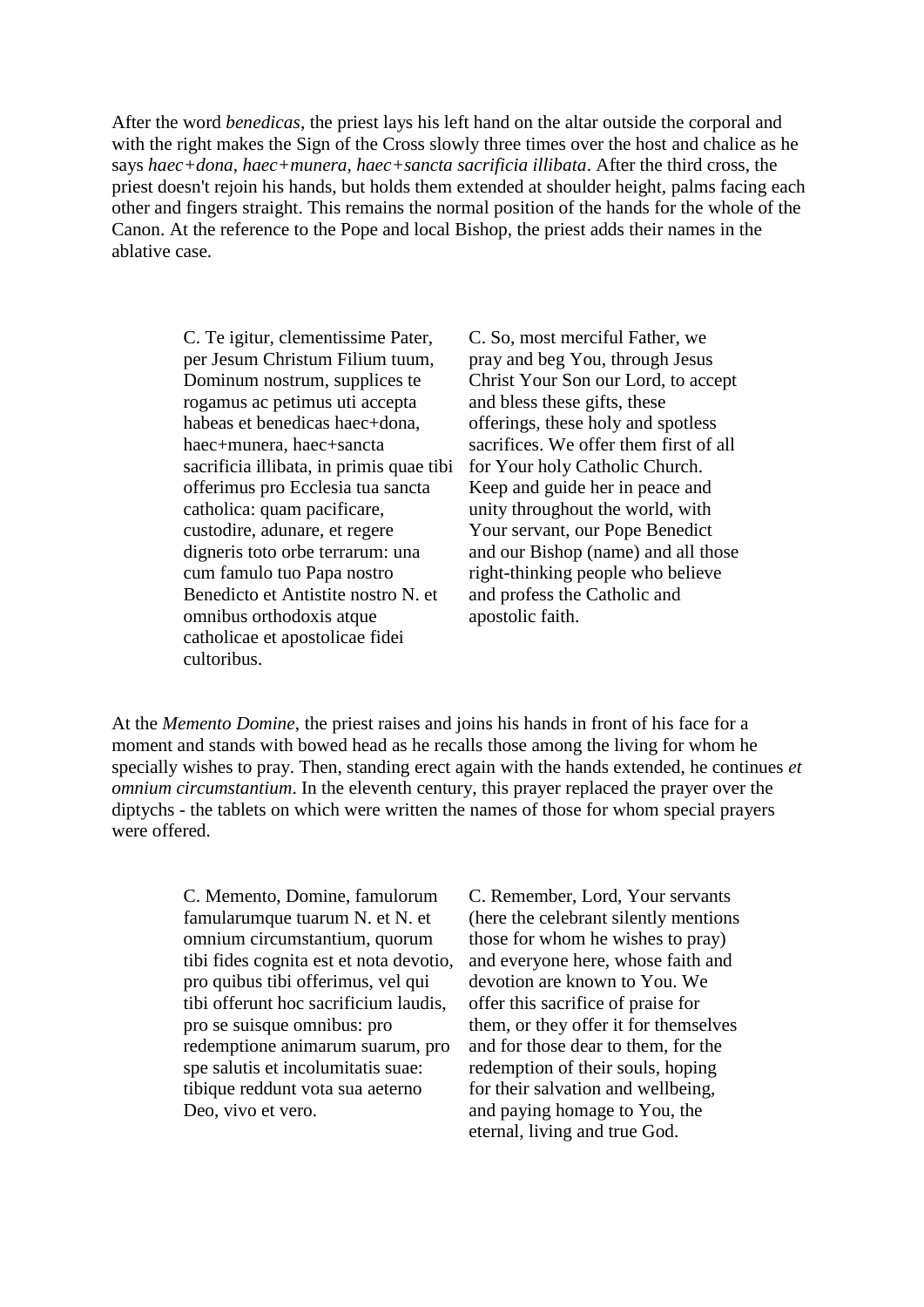The Communicantes links the sacrifice with the Mother of God, the Apostles and twelve early martyrs. The priest bows his head towards the book at the name *Mariae* and towards the Cross at *Jesu Christi*. At the words *per eundem*, he joins his hands.

> C. Communicantes, et memoriam venerantes, in primis gloriosae semper Virginis Mariae, Genitricis Dei et Domini nostri Jesu Christi: sed et beati Joseph ejusdem Virginis Sponsi et beatorum apostolorum ac martyrum tuorum, Petri et Pauli, Andreae, Jacobi, Joannis, Thomae, Jacobi, Philippi, Bartholomaei, Matthaei, Simonis et Thaddae: Lini, Cleti, Clementis, Xysti, Cornelii, Cypriani, Laurentii, Chrysogoni, Joannis et Pauli, Cosmae et Damiani: et omnium sanctorum tuorum; quorum meritis precibusque concedas, ut in omnibus protectionis tuae muniamur auxilio. Per eundem Christum Dominum nostrum. Amen.

C. We honour the memory, first of all, of the glorious ever-Virgin Mary, Mother of our God and Lord Jesus Christ, and also of blessed Joseph her husband, Your blessed apostles and martyrs Peter and Paul, Andrew, James, John, Thomas, James, Philip, Bartholomew, Matthew, Simon and Thaddeus, Linus, Cletus, Clement, Xystus, Cornelius, Cyprian, Laurence, Chrysogonus, John and Paul, Cosmas and Damian, and all Your saints. In communion with them, and by their merits and prayers, grant that we may be guarded and helped by Your protection in all things, through the same Christ our Lord. Amen.

At the Hanc igitur, the bell is rung once as the priest extends his hands over the chalice, keeping his right thumb crossed over the left and opening the hands palms downwards. This gesture, emphasising the sacrificial nature of the Mass, was introduced into this early prayer in the 16th century as a response to the Protestant denial of the sacrifice of the Mass. At the *Per Christum*, the priest rejoins his hands.

> C. Hanc igitur oblationem servitutis nostrae, sed et cunctae familiae tuae, quaesumus Domine ut placatus accipias: diesque nostros in tua pace disponas, atque ab aeterna damnatione nos eripi, et in electorum tuorum jubeas grege numerari. Per Christum Dominum nostrum. Amen.

C. So Lord, we Your servants - and with us Your whole family - beg You to accept this offering. Order our days in Your peace and command that we be saved from everlasting damnation and that we be counted part of Your chosen flock, through Christ our Lord. Amen.

The priest continues with the *Quam oblationem*. After the word *quaesumus*, the priest rests his left hand on the altar and makes the Sign of the Cross three times over the offerings as he says *bene+dictam, ad+scriptam, ra+tam*, once over the host as he says *Cor+pus* and once over the chalice as he says *San+guis*. Then he rejoins his hands, bowing his head as he says *Jesu Christi*.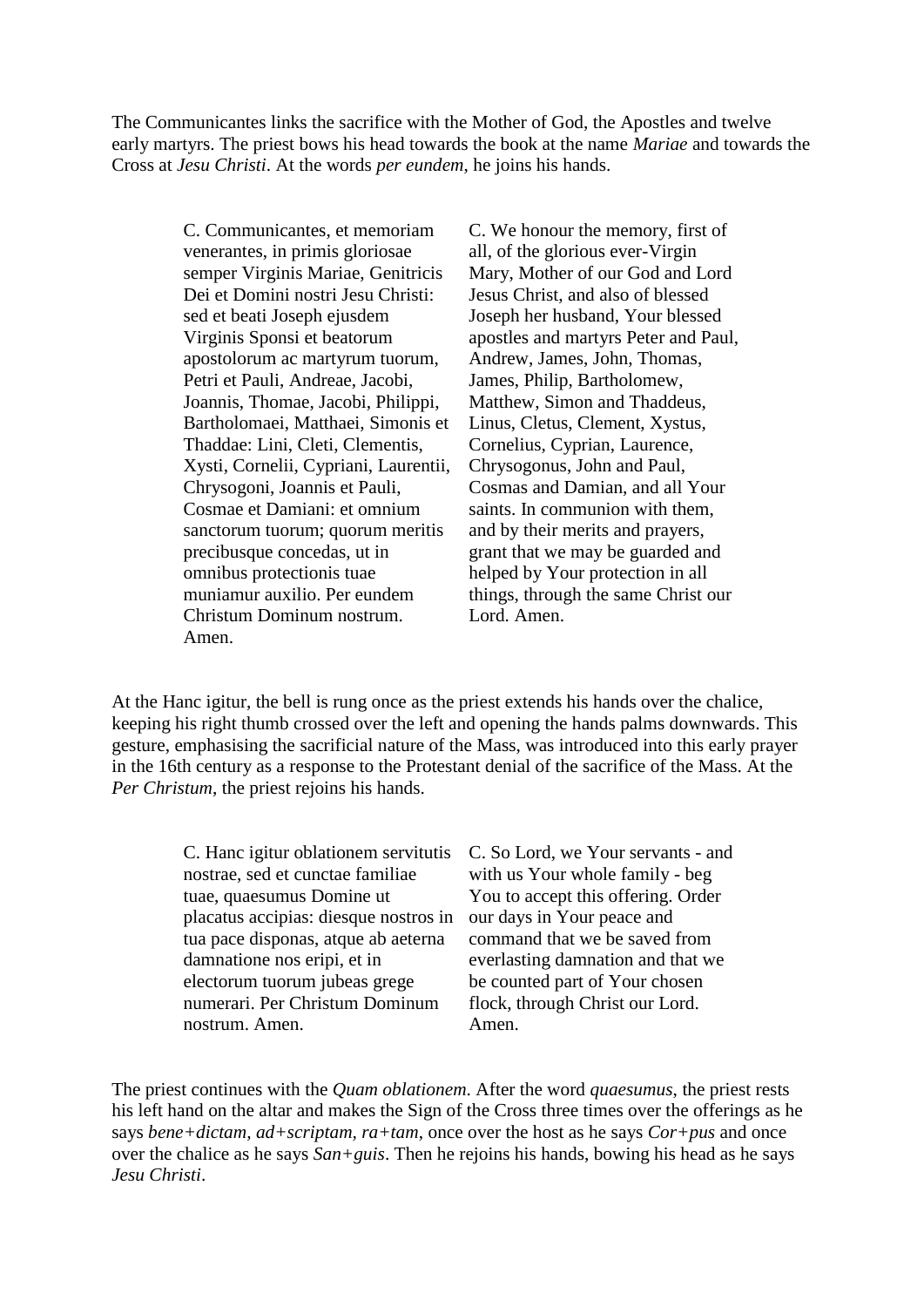C. Quam oblationem tu, Deus, in omnibus, quaesumus, bene+dictam, ad+scriptam, ra+tam, rationabilem, acceptabilemque facere digneris: ut nobis Cor+pus et San+guis fiat dilectissimi Filii tui, Domini nostri Jesu Christi.

C. O God, we pray that You will make this offering altogether blessed, approved, confirmed, worthy of reason and Your acceptance, so it may become for us the Body and Blood of Your dearly beloved Son, our Lord Jesus Christ.

If the priest wishes to consecrate other hosts, he removes the top from the ciborium with his right hand, holding the base with his left fingers. All the hosts to be consecrated must be on the corporal.

Now the priest comes to the highpoint of the Mass, the Consecration. If necessary, he wipes his thumbs and forefingers on the front corners of the corporal. As he says *Qui pridie*, he takes the host between the thumb and forefinger of both hands. This is done by pressing on the further edge of the host with the left forefinger, taking the host with the right forefinger and thumb. The other fingers are extended and joined behind the host, with hands resting on the altar.

As the priest says *elevatis oculis*, he looks up to Heaven then immediately looks down and bows his head at the words *gratias agens*. At the word *bene+dixit*, the priest makes the Sign of the Cross over the host with his right hand held straight.

> C. Qui pridie quam pateretur, accepit panem in sanctas ac venerabiles manus suas, et elevatis oculis in coelum ad te Deum, Patrem suum omnipotentem, tibi gratias agens, benedixit, fregit, deditque discipulis suis, dicens: Accipite, et manducate ex hoc omnes:

C. On the day before He suffered, He took bread in His holy and sacred hands. Lifting up His eyes to heaven, to You God, His almighty Father, He gave You thanks, blessed the bread, broke it and gave it to His disciples, saying: Take, all of you, and eat of this

As he comes to the actual words of consecration, the priest bows over the altar, leaning his forearms on it and, looking at the host, he slowly and reverently, in a low voice, pronounces Our Lord's own words. Thus - acting in the person of Christ - he changes the substance of the host into the Body, Blood, Soul and Divinity of our Saviour.

Immediately after the words Hoc est enim Corpus Meum, he stands erect then genuflects on his right knee, still holding the Host with both hands over the altar. He stands immediately and, looking at the Host, slowly raises It straight up before him over the corporal, so It may be adored by the people. This practice was instituted by the Irish Bishops in 1219 at the order of Pope Honorius III. Looking all the time at the Host, the priest replaces it reverently on the corporal and genuflects again, his hands on the corporal.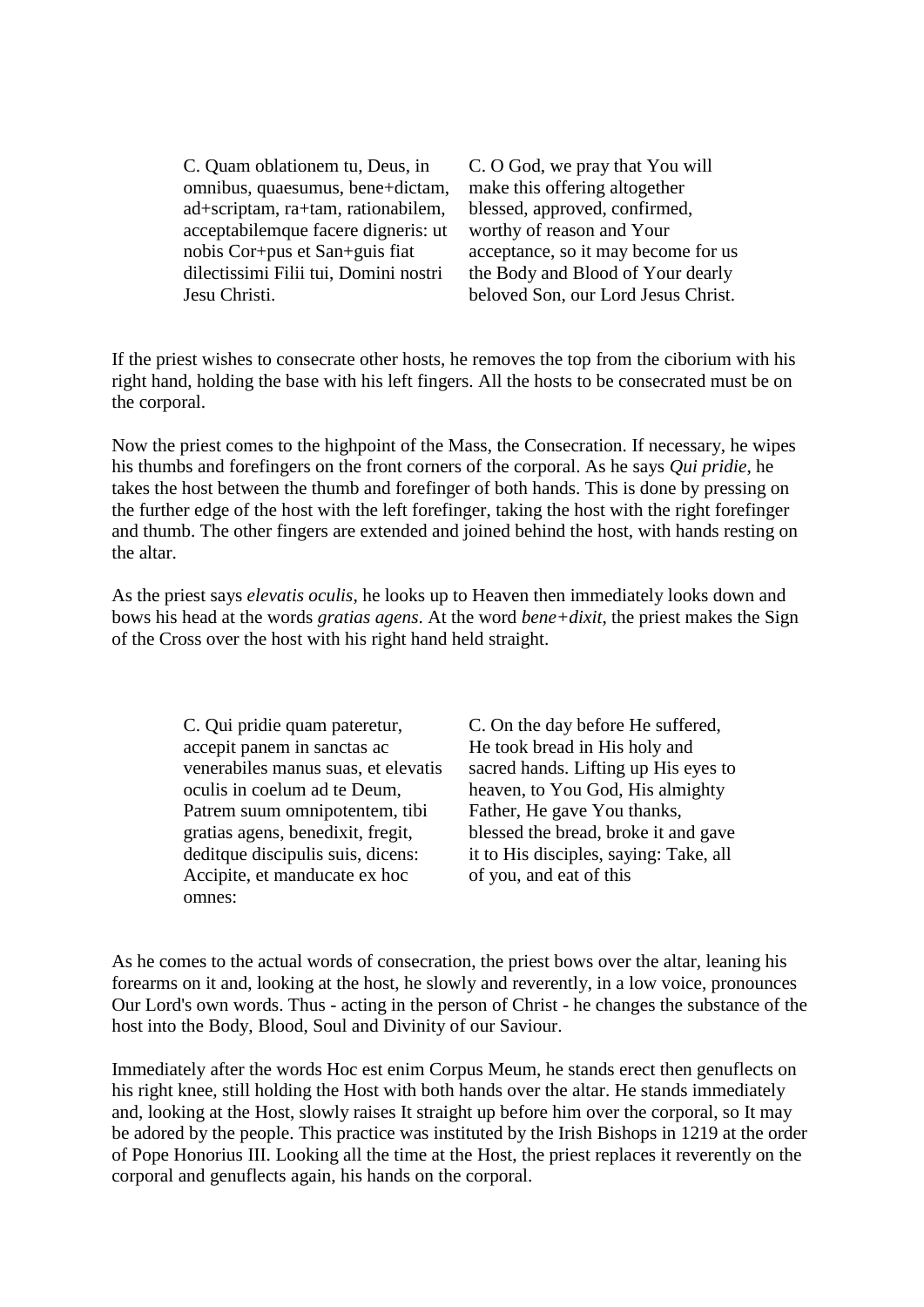The bell is rung three times as the celebrant genuflects, shows the Body of Christ to the people, and genuflects again.

#### C. HOC EST ENIM CORPUS MEUM C. FOR THIS IS MY BODY

From this point until the ablution after Communion, out of reverence for any fragments of the Body of Christ which might adhere to his fingers, the priest holds together the thumb and forefinger of each hand and doesn't separate them, even to turn the pages of the Missal. He also places his hands on the corporal - rather than outside it - during any genuflection until his fingers have been purified after Communion.

Rising from the second genuflection, the priest removes the pall from the chalice and lays it on the Epistle side. As always, he steadies the foot of the chalice with his left hand. He may rub his fingers and thumbs over the chalice to allow fragments of the consecrated Host to fall into the wine.

Standing erect, he takes the chalice by the stem in both hands, and, saying the Simili modo, he lifts it a little and replaces it on the corporal, still holding it. He bows at the words gratias agens and, at the word *bene+dixit*, he makes the Sign of the Cross over the chalice with his right hand, his finger and thumb still together. Then he holds the stem with his right hand and the foot of the chalice with the left as he says *deditque discipulis suis dicens: Accipite et bibite ex eo omnes*. He bends over the altar, leaning his forearms on it, and lifts the chalice a little, with the three fingers of the left hand under the base.

In the same low, attentive voice he pronounces the words of consecration of the Precious Blood. As he says the words *in remissionem peccatorum*, he stands upright.

> C. Simili modo postquam cenatum est, accipiens et hunc praeclarum calicem in sanctas ac venerabiles manus suas: item tibi gratias agens, bene+dixit, deditque discipulis suis, dicens: Accipite et bibite ex eo omnes,

HIC EST ENIM CALIX SANGUINIS MEI, NOVI ET AETERNI TESTAMENTI : MYSTERIUM FIDEI : QUI PRO VOBIS ET PRO MULTIS EFFUNDETUR IN REMISSIONEM PECCATORUM

Haec quotiescumque feceritis, in

C. Likewise, after supper, He also took this excellent chalice in His holy and sacred hands and, again giving You thanks, He blessed it and gave it to His disciples saying: Take, all of you, and drink of this,

FOR THIS IS THE CHALICE OF MY BLOOD OF THE NEW AND EVERLASTING COVENANT: A MYSTERY OF FAITH: IT WILL BE SHED FOR YOU AND FOR MANY FOR THE FORGIVENESS OF SINS.

Whenever you will do these things, you will do them in memory of Me.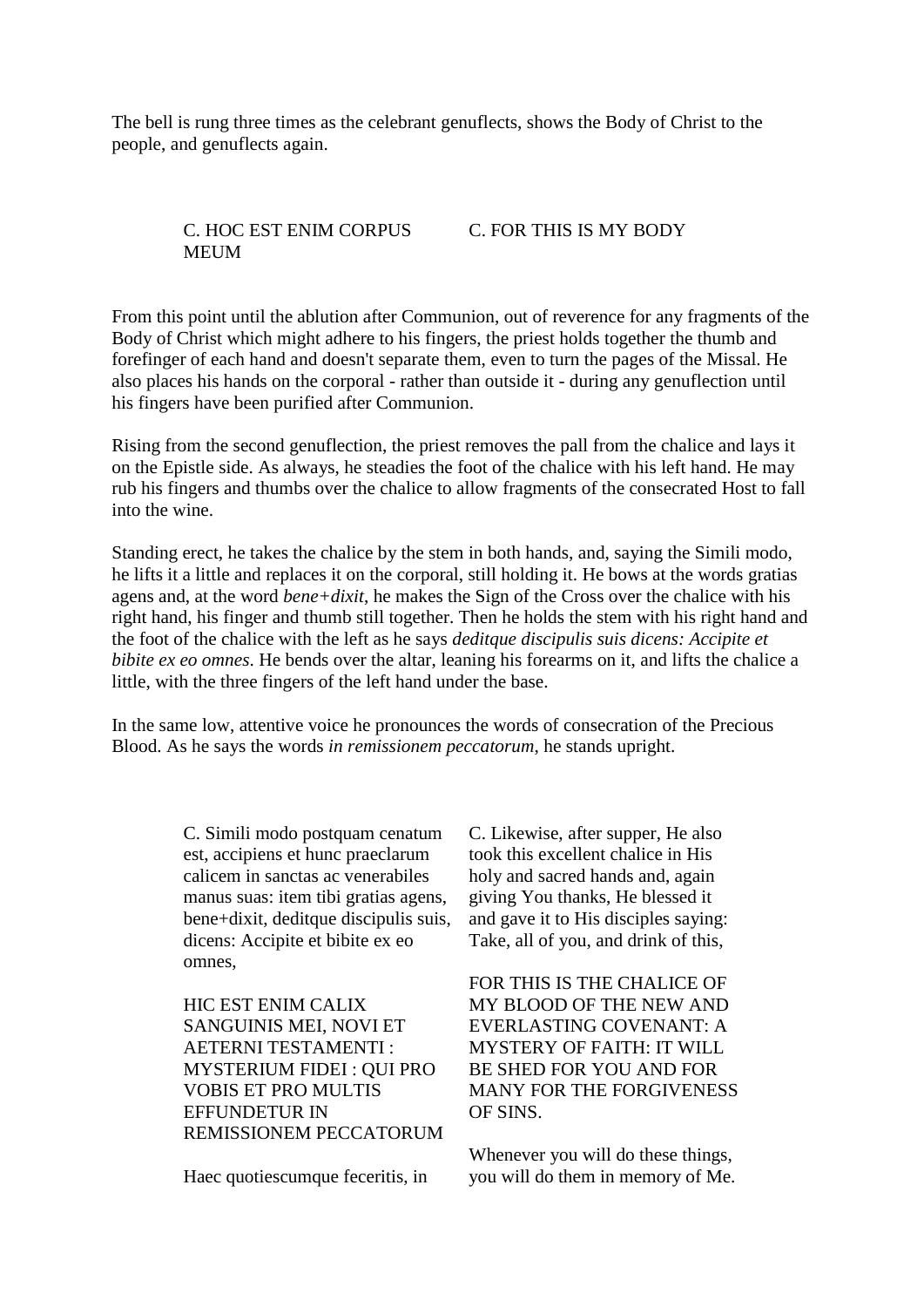mei memoriam facietis.

Placing the chalice on the altar, he lays his hands on the corporal and genuflects. Standing, he takes the chalice in both hands, the stem between the second and third fingers of his right hand, the left supporting the base, and lifts it slowly over the corporal so the people may worship the Blood of Christ. Putting it back on the corporal, he covers it with the pall and genuflects again.

Standing erect and holding the hands extended, with fingers and thumbs joined, he continues with the Unde et memores, the anamnesis or commemoration of Christ and His mysteries. At the words *de tuis donis ac datis*, the priest joins his hands then places his left hand on the corporal and, with the right hand, slowly makes the Sign of the Cross three times over the Host and chalice as he says *hostiam+puram, hostiam+sanctam, hostiam+immaculatam*. At the words *Panem+sanctum*, he makes the Sign of the Cross over the Host and at the words *calicem+salutis*, over the chalice.

> C. Unda et memores, Domine, nos servi tui, sed et plebs tua sancta, ejusdem Christi Filii tui, Domini nostri, tam beatae passionis, necnon et ab inferis resurrectionis, sed et in coelos gloriosae ascensionis: offerimus praeclarae majestati tuae de tuis donis ac datis, hostiam+puram, hostiam+sanctam, hostiam+immaculatam, Panem+sanctum vitae aeternae, et calicem+salutis perpetuae.

C. So Lord, as we Your servants, and also Your holy people, call to mind the blessed passion of this same Christ Your Son our Lord, His resurrection from the grave and His glorious ascension into heaven, we offer Your excellent majesty, from the gifts You have given us, a pure, holy and spotless Victim, the sacred Bread of eternal life and the Chalice of everlasting salvation.

The priest extends his hands as before and continues with the *Supra quae*. The prayer owes its present form to Pope St Leo I, who added the final four words in condemnation of the Manichean heresy.

> C. Supra quae propitio ac sereno vultu respicere digneris: et accepta habere, sicuti accepta habere dignatus es munera pueri tui justi Abel, et sacrificium patriarchae nostri Abrahae: et quod tibi obtulit summus sacerdos tuus Melchisedech, sanctum sacrificium, immaculatam hostiam.

C. Look favourably and graciously on them and accept them as You were pleased to accept the offerings of Your just servant Abel, the sacrifice of our patriarch Abraham and the holy sacrifice, the spotless victim offered to You by Your high priest Melchisedech.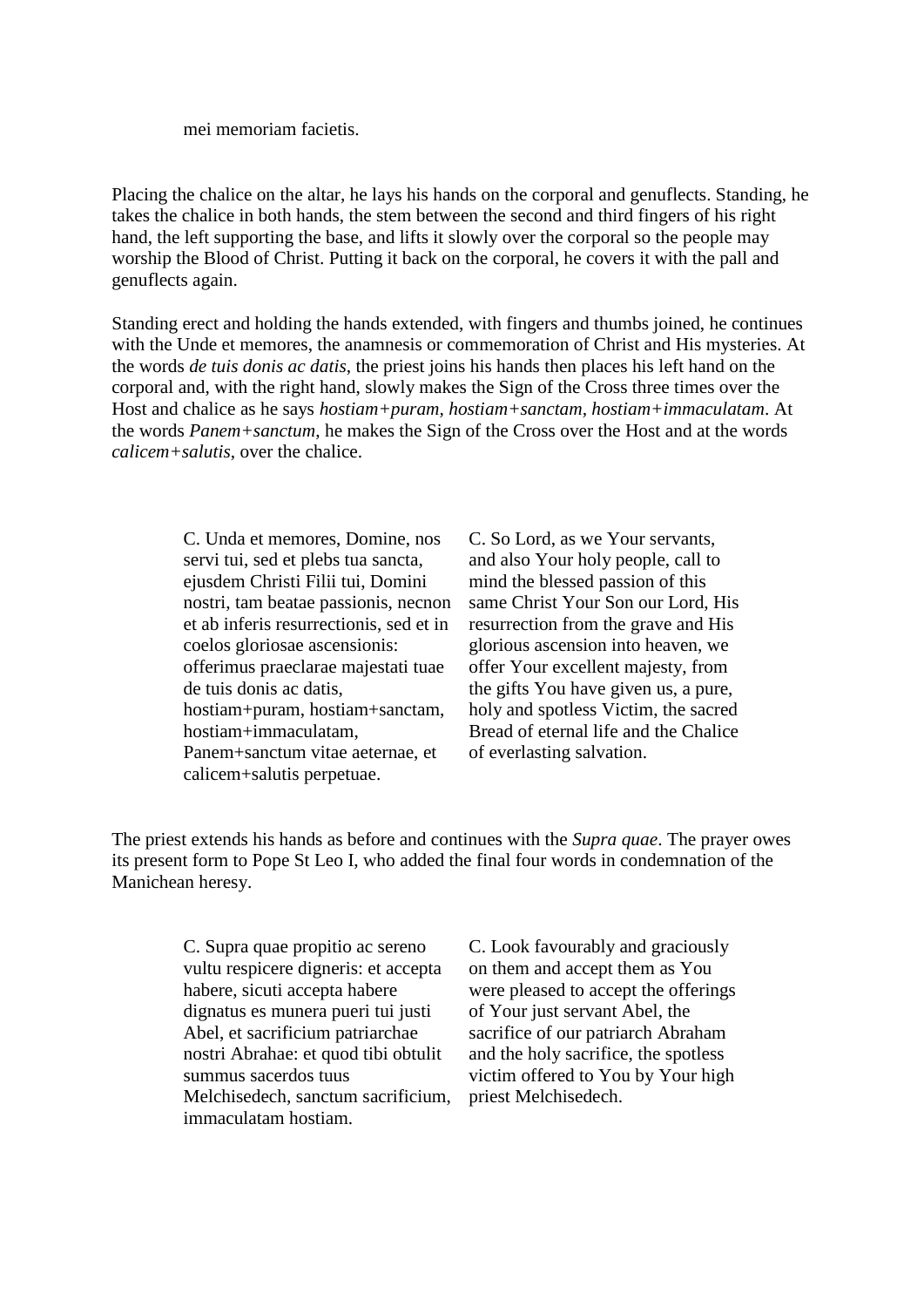Bowing low, the priest begins the *Supplices te rogamus* with his joined hands on the front edge of the altar. This prayer replaces the epiklesis, or invocation of the Holy Ghost, which formerly existed in the Roman liturgy. At the words *ex hac altaris*, the priest places his hands flat on the corporal and kisses the altar. Standing erect, he rejoins his hands. At the word *Cor+pus*, he places his left hand on the corporal and makes the Sign of the Cross over the Host, and at the word *San+guinem*, he makes a similar Sign of the Cross over the chalice.

Holding his left hand at his breast, he signs himself with the cross at the words *omni benedictione*, then rejoins his hands.

> C. Supplices te rogamus, omnipotens Deus: jube haec perferri per manus sancti angeli tui in sublime altare tuum, in conspectu divinae majestatis tuae: ut quotquot ex hac altaris participatione sacrosanctum Filii tui Cor+pus et San+guinem sumpserimus, omni benedictione coelesti et gratia repleamur. Per eundem Christum Dominum nostrum. Amen.

C. Almighty God, we humbly ask that You command these things be carried by the hands of Your holy angel to Your altar on high in the sight of Your divine majesty, so that those of us who shall have received the most sacred Body and Blood of Your Son at this altar may be filled with every heavenly blessing and grace, through the same Christ our Lord. Amen.

For the commemoration of the dead, the priest extends his hands again, joining them before his face at the words *in somno pacis*. Bowing slightly and looking at the Body of Christ, he prays silently for the faithful departed whom he wishes to commemorate. Standing erect again with hands apart, he continues with the *Ipsis, Domine* . At the end of the prayer, he bows his head at the word *Christum* - the only time this happens in the Mass. It was formerly a sign to other clergy to bow their heads at the opening of the following prayer, the *Nobis quoque peccatoribus*.

> C. Memento etiam, Domine, famulorum famularumque tuarum N. et N. qui nos praecesserunt cum signo fidei et dormiunt in somno pacis. Ipsis Domine, et omnibus in Christo quiescentibus, locum refrigerii, lucis et pacis, ut indulgeas, deprecamur. Per eundem Christum Dominum nostrum. Amen.

C. Remember too, Lord, Your servants who have gone before us with the sign of faith and who sleep the sleep of peace. We beg You, Lord, to give them and all who rest in Christ a place of refreshment, light and peace, through the same Christ our Lord. Amen.

The priest raises his voice for the three words *Nobis quoque peccatoribus* and, laying his left hand on the corporal, he strikes his breast with the tips of the third, fourth and fifth fingers of his right hand. He avoids touching his vestments with his thumb or forefinger. Continuing with hands extended, he bows slightly towards the Missal if the Saint of the day is mentioned.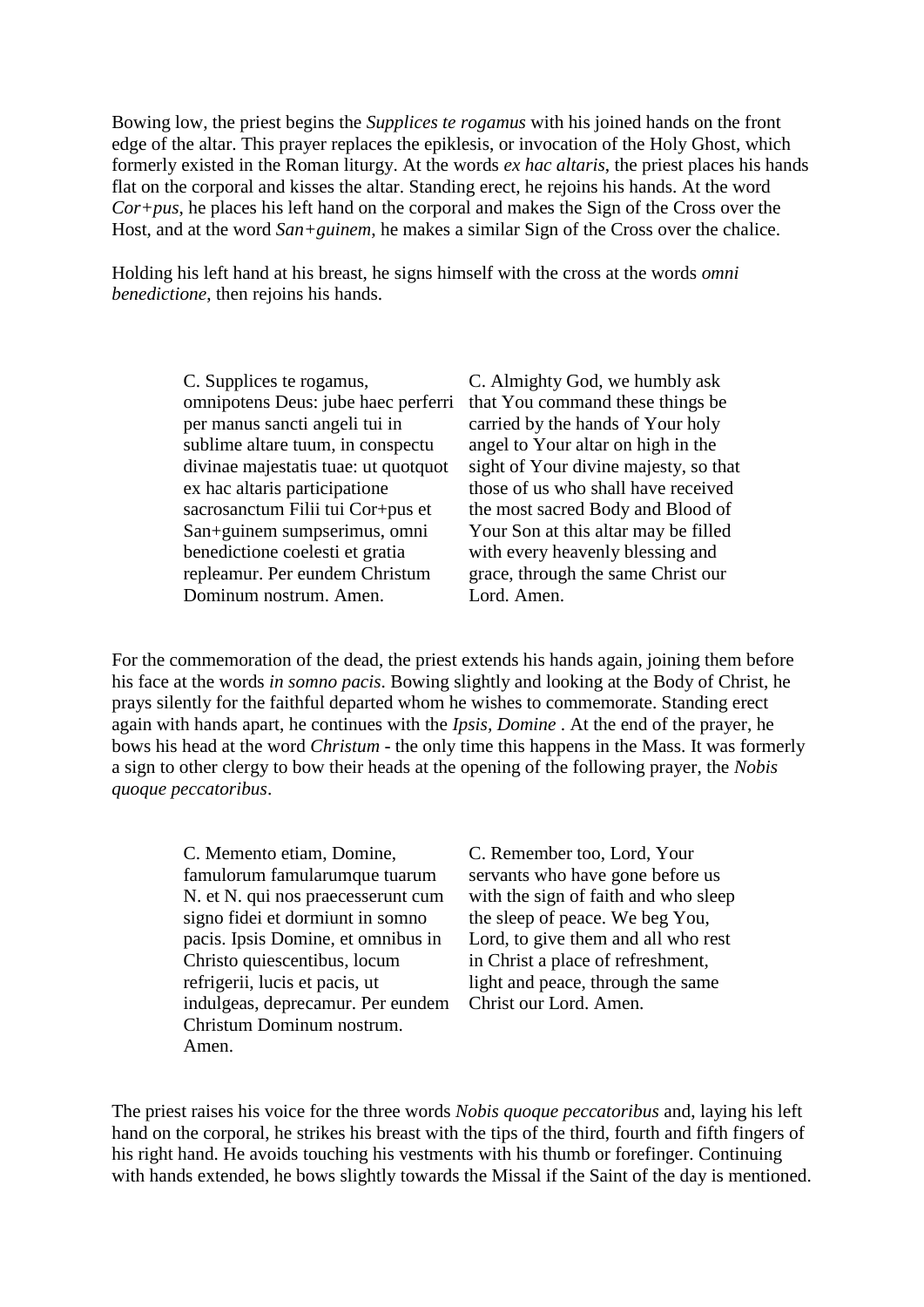Tradition says that St Gregory, noticing that no women were mentioned in the Canon, added the names of seven women martyrs to this prayer.At the concluding words of the Canon, *Per Christum Dominum nostrum*, the priest rejoins his hands, without saying Amen.

> C. Nobis quoque peccatoribus famulis tuis, de multitudine miserationum tuarum sperantibus, partem aliquam et societatem donare digneris, cum tuis sanctis apostolis et martyribus: cum Joanne, Stephano, Matthia, Barnaba, Ignatio, Alexandro, Marcellino, Petro, Felicitate, Perpetua, Agatha, Lucia, Agnete, Caecilia, Anastasia et omnibus sanctis tuis: intra quorum nos consortium, non aestimator meriti, sed veniae, quaesumus, largitor admitte. Per Christum Dominum nostrum.

C. Grant also to us, Your sinful servants who hope in the greatness of Your mercy, some share and fellowship with Your holy apostles and martyrs: with John, Stephen, Matthias, Barnabas, Ignatius, Alexander, Marcellinus, Peter, Felicity, Perpetua, Agatha, Lucy, Agnes, Cecily, Anastasia and all Your saints. We beg You to admit us to their company, not through our own merits, but by Your forgiveness of our sins, through Christ our Lord.

Laying his left hand on the corporal, the priest makes the Sign of the Cross with his right hand over the Host and chalice as he says *sancti+ficas, vivi+ficas, bene+dicis*.

> C. Per quem haec omnia, Domine, semper bona creas, sancti+ficas, vivi+ficas, bene+dicis, et praestas nobis.

C. It is through Him, Lord, that You always create these good things, sanctify them, give them life, bless them and bestow them on us.

With his right hand, he removes the pall from the chalice, laying it on his right, places his hands on the corporal and genuflects.

Taking the Host with the right thumb and forefinger and the stem of the chalice with the left hand, the priest makes the Sign of the Cross three times with the Host over the bowl of the chalice as he says *Per ip+sum, et cum ip+so, et in ip+so*, then makes the Sign of the Cross twice more over the corporal between himself and the chalice as he says *Deo Patri+omnipotenti, in unitate Spiritus+sancti*. Lifting the chalice slightly, with the right fingers resting on the rim and the Host held upright, the priest says *omnis honor et gloria*. Until the 13th century, this was the only elevation of the chalice.

> C. Per+ipsum, et cum+ipso, et in+ipso, est tibi Deo Patri+omnipotenti, in unitate Spiritus+Sancti, omnis honor et

C. Through Him, with Him, in Him, all honour and glory are Yours, God, almighty Father, in the unity of the Holy Ghost.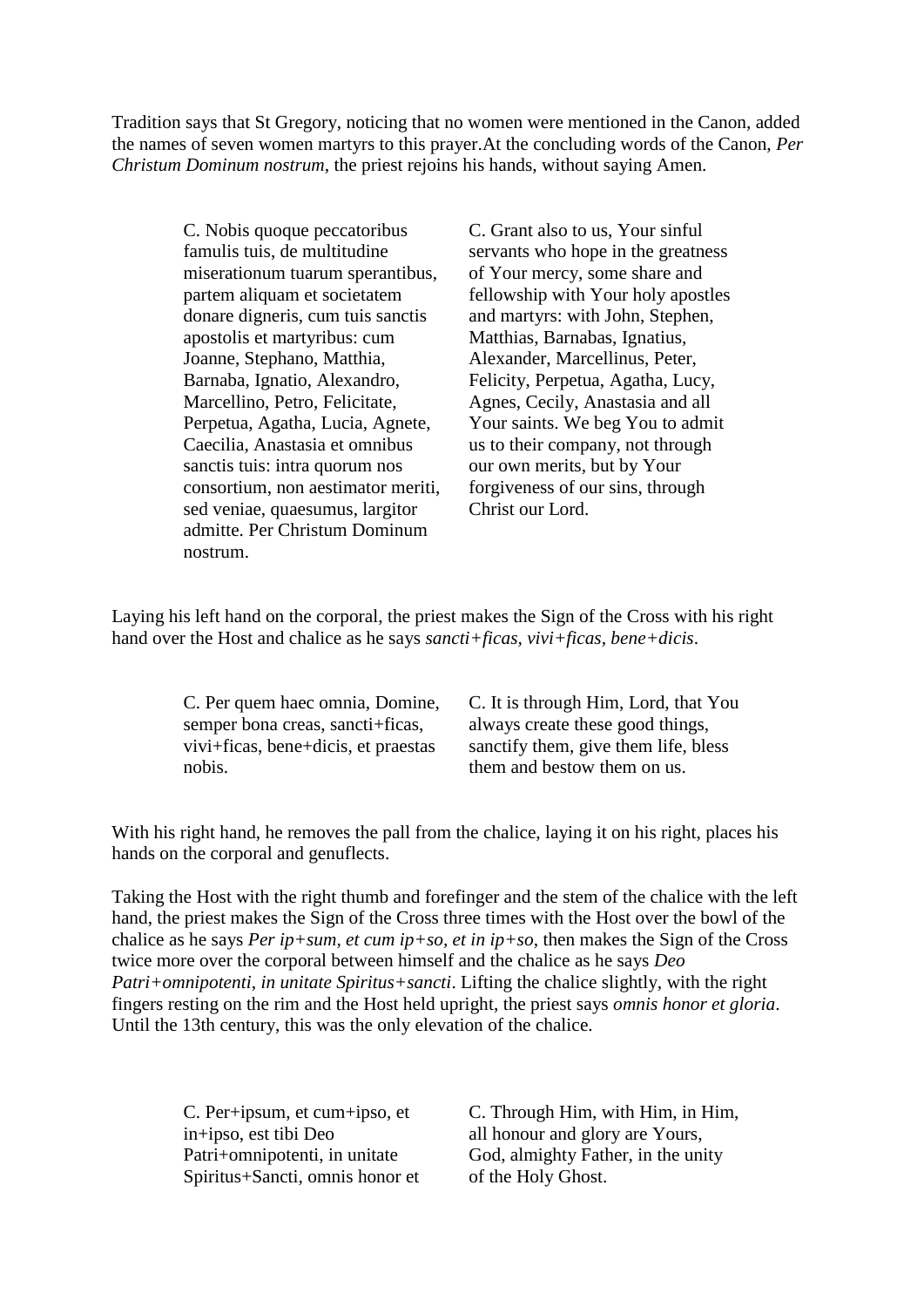gloria.

The priest puts the chalice back on the corporal, the Host in front of it, rubs the fingers of both hands over the chalice and replaces the pall, before placing his hands on the corporal and genuflecting. With his hands still on the corporal, the priest stands erect and concludes the Canon aloud with the words:

> C. Per omnia saecula saeculorum. C. World without end. R. Amen R. Amen

When the server has answered, the priest rejoins his hands and bows his head to the Body of Christ, saying *Oremus*. Standing erect, he begins the preparation for Communion with the introduction to the Lord's prayer, spoken aloud.

| C. Oremus. Praeceptis salutaribus | C. Let us pray. Taught by the    |
|-----------------------------------|----------------------------------|
| moniti, et divina institutione    | command of our Saviour, and      |
| formati, audemus dicere:          | following His divine example, we |
|                                   | dare to say:                     |

As he begins the *Pater noster*, the priest extends his hands and looks at the Host. This prayer is a sacramental and may obtain pardon for venial sins.

| C. Pater noster, qui es in coelis, | C. Our Father, who art in heaven,      |
|------------------------------------|----------------------------------------|
| sanctificetur nomen tuum. Adveniat | hallowed be Thy name. Thy              |
| regnum tuum. Fiat voluntas tua,    | kingdom come. Thy will be done on      |
| sicut in coelo et in terra. Panem  | earth as it is in heaven. Give us this |
| nostrum quotidianum da nobis       | day our daily bread. And forgive us    |
| hodie. Et dimitte nobis debita     | our trespasses as we for give them     |
| nostra, sicut et nos dimittimus    | that trespass against us. And lead us  |
| debitoribus nostris. Et ne nos     | not into temptation:                   |
| inducas in tentationem:            |                                        |
|                                    |                                        |
|                                    |                                        |

R. Sed libera nos a malo. R. But deliver us from evil.

The priest responds to the server with a silent Amen.

C. Amen. C. Amen.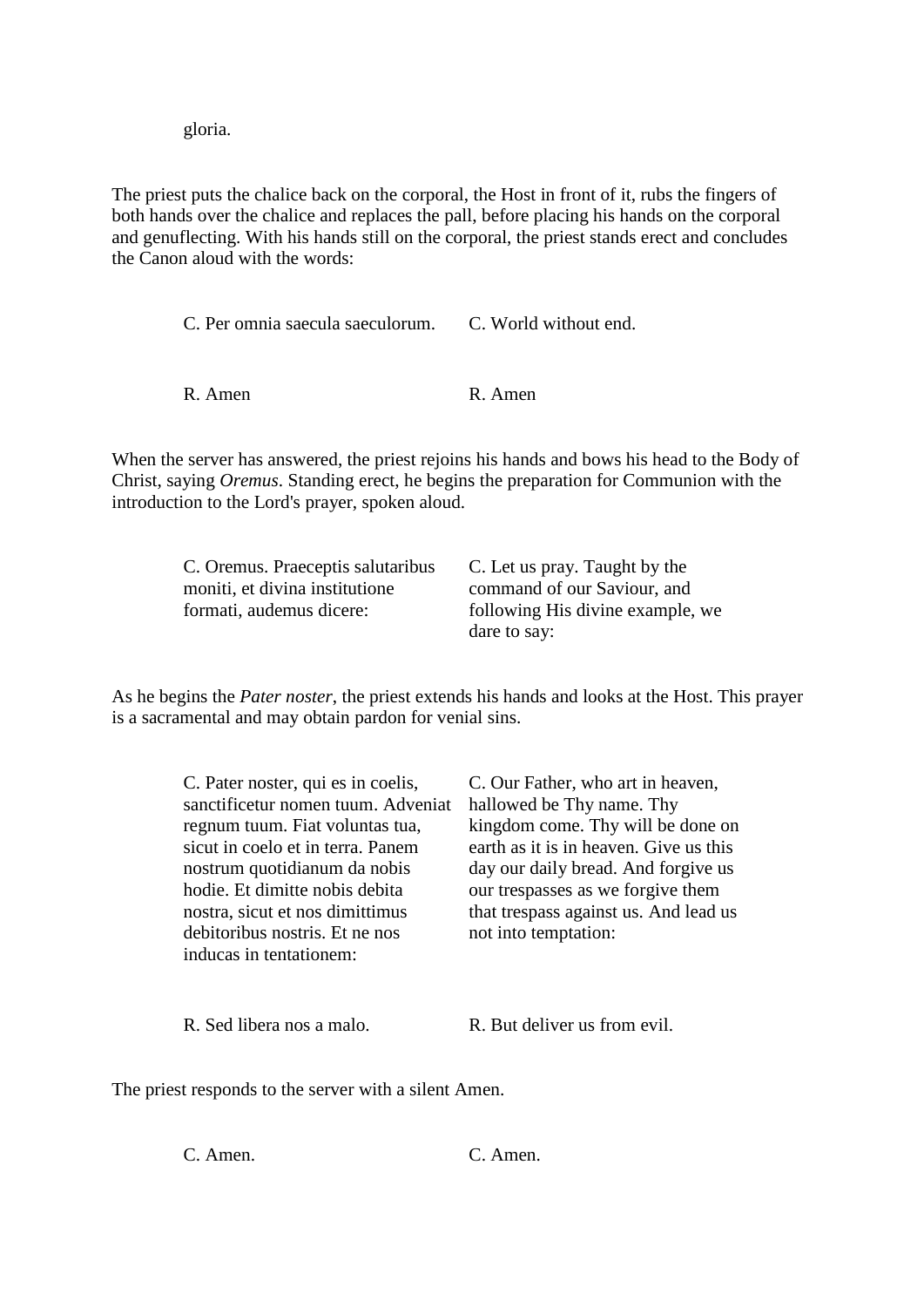With his left hand on the corporal, the priest takes the paten from under the corporal and wipes it with the purificator, which he then lays on the Epistle side. The priest holds the paten between his forefinger and second finger. The paten rests on its side on the altar outside the corporal, facing inwards, while the priest says silently the embolism, the *Libera nos*. At the words *da propitius pacem*, the priest places his left hand on his breast and makes the Sign of the Cross on himself with the paten, kissing the upper edge.

> C. Libera nos, quaesumus, Domine, ab omnibus malis, praeteritis, praesentibus et futuris: et intercedente beata et gloriosa semper Virgine Dei Genitrice Maria, cum beatis apostolis tuis Petro et Paulo atque Andrea et omnibus sanctis , da propitius pacem in diebus nostris ut ope misericordiae tuae adjuti, et a peccato simus semper liberi, et ab omni perturbatione securi.

C. Lord, we beg You to deliver us from every evil, past, present and to come. Through the mediation of the blessed and glorious ever-virgin Mary, Mother of God, of Your blessed apostles Peter and Paul, of Andrew and of all the saints , grant us peace in our days so that, with the help of Your mercy, we may be always free from sin and safe from every worry.

With his left fore finger, the priest presses the further edge of the Host and slips the paten under It, arranging the Host in the centre with his left forefinger. Holding the base of the chalice with his left hand, he uncovers it and genuflects with his hands on the corporal.

Standing up, he takes the Host in his right hand, holds It over the chalice and, using his left hand, breaks It evenly in two as he says the *per eundem Dominum*. He bows his head at *Jesum Christum* and puts the right half of the Host onto the paten. With his right hand, he breaks a small fraction off the half in his left hand, saying *qui tecum vivit et regnat*. Holding the fragment over the chalice, he lays the left half next to the right on the paten, saying in unitate *Spiritus Sancti Deus*.

> C. Per eundem Dominum nostrum Jesum Christum Filium tuum, qui tecum vivit et regnat in unitate Spiritus Sancti, Deus, per omnia saecula saeculorum.

C. Through the same Jesus Christ Your Son our Lord, who lives and reigns with You in the unity of the Holy Ghost, God, world without end.

R. Amen. R. Amen.

Holding the stem of the chalice with his left hand, the priest makes the Sign of the Cross with the fragment three times over the bowl of the chalice as he says *Pax+Domini sit+semper vobis+cum*.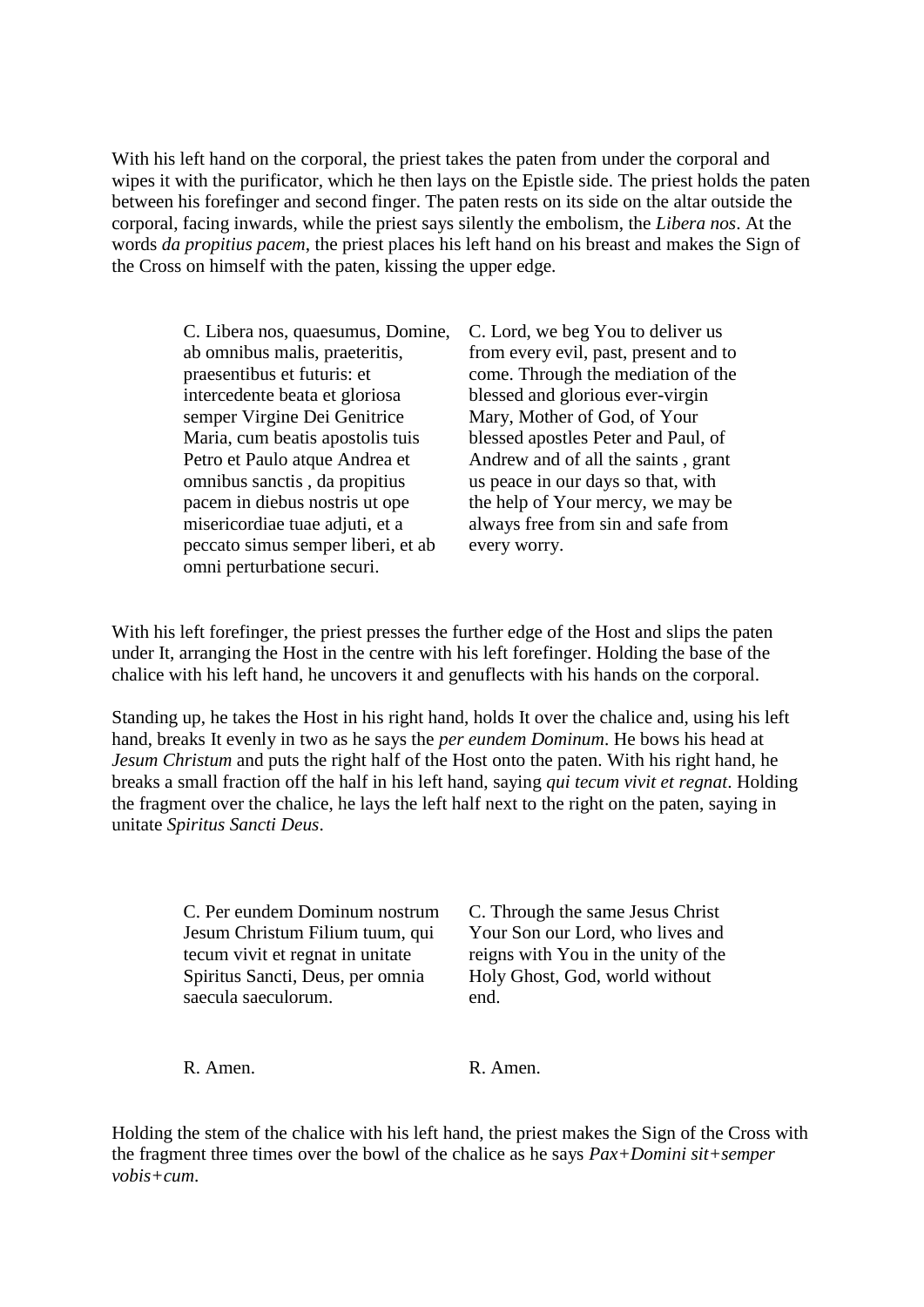C. Pax+Domini sit+semper vobis+cum.

C. The peace of the Lord be always with you.

R. Et cum spiritu tuo. R. And with your spirit.

When the server has responded, the priest drops the fragment of Host into the chalice, saying silently *Haec commixtio* and bowing his head at *Jesu Christi*.

| C. Haec commixtio, et consecratio C. May this mingling and                  |                                    |
|-----------------------------------------------------------------------------|------------------------------------|
| Corporis et Sanguinis Domini nostri consecration of the Body and Blood      |                                    |
| Jesu Christi, fiat accipientibus nobis of our Lord Jesus Christ be a source |                                    |
| in vitam aeternam. Amen.                                                    | of eternal life to those of us who |
|                                                                             | receive it. Amen.                  |

He purifies his fingers over the chalice, covers it with the pall and genuflects. Standing up, the priest bows moderately to the Host and joins his hands to say the *Agnus Dei*, a prayer of petition introduced by Pope Sergius I in the seventh century. As he says *miserere nobis*, the priest places his left hand on the corporal and strikes his breast with the third, fourth and fifth fingers of the right hand. He keeps his left hand on the corporal until the end of the prayer and strikes his breast again with his right hand at the second *miserere nobis*, and the *dona nobis pacem*.

> C. Agnus Dei, qui tollis peccata mundi: miserere nobis. Agnus Dei, qui tollis peccata mundi: miserere nobis. Agnus Dei, qui tollis peccata mundi: dona nobis pacem.

C. Lamb of God, who takest away the sins of the world, have mercy on us. Lamb of God, who takest away the sins of the world, have mercy on us. Lamb of God, who takest away the sins of the world, give us peace.

Still bowing moderately, the priest joins his hands, rests them on the edge of the altar and, fixing his eyes on the Host, says silently the three prayers before Communion. These are a remnant of the extensive personal prayers formerly said by the priest before receiving Holy Communion.

> C. Domine Jesu Christe, qui dixisti apostolis tuis: Pacem relinquo vobis, pacem meam do vobis: ne respicias peccata mea, sed fidem Ecclesiae tuae: eamque secundum voluntatem tuam pacificare et

C. Lord Jesus Christ, who said to Your apostles: I leave you peace, I give you my peace: do not consider my sins, but rather the faith of Your Church. Grant her peace and unity, according to Your will, You who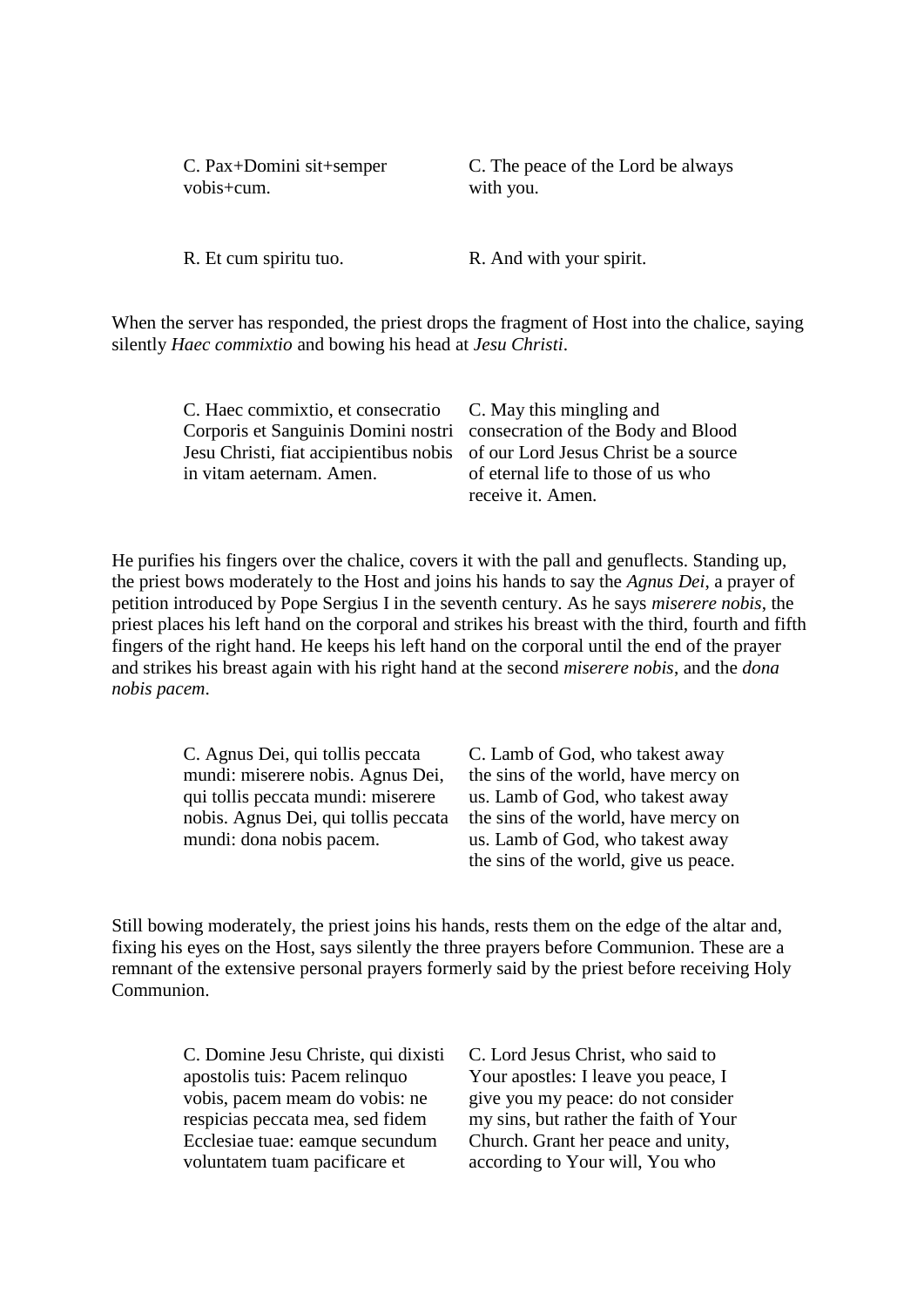coadunare digneris: Qui vivis et regnas Deus per omnia saecula saeculorum. Amen.

C. Domine Jesu Christe, Fili Dei vivi, qui ex voluntate Patris, cooperante Spiritu Sancto, per mortem tuam mundum vivificasti: libera me per hoc sacrosanctum Corpus et Sanguinem tuum ab omnibus iniquitatibus meis, et universis malis: et fac me tuis semper inhaerere mandatis, et a te nunquam separari permittas: Qui cum eodem Deo Patre et Spiritu Sancto vivis et regnas Deus in saecula saeculorum. Amen.

C. Perceptio Corporis tui, Domine Jesu Christe, quod ego indignus sumere praesumo, non mihi proveniat in judicium et condemnationem: sed pro tua pietate prosit mihi at tutamentum mentis et corporis, et ad medelam percipiendam: Qui vivis et regnas cum Deo Patre in unitate Spiritus Sancti Deus, per omnia saecula saeculorum. Amen.

are God, living and reigning world without end. Amen.

C. Lord Jesus Christ, Son of the living God, by the will of the Father and the co-operation of the Holy Ghost, You brought life to the world. Deliver me by this, Your most holy Body and Blood, from all my sins and from every evil. Make me always keep Your commandments and never let me be parted from You who, with the same God the Father and the Holy Ghost, are God living and reigning for ever and ever. Amen.

C. Lord Jesus Christ, let me not be judged and condemned for partaking of Your Body, despite my unworthiness. Rather, through Your loving kindness, may it safeguard and heal me, both in my soul and in my body, You who are God, living and reigning with God the Father in the unity of the Holy Ghost, world without end. Amen.

At the end of the *Perceptio Corporis tui*, the priest stands upright, places his hands on the corporal and genuflects, saying the *Panem coelestem accipiam*.

> C. Panem coelestem accipiam, et nomen Domini invocabo.

C. I will take the Bread of Heaven and call on the name of the Lord.

Bowing slightly, the priest picks up the two halves of the Host in his left hand. The best way to do this is to push the two halves together to the top of the paten with the left thumb and forefinger, remove them from the paten with the right thumb and forefinger and place them into the left hand.

The paten is picked up with the right hand and placed between the forefinger and second finger of the left hand, which is held just above the altar. The priest strikes his breast with his right hand as he raises his voice slightly to say the words *Domine non sum dignus*. He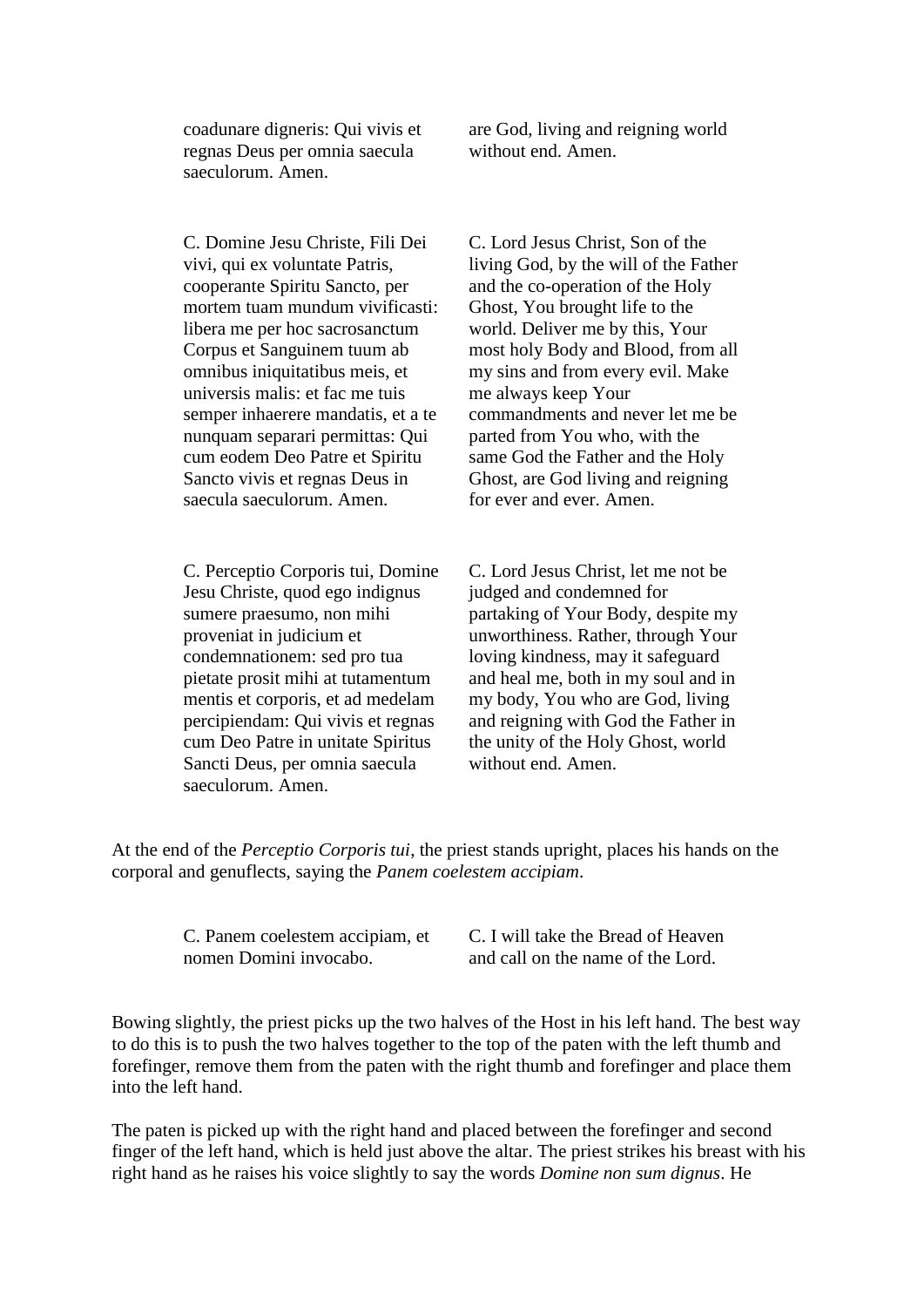continues the prayer of the Centurion silently, repeating the invocation three times in the same way.

> C. Domine, non sum dignus ut intres sub tectum meum: sed tantum dic verbo et sanabitur anima mea.

C. Lord I am not worthy that You should enter under my roof, but only say the word and my soul will be healed.

Standing up straight, he places the right half of the Host on top of the left half, takes the two pieces together between his right thumb and forefinger and makes the Sign of the Cross in front of himself over the paten as he says silently the *Corpus Domini nostri*, bowing his head at the Holy Name. To receive Communion, he leans forwards with his forearms on the altar and, with the paten under his chin, reverently puts the Host into his mouth.

C. Corpus Domini nostri Jesu Christi custodiat animam meam in vitam aeternam. Amen.

C. May the Body of our Lord Jesus Christ keep my soul unto everlasting life. Amen.

Laying the paten on the corporal, the priest purifies his fingers over it and stands up straight with his hands joined before his face. With eyes closed, he meditates for a moment on the Blessed Sacrament. Then, with his left hand on the base of the chalice, he removes the pall and genuflects, meanwhile saying silently the *Quid retribuam*.

> C. Quid retribuam Domino pro omnibus quae retribuit mihi? Calicem salutaris accipiam, et nomen Domini invocabo. Laudans invocabo Dominum, et ab inimicis meis salvus ero.

C. What shall I give back to the Lord for all He has given back to me? I shall take the chalice of salvation and call on the name of the Lord. I shall call on the Lord, praising Him, and I shall be saved from my enemies.

Standing up, he takes the paten and gathers together any particles of the Host from the corporal. Holding the paten in his left hand, he wipes the crumbs into the chalice with his right thumb and forefinger. After purifying his forefinger and thumb over the chalice, he picks up the chalice by the stem with his right hand and, holding the paten under it, makes the Sign of the Cross in front of himself with the chalice, saying quietly *Sanguis Domini nostri* and bowing his head at the Holy Name. With the paten beneath his chin, he drinks the Precious Blood.

> C.Sanguis Domini nostri Jesu Christi custodiat animam meam in vitam aeternam. Amen.

C. May the Blood of our Lord Jesus Christ keep my soul unto life everlasting. Amen.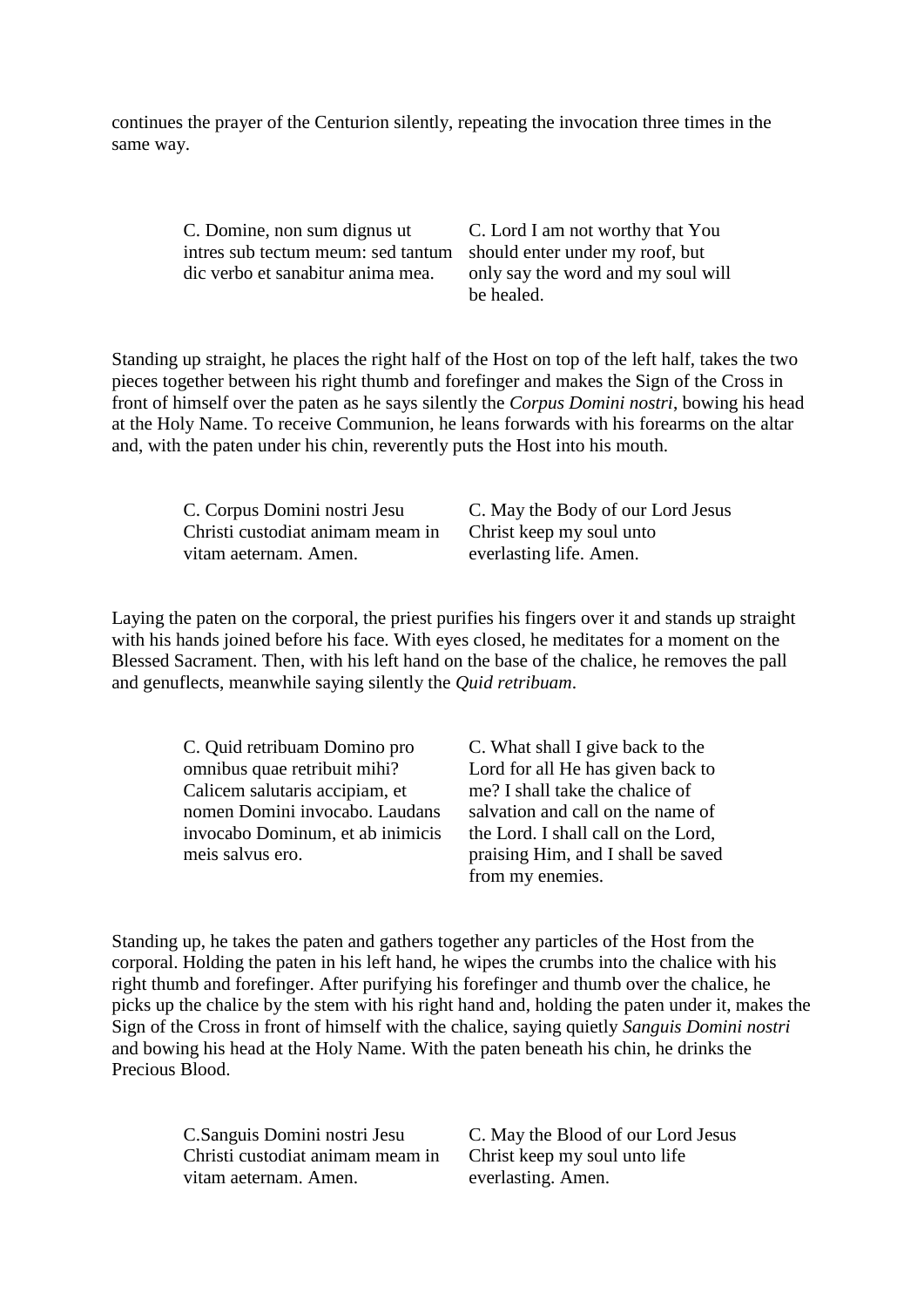From the thirteenth century onwards, the servers recited the Confiteor on behalf of the people at this point. But - strictly speaking - this practice is not part of the 1962 rite.

The priest covers the chalice with the pall and places it towards the Gospel side of the corporal. He genuflects and puts any Hosts he has consecrated onto the paten. If they are in the ciborium, he uncovers it then genuflects again.

If he is using Hosts from the tabernacle, he lays aside the altar card, unlocks the tabernacle, genuflects and places the ciborium in the middle of the corporal with the right hand. Then he shuts the tabernacle doors, uncovers the ciborium while holding the base and genuflects again.

Taking the ciborium by the stem or the paten in the left hand, the priest takes one Host with the forefinger and thumb of his right hand and holds it upright over the paten or ciborium. Turning by his right towards the people and looking at the Host, he says aloud the *Ecce Agnus Dei*. He should be careful to use the word *tollit*, not *tollis*, in this prayer.

| C. Ecce Agnus Dei, ecce qui tollit<br>peccata mundi. | C. Behold the Lamb of God, behold<br>Him who takes away the sins of the<br>world. |
|------------------------------------------------------|-----------------------------------------------------------------------------------|
| C. Domine, non sum dignus ut                         | C. Lord I am not worthy that You                                                  |
| intres sub tectum meum: sed tantum                   | should enter under my roof, but                                                   |
| dic verbo et sanabitur anima mea.                    | only say the word and my soul will                                                |
| (Three times)                                        | be healed. (Three times)                                                          |

After the third *Domine non sum dignus*, he gives Communion first of all to the servers. As he says the words *Corpus Domini nostri Jesu Christi*, he makes the Sign of the Cross with the Host over the paten or ciborium in front of the communicant and puts the Host on the person's tongue. The priest recites the entire formula, including the Amen, so communicants should make no response.

> C. Corpus Domini nostri Jesu Christi custodiat animam tuam in vitam aeternam. Amen.

C. May the Body of our Lord Jesus Christ keep your soul unto everlasting life. Amen.

Normally at a public Mass, the server will assist the priest at the Communion rail by preceding him with the Communion plate which he holds under the chin of each communicant, starting at the Epistle side.

Traditionally, Communion has been received in many different ways. For centuries, the faithful received Communion under two kinds, but as a response to the heresy of the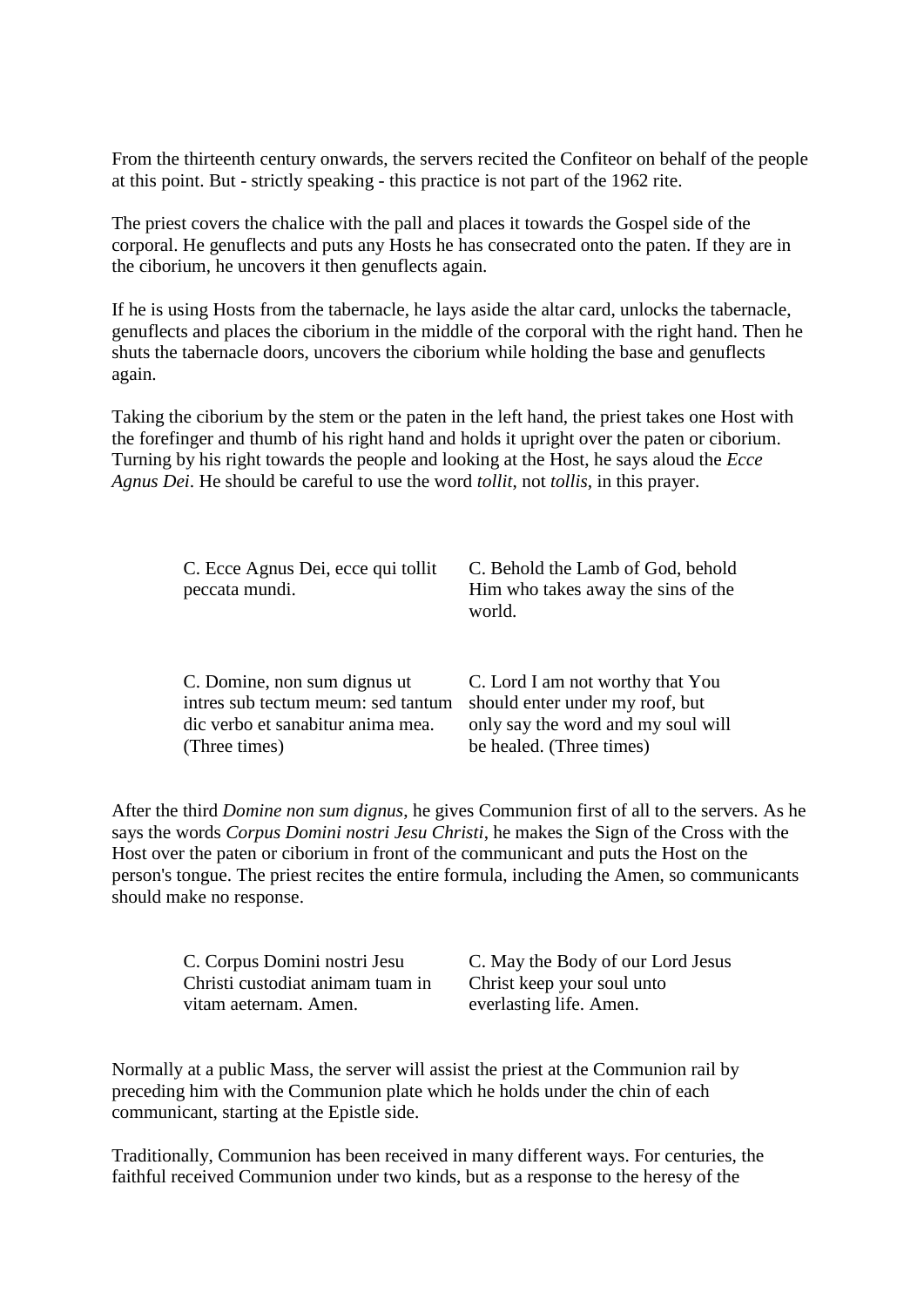Hussites, the Church introduced the practice of Communion under one kind. This emphasises the Catholic belief that Christ is received whole and entire under the appearance of either species.

Until the Middle Ages, people stood to receive Communion, but attacks by heretics on the doctrine of the Real Presence led to the introduction of kneeling as an indication of Catholic belief. St Ambrose said the knee was made flexible to mitigate offences against the Lord, to appease His wrath and to call forth His grace!

Until the ninth century, the Host was received in the hand, women covering their hands with a cloth, but increasing reverence towards the Blessed Sacrament and the danger of profanation led to Communion being given on the tongue.

From the eighth to the sixteenth century, the Precious Blood was sometimes drunk through a gold or silver reed, and intinction - the dipping of the Host in the Precious Blood - was common. The practice is still maintained in the Eastern rites.

But, in keeping with the spirit of the 1962 rite, Communion at a Tridentine Mass is distributed by priests under one kind only. Communicants are expected to kneel and receive on the tongue.

After the distribution of Communion, the priest takes the Communion plate from the server in his right hand and returns directly to the centre of the altar. Placing the Communion plate on the corporal, he covers the ciborium and puts it back in the tabernacle. With the door still open, he genuflects, then closes and locks the door and replaces the altar card.

He puts the chalice back in the middle of the corporal and, if there are any fragments on the Communion plate, he wipes them with his forefinger into the chalice and places the plate on the Epistle side. If there have been Hosts on the corporal, he gathers up any fragments with the paten and wipes them into the chalice.

The priest takes the paten between his left forefinger and second finger, resting his hand on the corporal. With his right hand, he holds out the chalice over the altar to the server on the Epistle side while saying, in silence, the *Quod ore sumpsimus*.

> C. Quod ore sumpsimus, Domine, pura mente capiamus: et de munere temporali fiat nobis remedium sempiternum.

C. Lord, may we receive with a pure heart what we have taken with our mouths. From being a gift in time, may it become for us an everlasting remedy.

The server pours wine into the chalice. The priest raises the chalice a little to indicate that enough has been poured. The priest gently turns the chalice so the wine gathers up any drops of the Precious Blood or fragments of the Host. Then, holding the paten under the chalice, he drinks the ablution.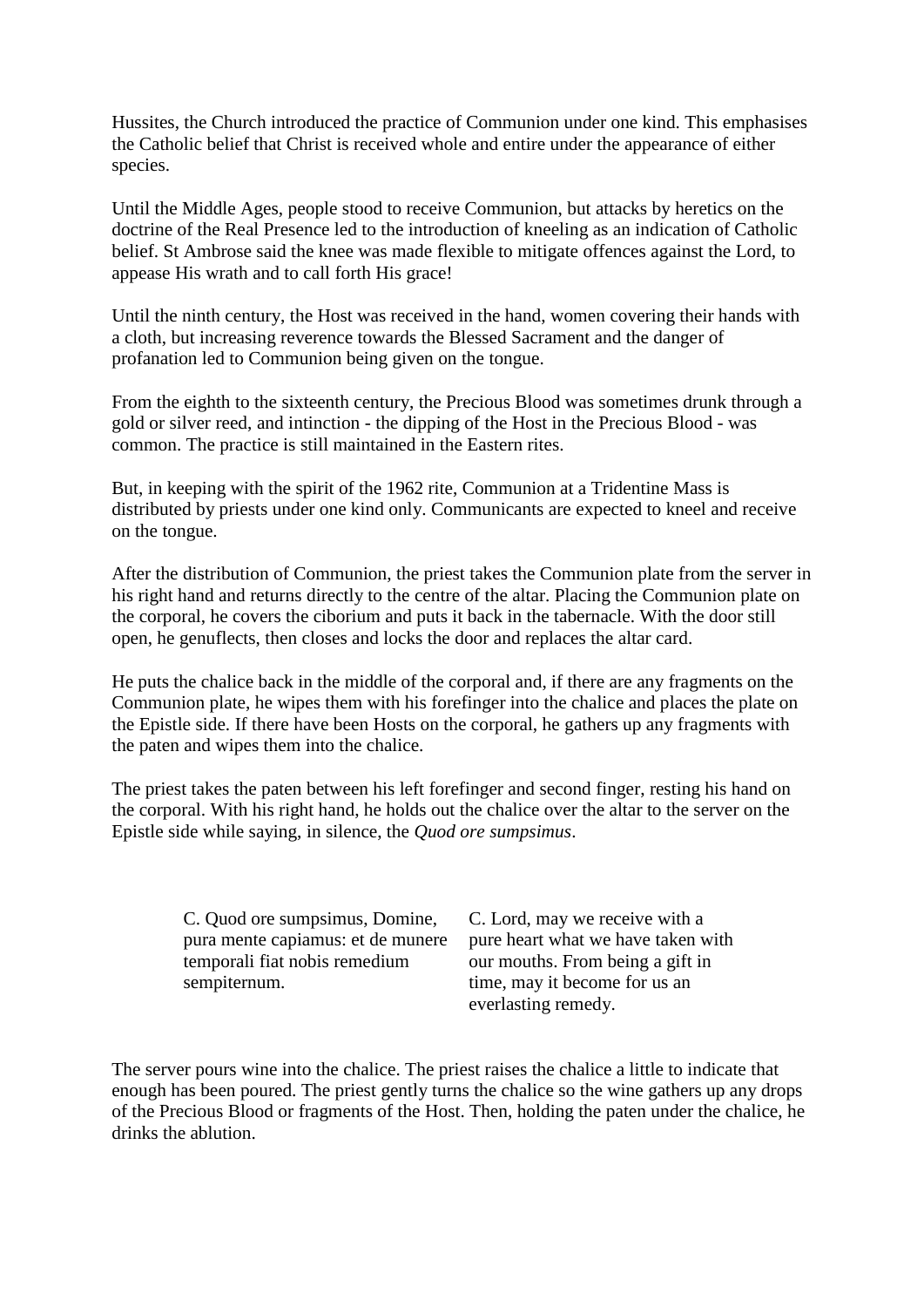Placing the paten on the Gospel side of the corporal, he takes the chalice bowl in both hands, with the thumbs and forefingers over the cup and goes to the Epistle side. He rests the chalice on the altar as the servers pour first wine, then a greater quantity of water, over the priest's fingers into the chalice while the priest silently says the *Corpus tuum Domine*.

> C. Corpus tuum, Domine, quod sumpsi, et Sanguis, quem potavi, adhaereat visceribus meis: et praesta ut in me non remaneat scelerum macula, quem pura et sancta refecerunt sacramenta: Qui vivis et regnas in saecula saeculorum. Amen.

C. Lord, may Your Body which I have received and Your Blood which I have drunk, cling to my innermost being. Grant that no stain of sin may be left in me, now I have been refreshed by this pure and holy sacrament, who lives and reigns for ever and ever. Amen.

Returning to the centre of the altar, the priest puts the chalice down next to the corporal on the Epistle side, rubs his fingers over it and dries them with the purificator. From this moment on, he no longer needs to hold his thumbs and forefingers together. Holding the purificator over his left hand against his chin, he lifts the chalice with his right hand and drinks the ablution, saying nothing.

Replacing the chalice on the altar, he takes the bowl in his left hand and wipes it out thoroughly with the purificator. He puts the chalice near the corporal on the Gospel side, folds the purificator and lays it over the chalice, as at the beginning of Mass. The paten and pall are placed on top.

With both hands, the priest folds the corporal - starting with the fold nearest him - and replaces it in the burse. He puts the chalice in the middle of the altar and covers it with the veil - which the server has moved to the Gospel side. The Cross is towards the front and the veil is arranged with the front folds at an angle. He lays the burse on top.

With joined hands, he goes to the Missal, which has been carried by the server to the Epistle side. There he reads aloud the Communion antiphon, originally a psalm sung during Communion, and mentioned by St Augustine as early as the fifth century. Returning to the centre, the priest kisses the altar and turns to say *Dominus vobiscum* in the usual way.

C. Dominus vobiscum. C. The Lord be with you.

R. Et cum spiritu tuo. R. And with your spirit.

Turning back the same way, he goes again to the Missal. Bowing to the Cross, he extends his hands, says aloud *Oremus* and rejoins his hands to say aloud the post Communion prayers, which are almost as old as the Mass itself. When he has finished, he closes the Missal, with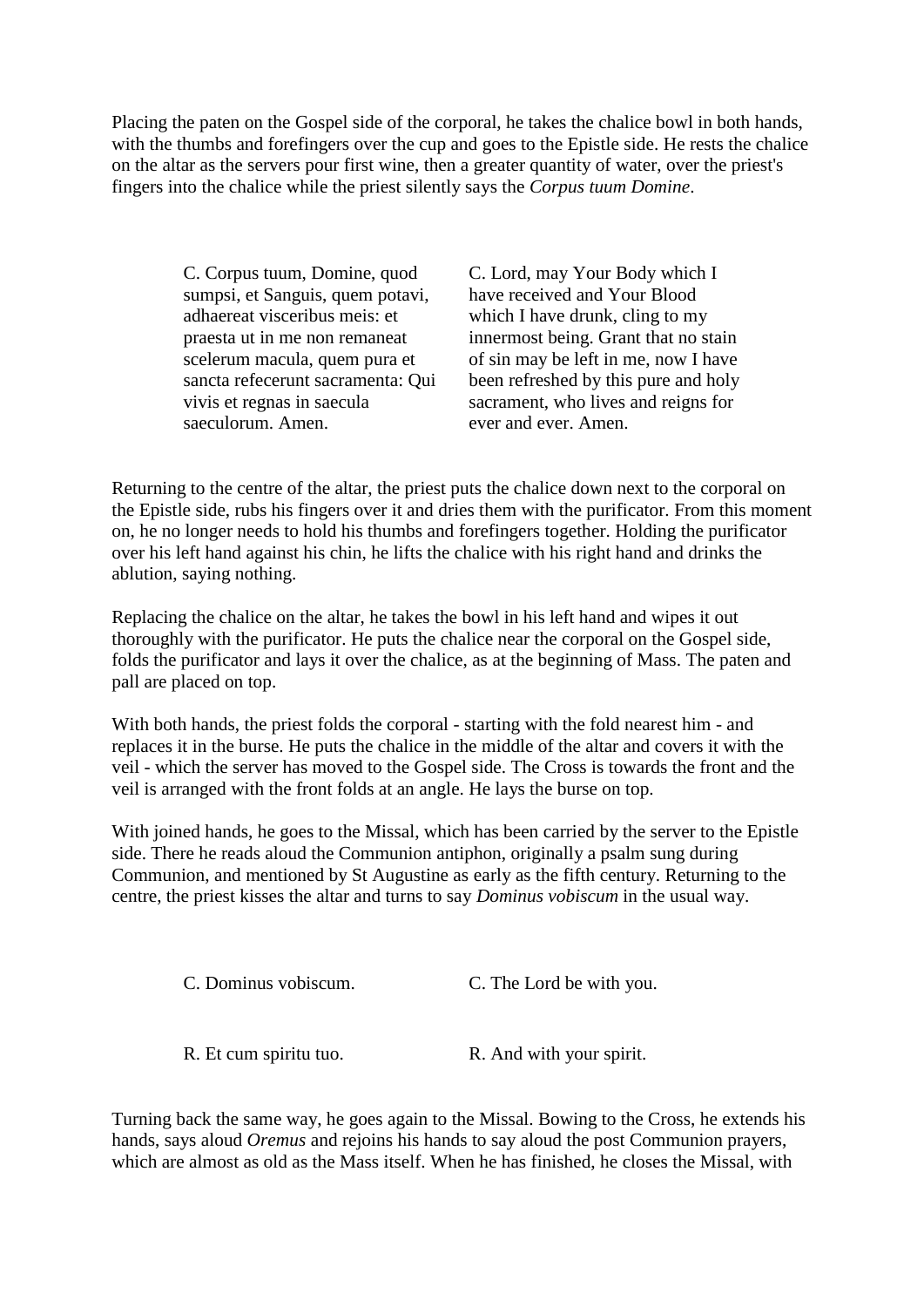the opening towards the centre of the altar. At the end of the first and last prayer, the server answers:

R. Amen. R. Amen.

Returning to the centre with hands joined, the priest lays his hands flat on the altar and kisses it, turns and says Dominus vobiscum as earlier in the Mass. Without turning back to the altar, after the *Et cum spiritu tuo*, he says the Ite Missa est.

| C. Dominus vobiscum.   | C. The Lord be with you. |
|------------------------|--------------------------|
| R. Et cum spiritu tuo. | R. And with your spirit. |
| C. Ite, Missa est.     | C. Go, the Mass is over. |
| R. Deo gratias         | R. Thanks be to God      |

On certain occasions, the celebrant says instead:

| C. Benedicamus Domino. | C. Let us praise the Lord. |
|------------------------|----------------------------|
|                        |                            |
| R. Deo gratias.        | R. Thanks be to God.       |

Turning back by the Epistle side, he bows his head with his hands joined on the altar and says the *Placeat tibi*.

| C. Placeat tibi, sancta Trinitas,     | C. May my dutiful homage be.          |
|---------------------------------------|---------------------------------------|
| obsequium servitutis meae: et         | pleasing to You, O Holy Trinity.      |
| praesta ut sacrificium, quod oculis   | Grant that the sacrifice which I have |
| tuae majestatis indignus obtuli, tibi | offered in the sight of Your majesty, |
| sit acceptabile, mihique, et omnibus  | unworthy as I am, may be              |
| pro quibus illud obtuli, sit, te      | acceptable to You. Through Your       |
| miserante, propitiabile. Per          | mercy, may it bring forgiveness to    |
| Christum Dominum nostrum.             | me and to those for whom I have       |
| Amen.                                 | offered it, through Christ our Lord.  |
|                                       | Amen.                                 |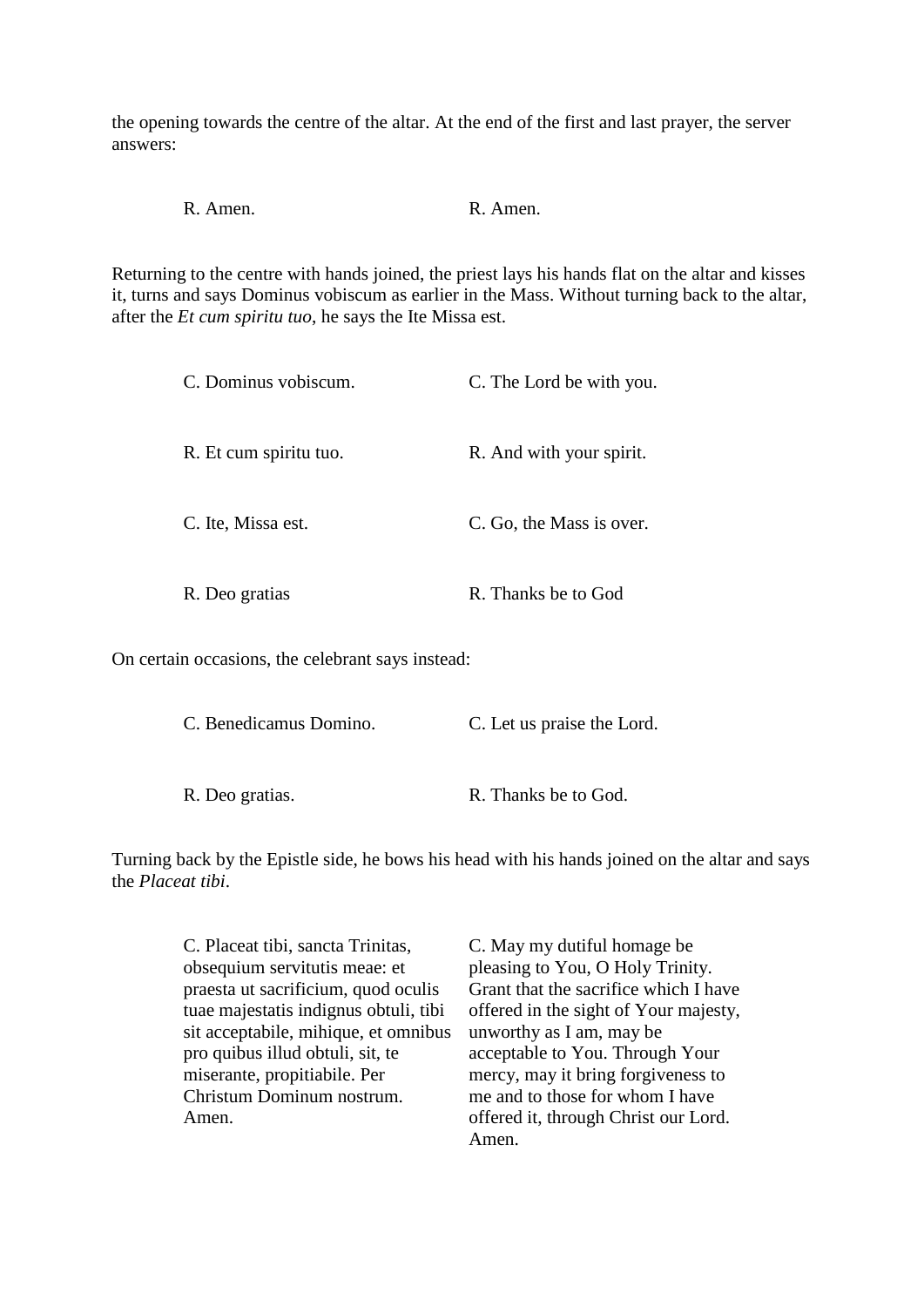Then he lays his hands palms flat on the altar, kisses it, stands up straight, looks up at the Cross, lifts, extends and rejoins his hands and gives the blessing. On the word *Deus*, he bows to the Cross, turns by the Epistle side and, with his left hand on his breast, makes the Sign of the Cross with his right hand over the people, saying the blessing.

> C. Benedicat vos omnipotens Deus, Pater, et Filius, et Spiritus Sanctus. C. May almighty God bless you: the Father, Son and Holy Ghost.

R. Amen R. Amen

Rejoining his hands, he turns for the second time by the Gospel side and goes straight to the altar card at the Gospel side. The people stand. Facing the card, at an angle to the people, the celebrant says the *Dominus vobiscum*. Then he lays his left hand on the altar and with the right thumb makes the Sign of the Cross, first on the altar, then on his forehead, mouth and breast, saying the *Initium Sancti* and moving his left hand to his breast.

| C. Dominus vobiscum.                             | C. The Lord be with you.                                  |
|--------------------------------------------------|-----------------------------------------------------------|
| R. Et cum spiritu tuo.                           | R. And with your spirit.                                  |
| C. Initium sancti Evangelii<br>secundum Joannem. | C. The beginning of the holy<br>Gospel according to John. |
| R. Gloria tibi Domine.                           | R. Glory to You, Lord.                                    |

He reads the Last Gospel with joined hands and, at the words *Et Verbum caro factum est*, he lays his hands on the altar and genuflects.

> C. In principio erat Verbum, et Verbum erat apud Deum, et Deus erat Verbum. Hoc erat in principio apud Deum. Omnia per ipsum facta sunt: et sine ipso factum est nihil quod factum est: in ipso vita erat, et vita erat lux hominum: et lux in tenebris lucet, et tenebrae eam non comprehenderunt. Fuit homo missus a Deo, cui nomen erat Joannes. Hic venit in testimonium,

C. In the beginning the Word already was, and the Word was with God, and the Word was God. He was with God in the beginning. Everything was made by Him, and without Him, nothing was made that came into being. In Him was life, and that life was the Light of mankind. And the Light shines in darkness, a darkness which could not overcome it. There was a man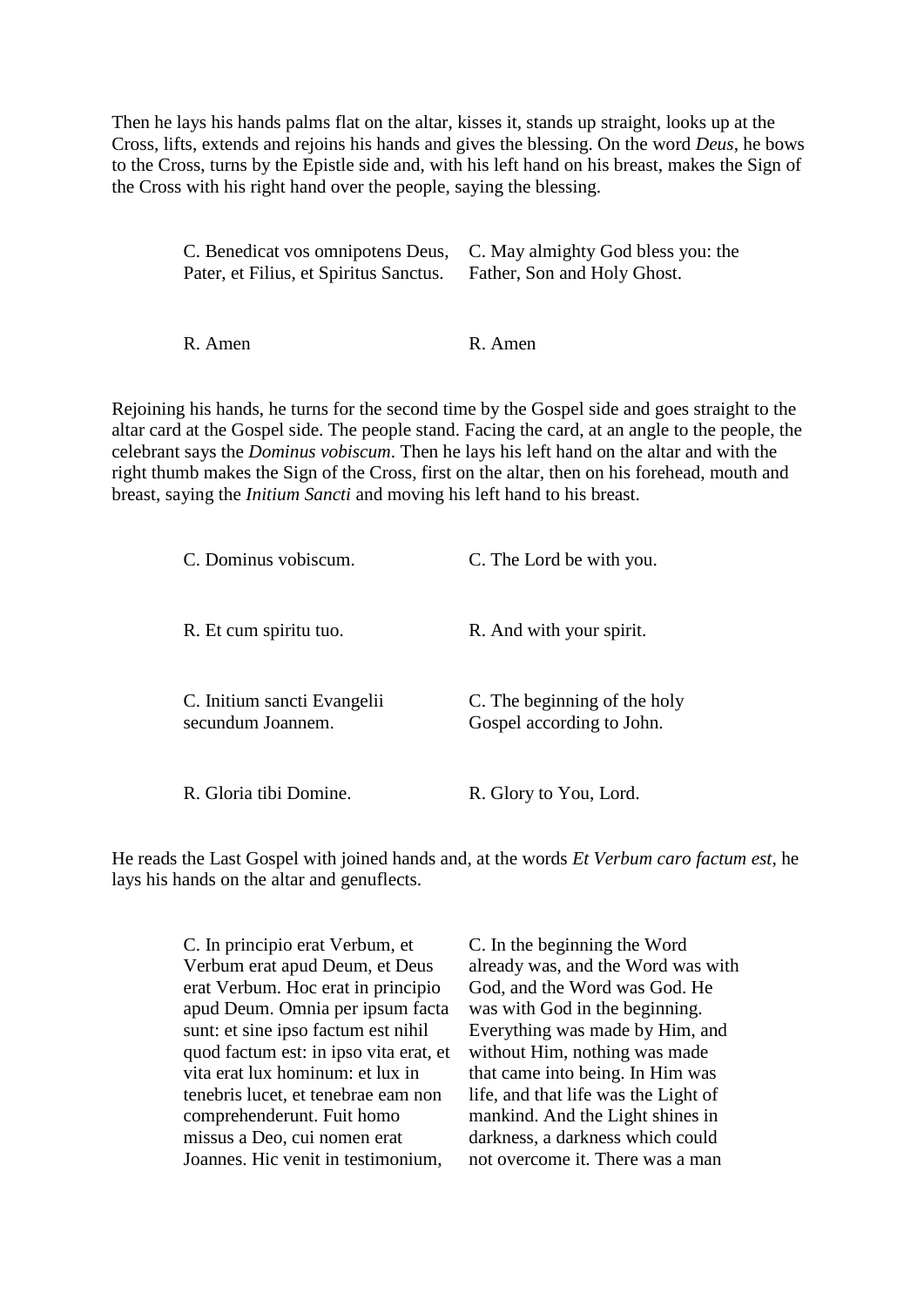ut testimonium perhiberet de lumine, ut omnes crederunt per illum. Non erat ille lux, sed ut testimonium perhiberet de lumine. Erat lux vera, quae illuminat omnem hominem venientem in hunc mundum. In mundo erat, et mundus per ipsum factus est, et mundus eum non cognovit. In propria venit, et sui eum non receperunt. Quotquot autem receperunt eum, dedit eis potestatem filios Dei fieri, his qui credunt in nomine ejus: qui non ex sanguinibus, neque ex voluntate carnis, neque ex voluntate viri, sed ex Deo nati sunt. (genuflects) Et Verbum caro factum est (stands), et habitavit in nobis; et vidimus gloriam ejus, gloriam quasi Unigeniti a Patre, plenum gratiae et veritatis.

sent by God. His name was John. He came as a witness, to testify to the Light, so that everyone might believe through Him. He was not the Light, but a witness to it. There was a true Light who enlightens everyone who comes into this world. He who made the world was in the world, yet the world did not know Him. He came into His own, and His own did not welcome Him. But to all those who did receive Him, He gave power to become sons of God, those who believe in His name: they are born, not of blood nor the will of the flesh nor the will of man, but of God. And the Word was made flesh and lived among us, and we saw His glory, like that of the Father's onlybegotten Son, full of grace and truth.

R. Deo gratias. R. Thanks be to God.

After the *Deo gratias*, the priest goes directly and kneels on the bottom step to say the prayers for the conversion of Russia. The Hail Mary is said three times.

> C. Hail Mary, full of grace, the Lord is with thee, blessed art thou among women and blessed is the fruit of thy womb, Jesus.

R. Holy Mary, Mother of God, pray for us sinners, now and at the hour of our death. Amen.

C. Hail holy Queen,

C. & R. Mother of mercy: hail, our life, our sweetness and our hope! To thee do we cry, poor banished children of Eve. To thee do we send up our sighs, mourning and weeping in this vale of tears. Turn, then, most gracious advocate, thine eyes of mercy towards us and, after this our exile, show unto us the blessed fruit of thy womb, Jesus. O clement, O loving, O sweet Virgin Mary!